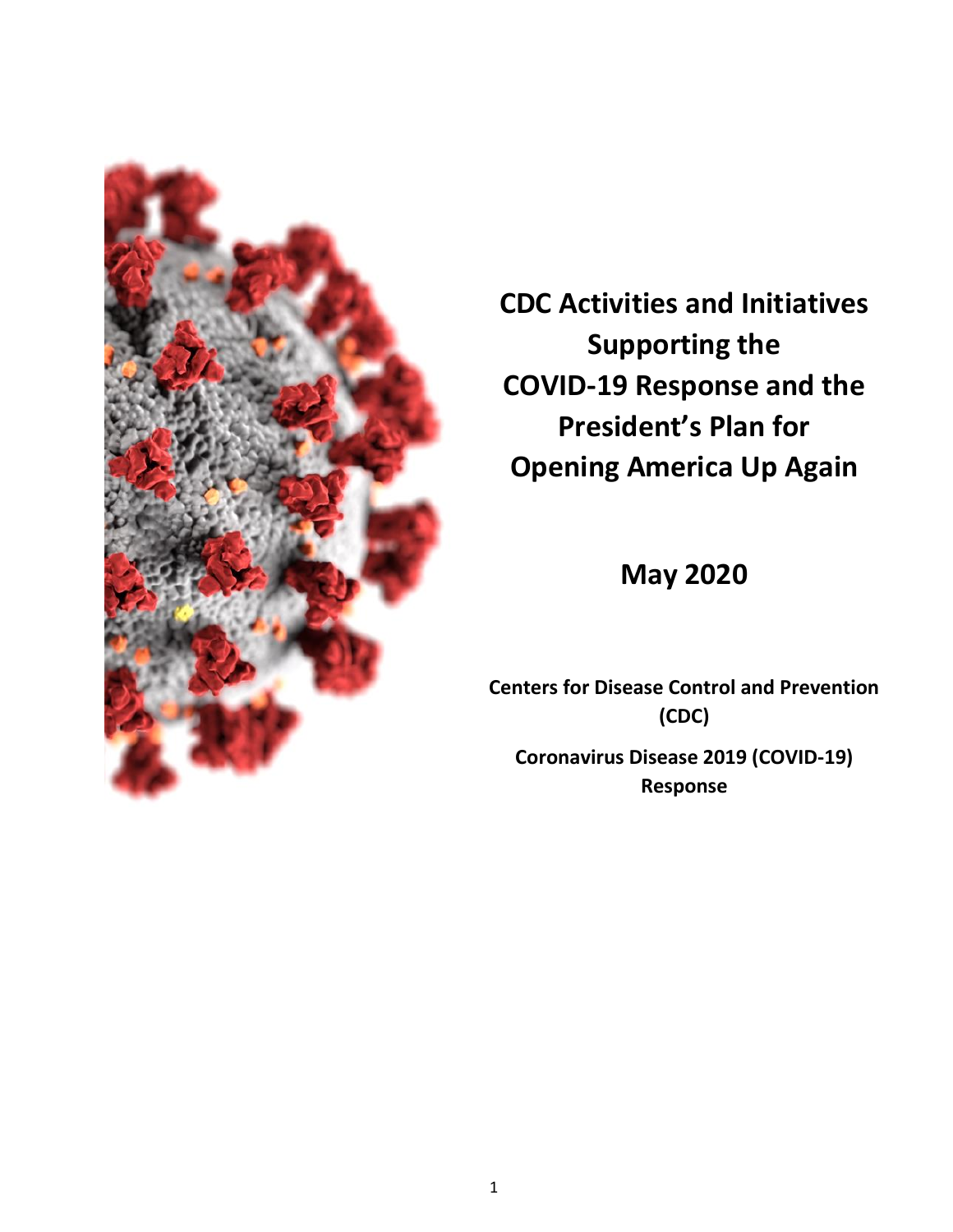# **Contents**

| CDC Activities and Initiatives Supporting the COVID-19 Response and the President's Plan for Opening |  |
|------------------------------------------------------------------------------------------------------|--|
|                                                                                                      |  |
|                                                                                                      |  |
|                                                                                                      |  |
| Appendix D: Guidance on Test Usage (Asymptomatic Populations and Serology) 23                        |  |
|                                                                                                      |  |
|                                                                                                      |  |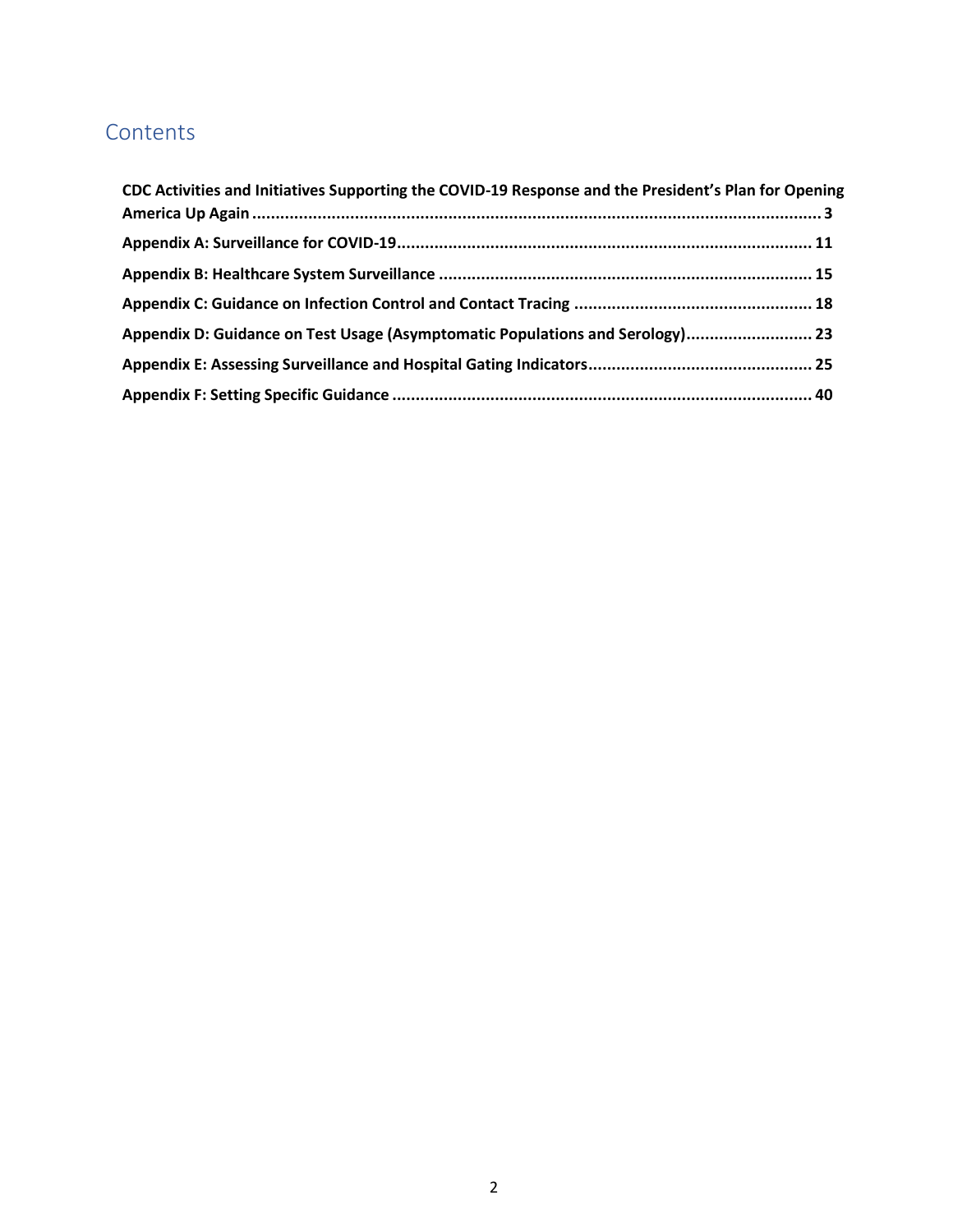# <span id="page-2-0"></span>CDC Activities and Initiatives Supporting the COVID-19 Response and the President's Plan for Opening America Up Again

This document briefly summarizes CDC's initiatives, activities, and tools in support of the Whole-of-Government response to COVID-19.

### **Overview of CDC's Surveillance and Control Goals and Activities**

The principal objectives of COVID-19 surveillance are to monitor the spread and intensity of the pandemic, to enable contact tracing to slow transmission, and to identify disease clusters requiring special intervention. Secondary objectives include understanding the severity and spectrum of disease, identifying risk factors for and methods of preventing infection, and producing data essential for forecasting. In addition to tracking the disease itself, monitoring of healthcare capacity and essential supplies through the National Healthcare Safety Network (NHSN) is critical to ensure adequacy of care.

Because no single system can capture all parameters of the pandemic, CDC has implemented multiple, complementary surveillance systems  $(Appendix A)$ . Key systems are case-based reporting through the National Notifiable Diseases Surveillance System (NNDSS), laboratory-based surveillance, syndromic-surveillance data reported through the National Syndromic Surveillance Program (NSSP), and data on healthcare system capacity reported through the NHSN [\(Appendix B\)](#page-14-0). Additional systems, such as COVID-Net, provide rich, publicly available information for meeting secondary objectives. CDC continues to explore emerging and experimental surveillance platforms with a critical eye toward proven utility.

Control of the epidemic requires action at the individual, community, and population levels. CDC has provided state, tribal, local, and territorial health departments with extensive detailed [guidance](https://www.cdc.gov/coronavirus/2019-ncov/php/open-america/index.html) o[n contact tracing,](https://www.cdc.gov/coronavirus/2019-ncov/php/open-america/contact-tracing.html) [infection control,](https://www.cdc.gov/coronavirus/2019-ncov/php/open-america/infection-control.html) and a wide range of other prevention and control topics. Recent models suggest that asymptomatic and pre-symptomatic transmission and delays in case recognition can greatly reduce the effectiveness of contact tracing. To enhance the speed and thus effectiveness of contact tracing, CDC is exploring technologic methods for instantaneous voluntary notification of contacts of confirmed cases.

At the community level, recent events have shown the devastating effects that outbreaks can have among vulnerable populations, especially those in congregate settings such as nursing homes, prisons, and homeless shelters. Similarly, outbreaks in food production plants and other critical industries are crippling communities financially and threatening national food security. Rapid identification and response to these events is a CDC priority that can mitigate the immediate impact and provide critical insights needed to prevent future outbreaks in similar settings. CDC has developed extensive tools to assist states, counties, facilities, and industries in responding to and preventing these events [\(Appendix C\)](#page-17-0).

Laboratory testing of asymptomatic individuals is an evolving consideration as more is learned about the role of asymptomatic and subclinical infections in transmission SARS-COV-2. Emerging evidence suggests that asymptomatic infections may play an important role in the epidemiology of the disease. However, it is important to define the circumstances where testing asymptomatic persons is likely to be helpful in controlling the COVID-19 pandemic. Interim guidance about laboratory test usage for asymptomatic populations and for serologic testing and serologic surveillance is provided in [Appendix D](#page-22-0)**.** 

Surveillance and hospitalization indicators can aid public health and government officials in their decisions when to reopen communities. The disease occurrence and hospital gating indicators in the *Opening Up America Again* guideline provide states and communities insight into the trajectory of the COVID-19 pandemic in their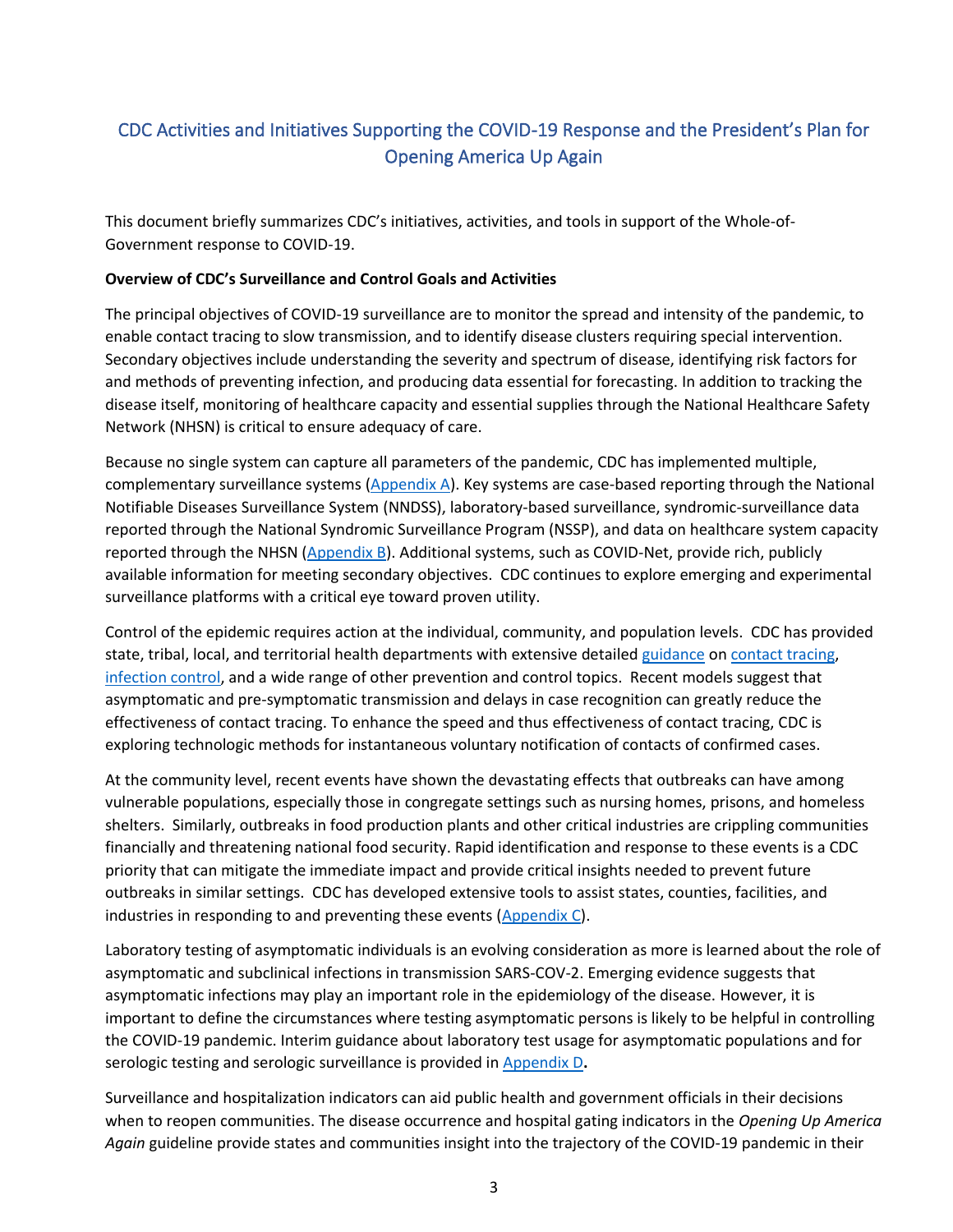jurisdiction. These indicators are part of the broad assessment jurisdictions should undertake when deciding when and how to adjust community mitigation strategies for COVID-19 [\(Appendix E\)](#page-24-0).

As businesses and other organizations gradually open after the COVID-19-related slowdown, they will need to consider a variety of measures for keeping people safe. These considerations include practices for scaling up operations, safety actions (e.g., cleaning and disinfection, social distancing), monitoring possible reemergence of illness, and maintaining health operations. Interim guidance for helping establishments with these steps is provided i[n Appendix F.](#page-39-0)

Widespread community mitigation combined with ongoing containment activities represents both an effective intervention for limiting the spread of COVID-19 and a serious threat to the economic well-being of the country and the world.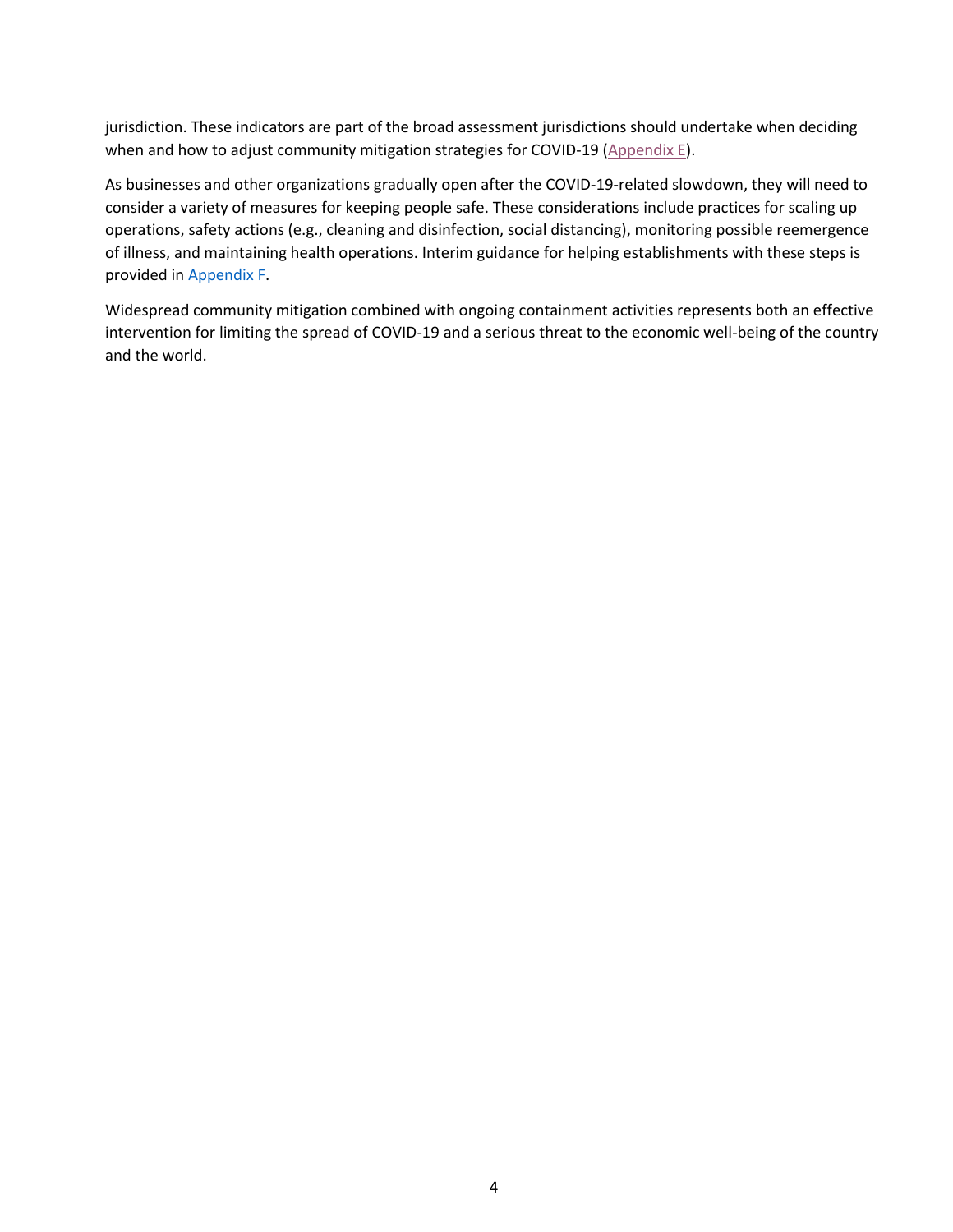### **CRITICAL INITIATIVES AND ACTIVITIES**

### **A. Expanding Testing and Advising Testing Practices**

Extensive, rapid, and widely available COVID-19 testing is essential. CDC is working within the "All-of-Government and All-of-America Approach" to increase testing capacity and availability to improve case detection and contact tracing though all phases of the US plan to Opening Up America Again. As the supply and nature of tests expand, testing criteria have been broadened to include a wider range of people and situations.

# **Prioritizing Patients for Testing:** Current recommendations for testing:

<https://www.cdc.gov/coronavirus/2019-nCoV/hcp/clinical-criteria.html>

**Focusing Testing Efforts**: CDC is working across the US government to support diverse efforts to increase testing in multiple settings to support diagnosis, surveillance, and outbreak control:

- Testing for Diagnosis and Clinical Management: CDC is working with federal government partners to support hospitals, healthcare systems, clinics, and public health departments to ensure the capability to diagnose COVID-19 infections with a turnaround time needed for appropriate clinical care and public health decision-making. CDC is:
	- $\circ$  Working with federal government partners to provide a wide range of technical assistance resources to each state to help them develop a state-specific testing plan that meets their unique needs.
	- $\circ$  Equipping state public health laboratories with sufficient quantities of devices, reagents, and testing supplies in the International Reagent Resource (IRR).
	- o Working with the White House Coronavirus Task Force to enhance the national supply of reagents and testing supplies so that the commercial market is able to supply state efforts. This supply should be sufficient to achieve a rate of less than 10% positive tests for COVID-19 among symptomatic, asymptomatic, and pre-symptomatic individuals.
- Testing for Surveillance and Outbreak Control: Identify newly emergent cases or clusters of COVID-19 among symptomatic and asymptomatic individuals who are prioritized by public health officials and clinicians, and improve reporting of COVID-19 cases to public health systems. CDC is:
	- $\circ$  Utilizing established, nationwide surveillance systems to identify any areas of potential COVID-19 outbreaks, including use of CDC's Influenza-Like Illness Network and the National Syndromic Surveillance Program.
	- $\circ$  Enabling public health systems at state, local, territorial, and tribal levels to develop a robust system to identify COVID-19 infections, particularly among vulnerable populations such as residents of nursing homes, people of racial and ethnic minority groups (e.g., African Americans, American Indians, Alaska Natives) at higher risk of disease, and those in areas of high social vulnerability, closed settings, and congregate housing.
	- $\circ$  Supporting existing case-based surveillance efforts for identifying infections through routine testing of persons in clinical encounters.
	- o Enhancing case investigation and contact tracing efforts through increased public health staff and rapid testing capability.
	- o Working with point-of-care diagnostic test manufacturers and state health departments to improve reporting of results from rapid, point-of-care devices
	- $\circ$  Evaluating various serologic assays for use in surveillance and for potential use for returning to work.

**Defining Usage:** CDC is working with state, local, and other partners to define the circumstances where testing of asymptomatic persons is likely to be helpful in controlling the pandemic, as well as the best application of surveillance serologic testing.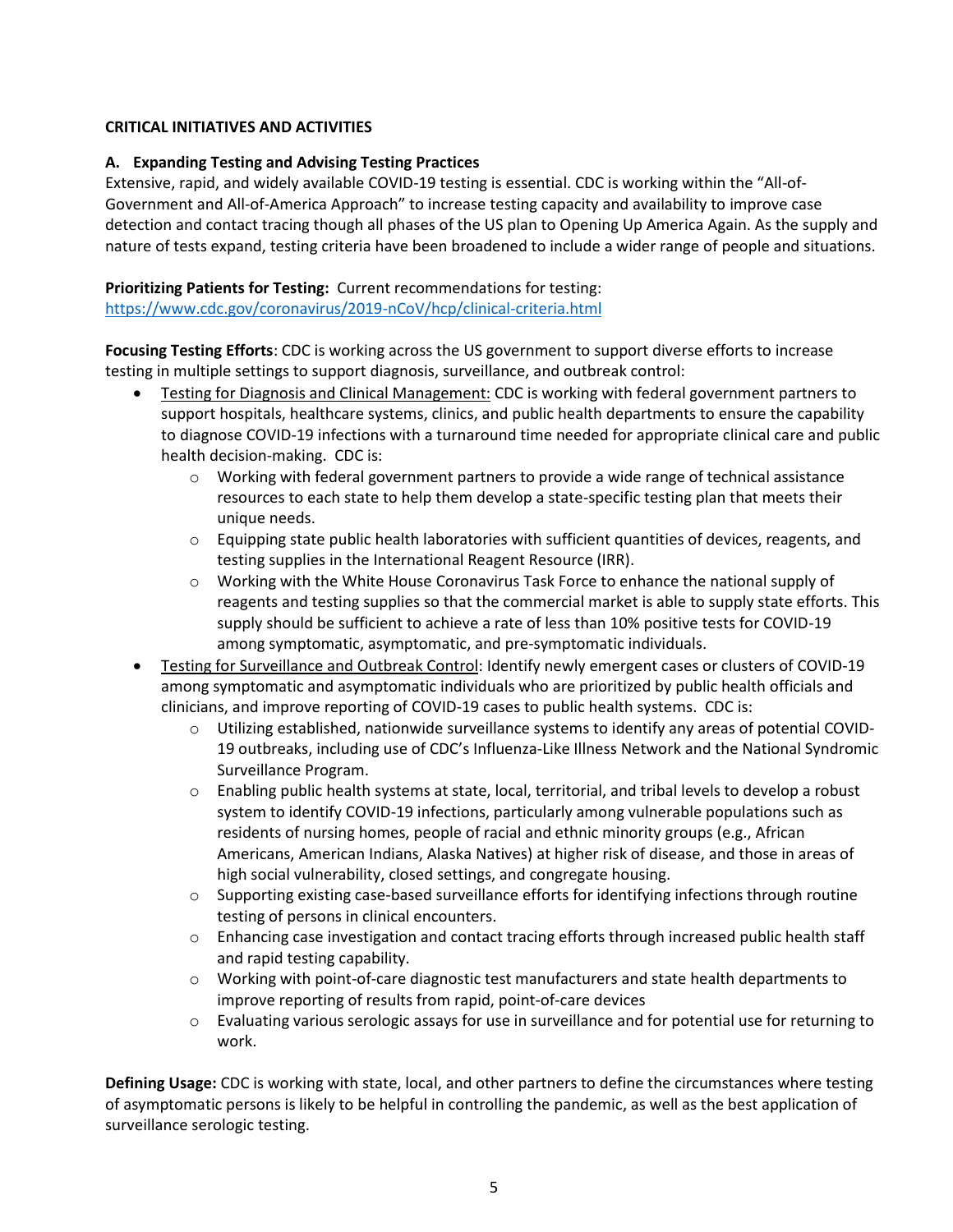- Emerging evidence suggests that asymptomatic infections play an important role in the epidemiology of SAR-CoV-2 infections. Testing for asymptomatic infection should focus (1) on persons with an increased likelihood of infection and (2) on settings with particularly vulnerable populations.
- CDC is working to identify indications for serologic testing. Broadly, the purpose of serologic test falls into two categories: serologic surveillance of populations and serologic testing of individuals to determine if they have had a prior infection. This current CDC COVID-19 test is not currently designed for individual use (i.e., to test people who want to know if they have been previously infected with SARS-CoV-2). Serologic surveillance has the potential to provide important insights into the transmission dynamics of disease, as well as a more complete picture of total burden of COVID-19 infections in a community or among first responders and front-line health providers. More information is needed to determine how the results of serologic testing correlate with possible immunity.
- See [Appendix D](#page-22-0) an[d https://www.cdc.gov/coronavirus/2019-ncov/lab/serology-testing.html](https://www.cdc.gov/coronavirus/2019-ncov/lab/serology-testing.html) for additional details on testing strategies, testing of asymptomatic infections, and serologic testing.

### **Augmenting Existing Infrastructure and Technology to Improve Data Flow and Reporting:**

CDC is supporting the improvement of current data infrastructure, and the development and integration of digital/technology solutions to augment state and community-wide sites to ensure timely and transparent communication to all citizens inclusive of daily new cases, hospitalizations, use of intensive care units (ICU), and mortality by county and or zip code. To ensure geographic relevant information is continuously available to state and local governments and the public in those communities, this should also include laboratory and potential immunization data systems. Activities include:

- Working with state and local officials and web development groups to develop and support interactive web-based platforms that allow open and transparent data visibility to all communities, such as the Florida Public Health COVID-19 [website.](https://floridahealthcovid19.gov/)
- Working with manufacturers for point-of-care diagnostic tests, commercial laboratories, state and local health departments, testing locations (providers, hospitals, pharmacies), and public health partners (Association of Public Health Laboratories [APHL], Council of State and Territorial Epidemiologists [CSTE]) to improve data quality, integration, and electronic reporting.
- Developing, integrating, and testing the ability for laboratories to securely share data with digital platforms selected by public health, including platforms that may be used for testing, or to support state and local contract tracing.
- Exploring digital solutions to share laboratory results with patients directly and sharing tested best practices with state and local partners. This could also extend to immunization record access.
- Developing recommendations for minimum requirements of platforms to integrate, store, and manage personal laboratory information on digital platforms (what states should consider before investing or having additional standards for platforms handling these data).

### **B. Phased Plan and Indicators for Reopening America**

The plan for reopening America outlines a three-phased approach for reducing community mitigation measures while protecting vulnerable populations. The phased approach can be implemented statewide or communityby-community at governors' discretion. The guidelines propose the use of six "gating" indicators to assess when to move through from one mitigation phase to another.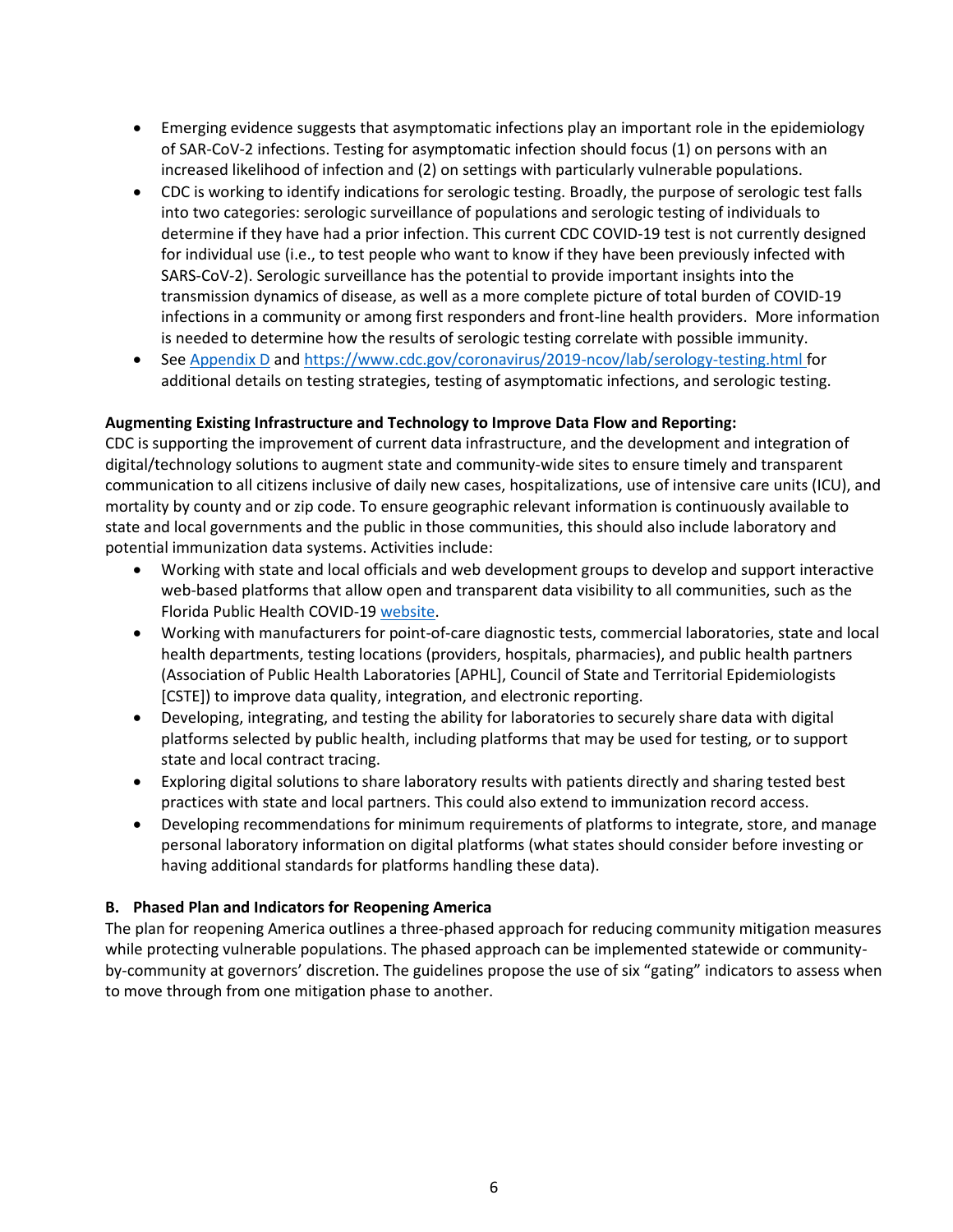### **Gating Criteria and Phase-specific Thresholds**

| <b>Gating Criteria</b>                                                                                              | <b>Threshold for entering</b><br><b>Phase 1</b>                                                                                                                                  | <b>Threshold for entering</b><br><b>Phase 2</b>                                                                                                                                                | <b>Threshold for entering</b><br><b>Phase 3</b>                                                                                                                                                         |
|---------------------------------------------------------------------------------------------------------------------|----------------------------------------------------------------------------------------------------------------------------------------------------------------------------------|------------------------------------------------------------------------------------------------------------------------------------------------------------------------------------------------|---------------------------------------------------------------------------------------------------------------------------------------------------------------------------------------------------------|
| <b>Decreases in</b><br>newly identified<br><b>COVID-19 cases</b>                                                    | Downward trajectory (or<br>near-zero incidence) of<br>documented cases over a<br>14-day period                                                                                   | Downward trajectory (or<br>near-zero incidence) of<br>documented cases for at<br>least 14 days after entering<br>Phase 1                                                                       | Downward trajectory (or<br>near-zero incidence) of<br>documented cases for at<br>least 14 days after entering<br>Phase 2                                                                                |
| <b>Decreases in</b><br>emergency<br>department (ED)<br>and/or outpatient<br>visits for COVID-<br>like illness (CLI) | Downward trajectory (or<br>near-zero incidence) of<br>CLI syndromic cases<br>reported over a 14-day<br>period                                                                    | Downward trajectory (or<br>near-zero incidence) of CLI<br>syndromic cases reported<br>for at least 14 days after<br>entering Phase 1                                                           | Downward trajectory (or<br>near-zero incidence) of CLI<br>syndromic cases reported<br>for at least an additional 14<br>days after entering Phase 2                                                      |
| <b>Decreases in ED</b><br>and/or outpatient<br>visits for<br>influenza-like<br>illness (ILI)                        | Downward trajectory (or<br>near-zero incidence) of<br>ILI reported over a 14-<br>day period                                                                                      | Downward trajectory (or<br>near-zero incidence) of ILI<br>reported for at least 14<br>days after entering Phase 1                                                                              | Downward trajectory (or<br>near-zero incidence) of ILI<br>reported for at least an<br>additional 14 days after<br>entering Phase 2                                                                      |
| Decreases in<br>percentage of<br><b>SARS-CoV-2 tests</b><br>positive                                                | Downward trajectory (or<br>near-zero percent<br>positive) of positive tests<br>as a percentage of total<br>tests over a 14-day<br>period (flat or increasing<br>volume of tests) | Downward trajectory (or<br>near-zero percent positive)<br>of positive tests as a<br>percentage of total tests<br>for 14 days after entering<br>Phase 1 (flat or increasing<br>volume of tests) | Downward trajectory (or<br>near-zero percent positive)<br>of positive tests as a<br>percentage of total tests<br>for at least 14 days after<br>entering Phase 2 (flat or<br>increasing volume of tests) |
| <b>Treat all patients</b><br>without crisis care                                                                    | Jurisdiction inpatient &<br>ICU beds <80% full<br>Staff shortage in last<br>$week = no$<br>PPE supplies adequate<br>for $>4$ days                                                | Jurisdiction inpatient & ICU<br>beds <75% full<br>Staff shortage in last week<br>$= no$<br>PPE supplies adequate for<br>>4 days                                                                | Jurisdiction inpatient & ICU<br>beds <70% full<br>Staff shortage in last week<br>$= no$<br>PPE supplies adequate for<br>>15 days                                                                        |
| <b>Robust testing</b><br>program                                                                                    | Test availability such that<br>percentage of positive<br>tests is <20% for 14 days<br>Median time from test<br>order to result is <4 days                                        | Test availability such that<br>percentage of positive tests<br>is <15% for 14 days<br>Median time from test<br>order to result is <3 days                                                      | Test availability such that<br>the percentage of positive<br>tests is <10% for 14 days<br>Median time from test<br>order to result is <2 days                                                           |

Decisions to move between phases should also consider the public health capacity of the jurisdiction based on the criteria listed below. Other epidemiologic data sources available locally can be used to corroborate trends seen in core epidemiologic gating criteria. Special consideration should be given to infections identified in populations and settings such as healthcare personnel, patients in healthcare facilities (e.g., nursing homes, dialysis centers, long-term care facilities), and residents of congregate living settings (e.g., prisons, youth homes, shelters), underserved populations, and people of racial and ethnic minority groups (e.g., African Americans, American Indians, Alaska Natives) at higher risk of disease. Incidence and trajectory (increasing versus decreasing) of COVID-19 illnesses in the surrounding region should also be considered.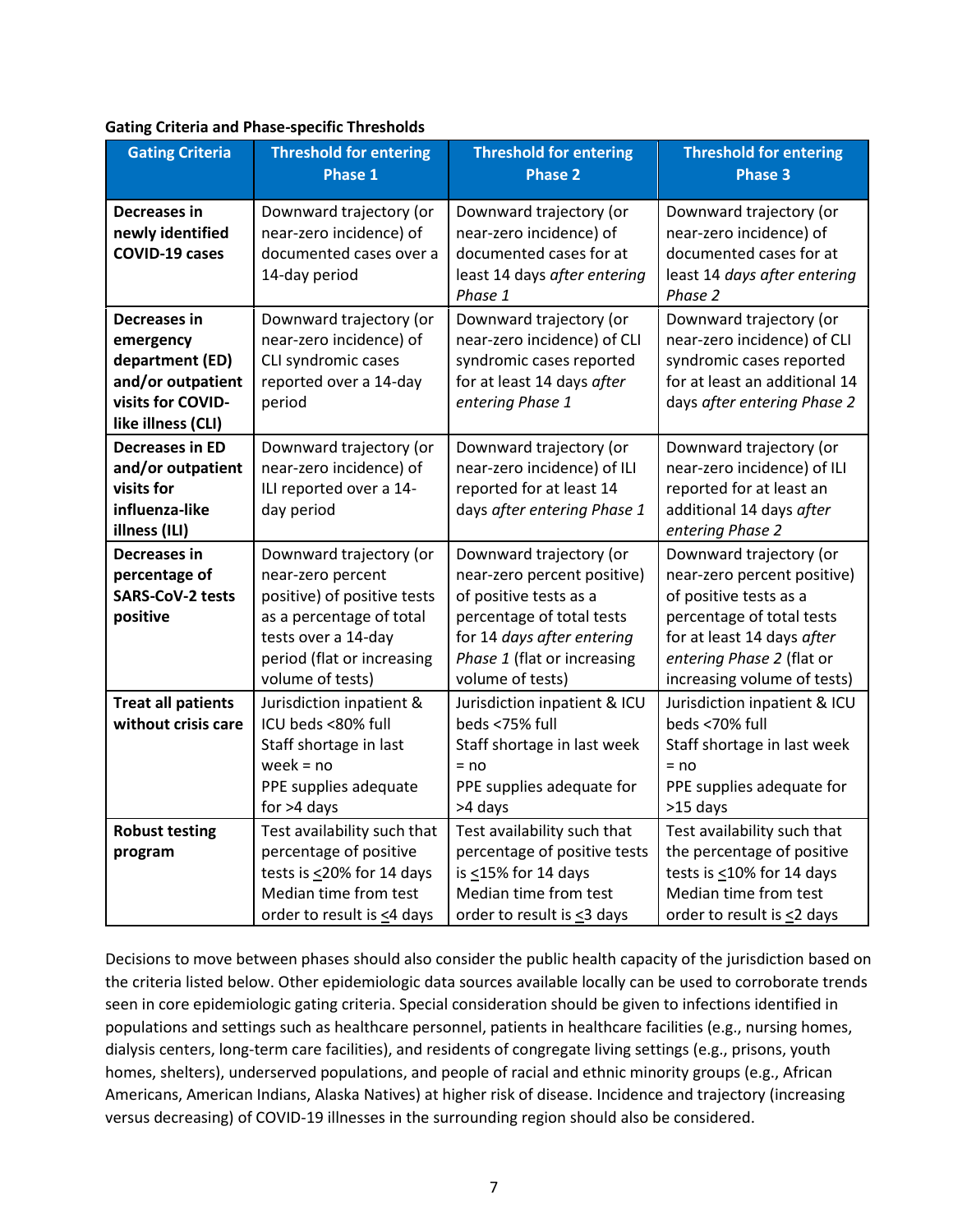| <b>Category</b>                       | <b>Considerations for Assessing Capacity for Case Identification,</b><br><b>Follow Up, and Containment</b> |  |
|---------------------------------------|------------------------------------------------------------------------------------------------------------|--|
|                                       |                                                                                                            |  |
| SARS-CoV-2 testing in                 | Testing is available as indicated for clinical, public health, and                                         |  |
| jurisdiction                          | infection prevention needs.                                                                                |  |
| <b>Identification of new COVID-19</b> | All new COVID-19 cases in the jurisdiction can be rapidly identified                                       |  |
| cases                                 | through active surveillance, including proactive monitoring for                                            |  |
|                                       | asymptomatic cases through surveillance monitoring.                                                        |  |
| <b>Interviewing new COVID-19</b>      | Initial interviews can be conducted for nearly all new COVID-19                                            |  |
| cases                                 | cases within one day of health department notification.                                                    |  |
| <b>Contact tracing</b>                | Follow up (isolation, self-monitoring, and rapid testing of selected                                       |  |
|                                       | contacts) can be initiated for nearly all identified contacts of newly                                     |  |
|                                       | identified cases.                                                                                          |  |
| Incidence relative to local public    | Public health capacity is sufficient to fully perform contact tracing                                      |  |
| health resources                      | and investigate outbreaks based on local incidence and resources                                           |  |
|                                       | available.                                                                                                 |  |

While some communities will progress sequentially through the reopening phases, there is the possibility of recrudescence in some areas. Given the potential for a rebound in the number of cases or level of community transmission, a low threshold for reinstating more stringent mitigation standards will be essential. The decision to reinstate community mitigation strategies will undoubtedly be very difficult and will require careful thought to define an evidence-based monitoring strategy and specific guidance for these decisions.

### **Technical Support for States**

As part of the "Whole-of-Government" public health effort, CDC is providing states and other jurisdictions with technical assistance regarding testing, surveillance data collection and reporting, contact tracing, infection control, and outbreak investigation. Implementation of these activities is supported by the Paycheck Protection Program and Health Care Enhancement Act, which includes \$11 billion to be awarded, within 30 days, directly to states, localities, territories, tribes, tribal organizations, urban Indian health organizations, or health service providers to tribes to develop, purchase, administer, process, and analyze COVID-19 tests, conduct surveillance, trace contacts, and related activities. Listed below are additional strategies CDC is using to strengthen the capacity of state, tribal, local, and territorial (STLT) health departments to fight against COVID-19. This technical assistance is essential to ready the nation to re-open and minimize future COVID-19 outbreaks in jurisdictions across the country.

### **Contact Tracing**

Contact tracing, a core disease control measure used by local and state health department personnel for decades, is a key strategy for preventing further spread of infectious diseases, including COVID-19. Contact tracing is part of the process of supporting affected individuals and warning contacts of exposure in order to stop chains of transmission. CDC is ramping up America's capacity to perform contact tracing. As part of this effort, CDC has developed multiple training tools for communities to train the newest frontline workers in public health. CDC will train newly identified contact tracers on how to quickly locate and talk with the affected individuals, assist with isolation issues, and work with affected individuals to identify people with whom the affected individuals have been in close contact. Identification of contacts will allow further outreach by public health to identify individuals who need to self-isolate.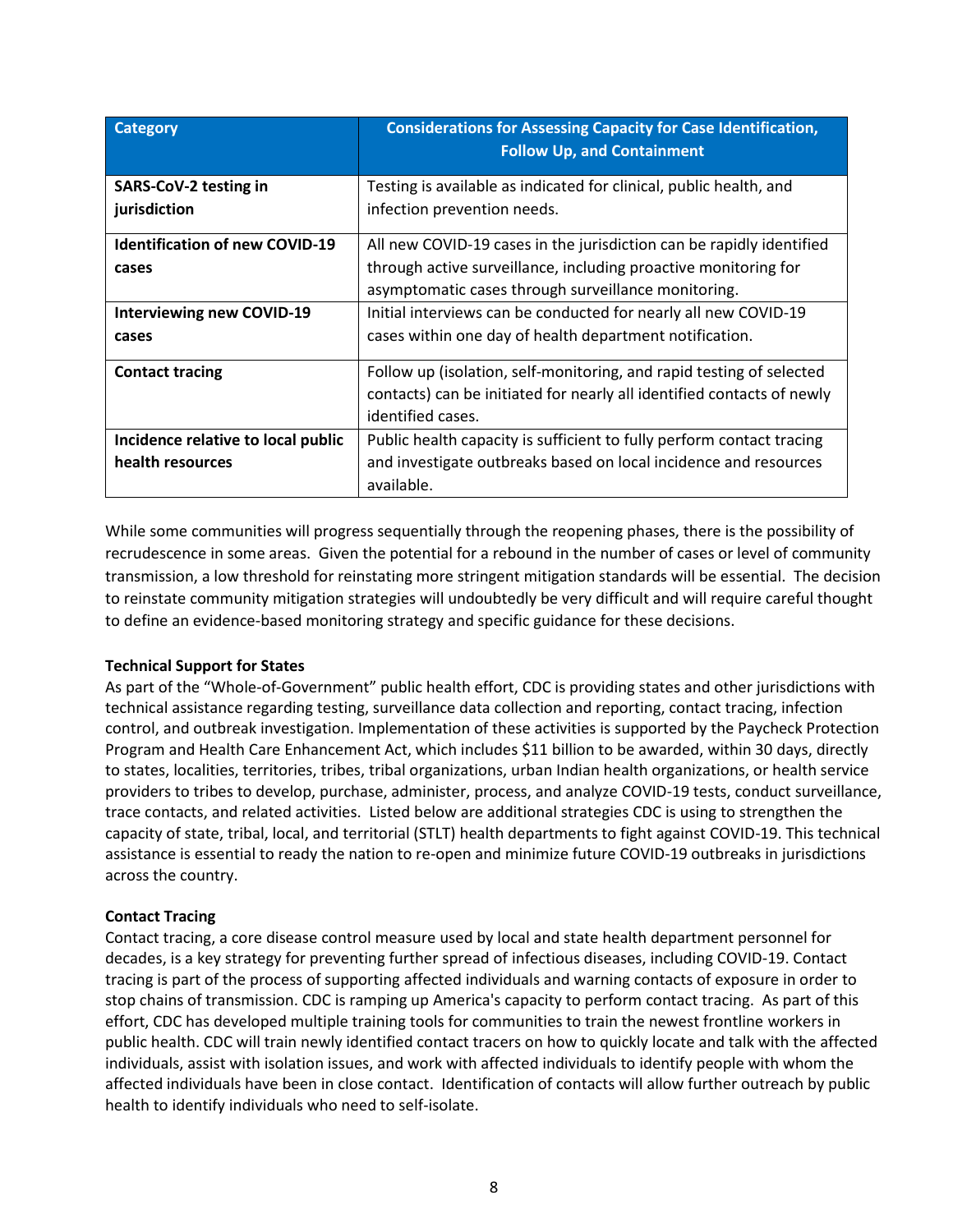| <b>Priorities</b>                                                                      | <b>Strategies</b>                                                                                                                                                                                                                                                                                                                                                                                                                                                                                                                                                                                     |
|----------------------------------------------------------------------------------------|-------------------------------------------------------------------------------------------------------------------------------------------------------------------------------------------------------------------------------------------------------------------------------------------------------------------------------------------------------------------------------------------------------------------------------------------------------------------------------------------------------------------------------------------------------------------------------------------------------|
| Contact tracing guidance and training                                                  | Provide CDC guidance on case investigation and contact tracing to<br><b>STLT health departments</b>                                                                                                                                                                                                                                                                                                                                                                                                                                                                                                   |
| https://www.cdc.gov/coronavirus/2019-<br>ncov/php/contact-tracing/index.html           | Address key issues such as staffing and roles, when to<br>initiate an investigation, steps to the investigation,<br>confidentiality and consent, self-isolation, quarantine,<br>and necessary support services (housing, food, medicine);<br>data management; digital contact tracing tools and<br>technology; and evaluation and monitoring<br>Work with states to develop a comprehensive proactive<br>plan for the identification of asymptomatic case in areas<br>of high vulnerability and/or high rates of co-morbidities                                                                       |
| Deploy COVID-19 Response Corps                                                         | Use a multi-pronged approach to enhance and complement the                                                                                                                                                                                                                                                                                                                                                                                                                                                                                                                                            |
| https://www.cdc.gov/coronavirus/2019-<br>ncov/php/open-america/response-<br>corps.html | efforts of STLT health department staff through innovative hiring<br>mechanisms designed to address the surge staffing needs of STLT<br>health departments.                                                                                                                                                                                                                                                                                                                                                                                                                                           |
|                                                                                        | Provide access to a variety of mechanism to complement local<br>efforts to increase capacity.<br>Realign existing CDC field staff<br>Deploy CDC teams to address outbreaks in special<br>settings<br>Partner with CDC Foundation and other organizations to<br>place surge staff for STLT health departments across the<br>nation<br>Partner with other federal agencies (e.g., AmeriCorps) to<br>offer staffing options with states<br>Facilitate access to a variety of contact tracing and case<br>investigation training products and tools for a diverse and<br>evolving public health workforce |
| Innovative technologies                                                                | Support implementation of innovative methods and technologies<br>at the STLT levels to help inform and guide the national response.<br>Develop guidance for assisting states and locals in                                                                                                                                                                                                                                                                                                                                                                                                            |
|                                                                                        | evaluating tools, refining guidance, and identifying gaps in<br>contact tracing workflow<br>Leverage partnerships to facilitate information sharing<br>$\bullet$<br>among our state and local partners regarding digital<br>contact tracing tools<br>Share the landscape of digital tools, including those for<br>contact tracing, case management, workforce<br>management, and proximity tracking                                                                                                                                                                                                   |

### **Conclusion**

As part of the Whole-of-Government Response, CDC has developed and is continually evaluating and improving the comprehensive surveillance program to generate essential data for tracking the pandemic and guiding the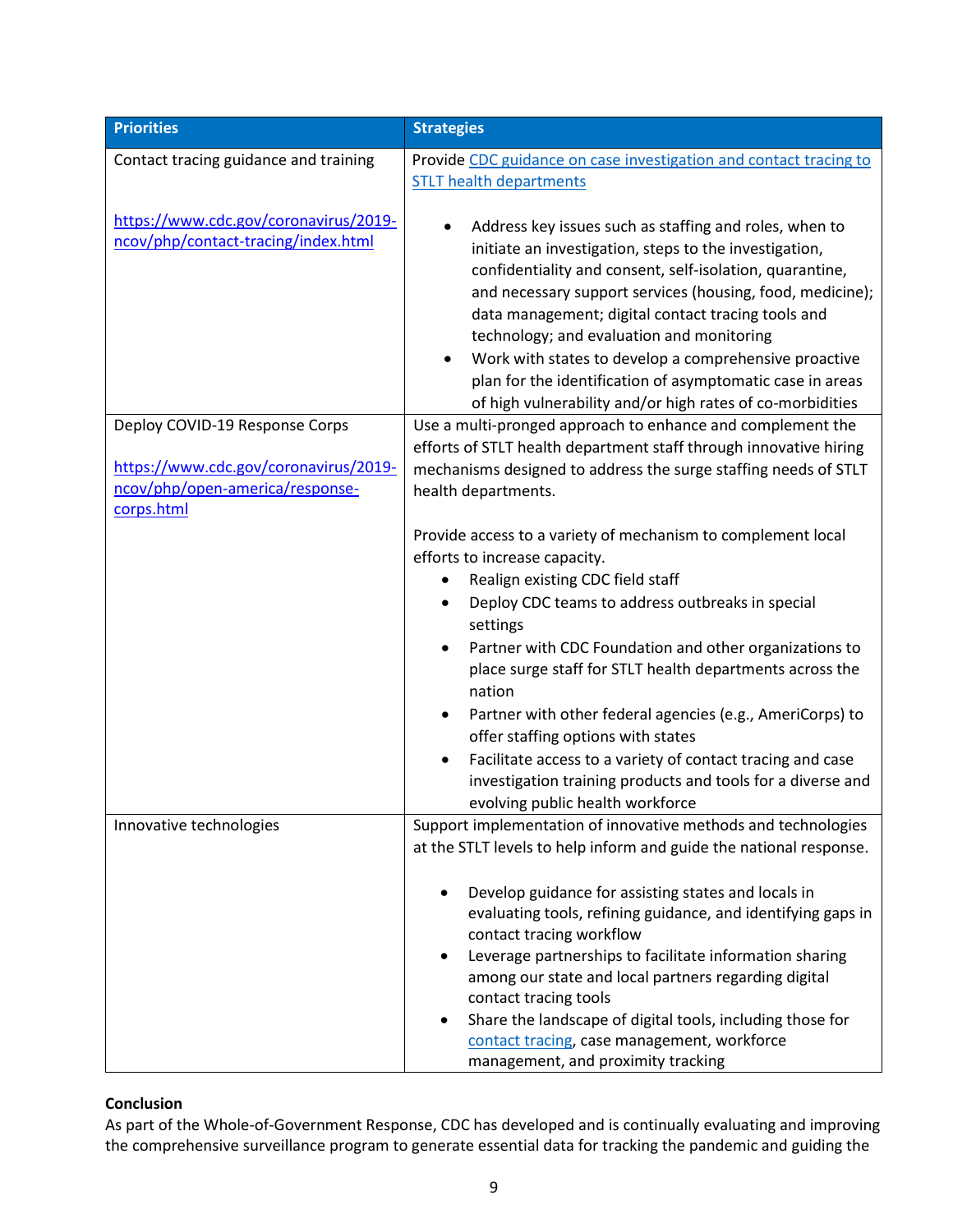overall response to COVID-19. In addition, CDC is working with federal, state, and local partners to improve testing and to advise and support communities during the phased reopening of America.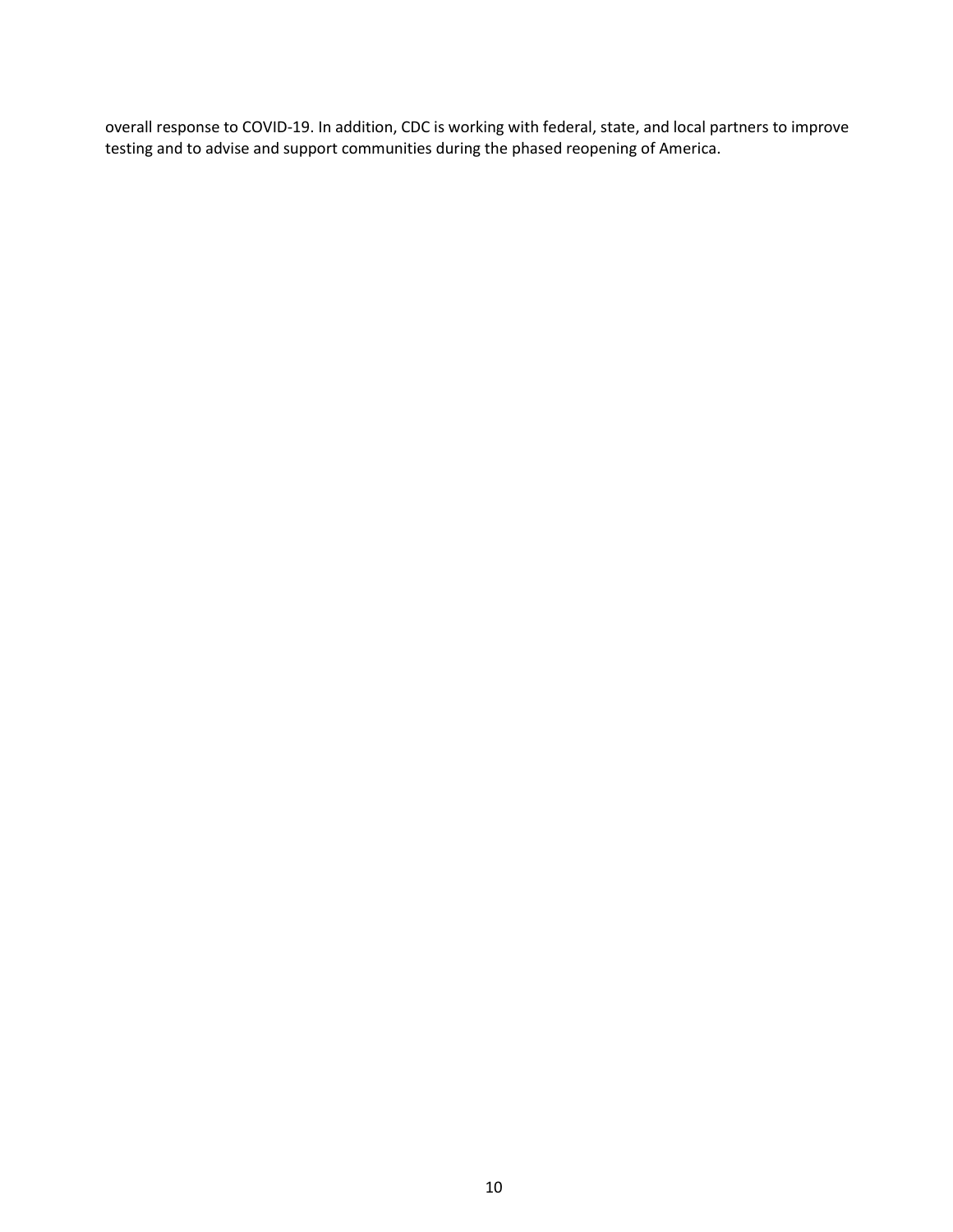# Appendix A: Surveillance for COVID-19

<span id="page-10-0"></span>The goals of US surveillance are to produce timely and accurate information at national, state, local and community levels to inform decisions on public measures for implementing and adjusting disease reduction strategies, to guide clinical decisions, to educate the public and key stakeholders, and to provide data for estimating and forecasting disease burden.

### **Surveillance Objectives**

- To identify both symptomatic and asymptomatic/presymptomatic cases and track contacts to slow transmission of COVID-19 in the United States
- To monitor spread and intensity of COVID-19 disease in the United States
- To understand disease severity and spectrum of illness
- To understand risk factors for severe disease and transmission
- To monitor for virus changes
- To estimate disease burden
- To produce data for forecasting spread and impact
- To identify when thresholds have been met to adjust community mitigation measures

#### **Approach**

Using multiple surveillance systems and epidemiology networks, CDC in collaboration with state, local, and academic partners, monitors the progression and impact of COVID-19 spread in the United States. The combination of data from the different systems is used to generate an ongoing picture of virus spread and produce data to address the key questions for directing and refining the US response. Surveillance data are used for:

- *Situational awareness* Timely monitoring of the spread and intensity of COVID-19 disease in the United States. Surveillance systems allow for efficient targeting of public health measures, developing timely communications, and preparing health systems for increasing numbers of ill people. Data from these systems will be updated daily or weekly to create an ongoing, accurate understanding of impacted regions, affected populations, trends over time, and viral characteristics.
- *Understanding impact and forecasting disease spread* All surveillance systems will be employed to produce data to understand overall impact and epidemic characteristics to inform future use of public health and medical resources.
- *Characterizing COVID-19 infection* across a spectrum of conditions include:
	- o asymptomatic infections
	- o symptomatic infection
	- o medically attended outpatient and ambulatory visits
	- o hospitalizations
	- o deaths

### **Operational Plan**

The plan is operationalized according to the following components:

- Increase laboratory testing and reporting to detect cases quickly and reliably for timely public health action
- Use robust syndromic surveillance, proactive monitoring for asymptomatic cases in settings with people at risk for infection or with known vulnerabilities
- Use laboratory reporting systems to monitor local disease trends to identify if thresholds (gates) have been met

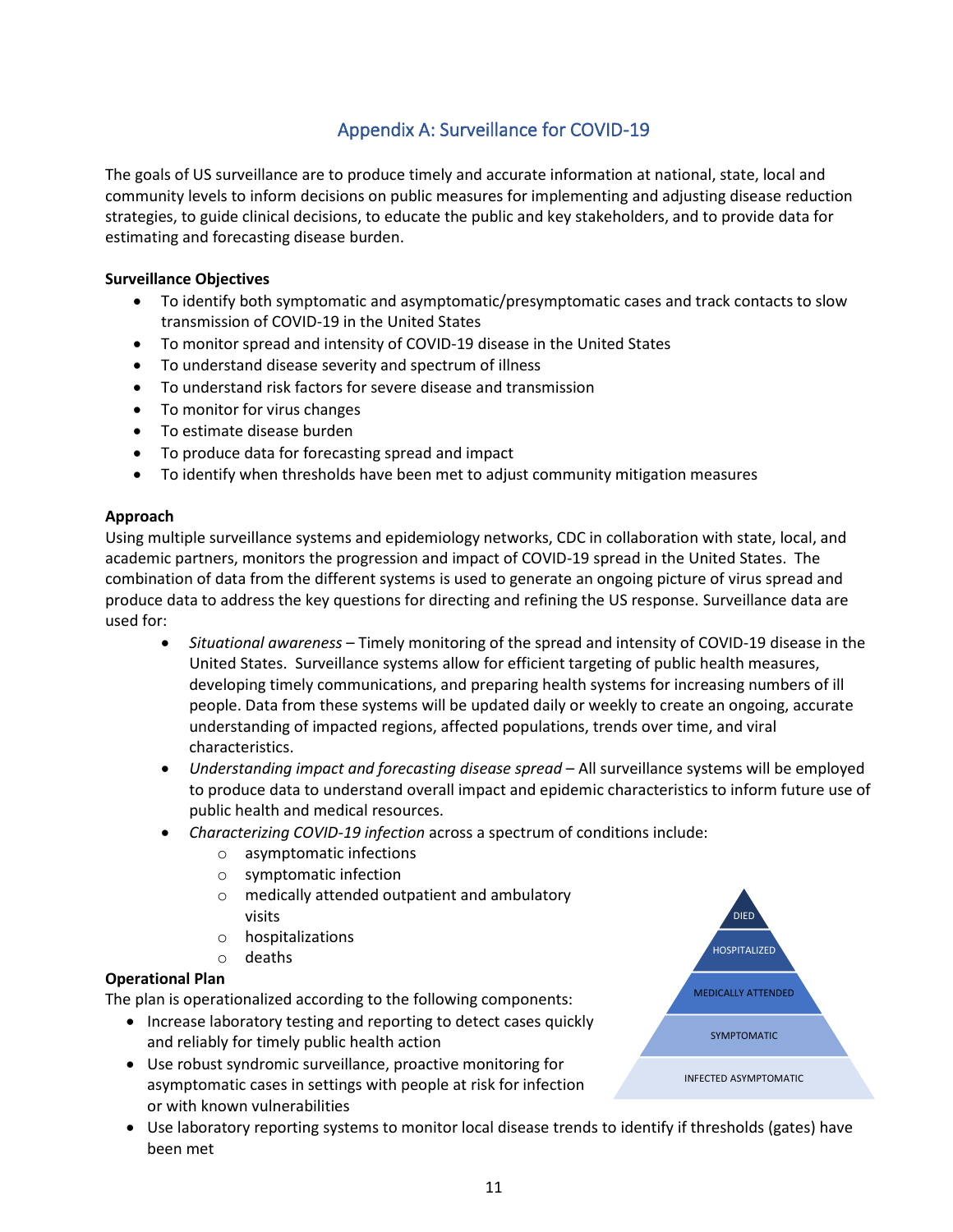- Corroborate trends and risk assessment with high-quality data from sentinel surveillance and systems
- Monitor disease and outbreaks in healthcare, institutional, workplace and group settings
- Use data for estimation of disease burden over time and to aid disease and transmission forecasts

#### **Federal, State, and Local roles**

The surveillance strategies rely on collaboration at federal, state, and local levels. The federal government will work with the states to establish the data platforms used by states and local jurisdictions to monitor transmission, public health, and health system capacity and provide technical assistance and coordination of information sharing and decision making across jurisdictions. These data platforms will be public facing to maximize transparency and maximize information to communities at the most granular level. Using the federal data systems, states can share data and information and communicate with residents' decisions under consideration and clear guidance on adhering to mitigation levels. In addition to implementing federal programs, states can also coordinate resource allocation within their regions and across communities and monitor indicators closely to make decisive adjustments to mitigation measures. Finally, local governments are responsible for feeding data and information into state and federal data systems and adjoining communities.

### **Components of the US COVID-19 surveillance plan**

The surveillance program is built on a combination of existing influenza and viral respiratory diseases surveillance systems, syndromic surveillance systems, case reporting systems, proactive monitoring for asymptomatic cases in areas of demonstrated vulnerabilities, commercial laboratory reporting, ongoing research platforms employed for the COVID-19 response, and new systems. The systems are summarized in Table 1 and a more fully described in Appendix A.

**Table 1. Surveillance Systems Used by Objective.** Surveillance data for decision-making uses multiple systems and epidemiology networks. These approaches use laboratory submitted specimens, electronically transmitted data, and other sources to generate an ongoing picture of disease spread, intensity, and severity, and produce data to address the key questions for directing and refining the US response.

| <b>Goal addressed</b>                     | <b>Outcome</b>                                                                           | <b>Platform</b>                                                          |
|-------------------------------------------|------------------------------------------------------------------------------------------|--------------------------------------------------------------------------|
| Trends in disease spread and<br>intensity | No. of cases, by location, trends,<br>demographics, underlying diseases,<br>outcomes     | COVID-19 case-based surveillance                                         |
|                                           | No. of lab-positives; % positive, by age                                                 | Public Health Laboratories (PHLs)                                        |
|                                           | groups, location, over time                                                              | National Respiratory and Enteric Virus<br>Surveillance System (NREVSS)   |
|                                           |                                                                                          | Commercial labs                                                          |
|                                           | Outpatient, syndromic - %ILI, trends                                                     | <b>ILInet</b>                                                            |
|                                           | in ILI by region, age group,<br>concordance and discordance<br>between surveillance data | National Syndromic Surveillance<br>Program (NSSP)                        |
|                                           | Outpatient – laboratory-confirmed, %<br>positive, by location, by age group              | Laboratory-confirmed outpatient (OP)<br>surveillance                     |
|                                           |                                                                                          | US Flu Vaccine Effectiveness (VE)<br>network (acute respiratory illness) |
| Severity / clinical spectrum              | Hospitalizations rates, by age group,<br>underlying condition                            | FluSurvnet - all ages                                                    |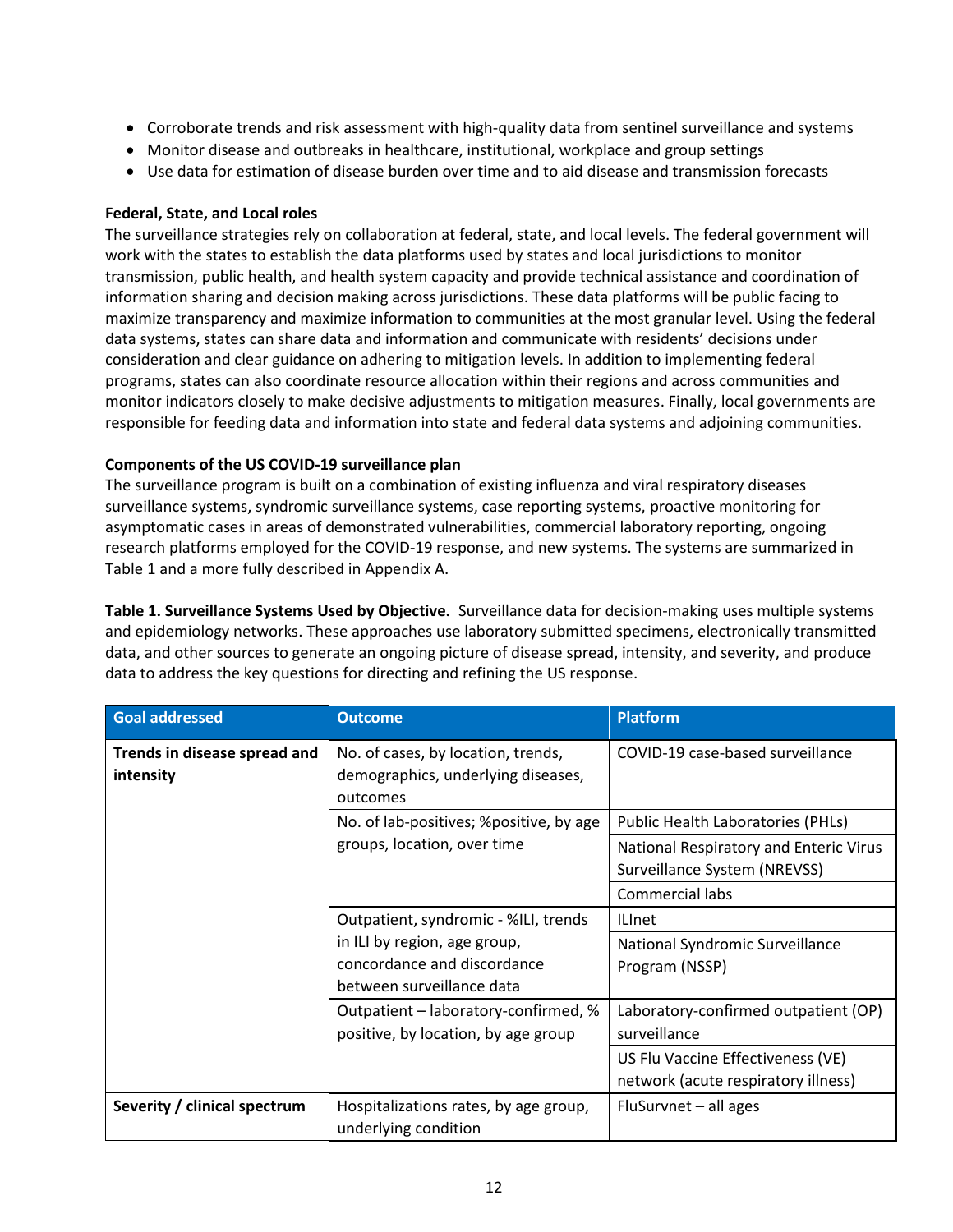| <b>Goal addressed</b>           | <b>Outcome</b>                      | <b>Platform</b>                             |
|---------------------------------|-------------------------------------|---------------------------------------------|
|                                 |                                     | New Vaccine Surveillance Network            |
|                                 | Hospitalizations                    | (NVSN) - pediatrics                         |
| <b>Viral changes</b>            | Virus characterization, sequence    | PHLs and CDC/DVD                            |
|                                 | changes                             | <b>SPHERES</b>                              |
| <b>Risk factors for severe</b>  | Risk of severe disease given        | COVID-19 case-based surveillance            |
| disease                         | underlying illness, age             | US Flu VE network                           |
|                                 |                                     | FluSurvnet - all ages                       |
|                                 |                                     | NVSN - pediatrics                           |
|                                 |                                     | Hospitalized Adult Influenza Vaccine        |
|                                 |                                     | Effectiveness Network (HAIVEN)              |
|                                 |                                     | Influenza ICU Vaccine Effectiveness         |
|                                 |                                     | Study                                       |
|                                 |                                     | Pediatric Intensive Care Influenza          |
|                                 |                                     | Network (PICFLU)                            |
| Disease burden                  | Overall number of persons affected  | All systems, plus additional special        |
|                                 | by severity and age                 | research studies                            |
|                                 |                                     | Serologic surveys                           |
| <b>Pandemic severity</b>        | Pandemic Influenza Severity         | Modeling based on epidemiological           |
|                                 | Assessment (PISA)                   | inputs                                      |
| <b>Forecasting and modeling</b> | When will it peak, how many disease | Modelling work with broad coalition         |
| spread and impact               | outcomes, how will it spread        | of modelers led by CDC, using data<br>above |
| Transmissibility                | Attack rates and risk factors for   | Field studies                               |
|                                 | transmission                        |                                             |
|                                 |                                     | Flu Transmission Evaluation Study           |
|                                 |                                     | (FLuTES)                                    |
|                                 |                                     | Household Influenza Vaccine                 |
|                                 |                                     | <b>Effectiveness Study (HIVES)</b>          |
|                                 |                                     | Pandemic cohorts (community,                |
|                                 |                                     | households, healthcare workers,             |
|                                 |                                     | pregnant woman, long-term care              |
|                                 |                                     | facilities)                                 |
| <b>Risk Factors for Severe</b>  | Risk of severe disease given        | COVID-19 Case-based surveillance            |
| disease                         | underlying illness, age             | US Flu VE network                           |
|                                 |                                     | FluSurvnet - all ages                       |
|                                 |                                     | NVSN - pediatrics<br><b>HAIVEN</b>          |
|                                 |                                     | <b>Influenza ICU Vaccine Effectiveness</b>  |
|                                 |                                     | Study                                       |
|                                 |                                     | <b>PICFLU</b>                               |
| <b>Disease Burden</b>           | Overall number of persons affected  | All systems, plus additional special        |
|                                 | by severity and age                 | research studies                            |
|                                 |                                     | Serologic surveys                           |
| <b>Pandemic Severity</b>        | <b>PISA</b>                         | Modeling based on Epi inputs                |
| <b>Forecasting and modeling</b> | When will it peak, how many disease | Modelling work with broad coalition         |
| spread and impact               | outcomes, how will it spread        | of modelers led by CDC, using data          |
|                                 |                                     | above                                       |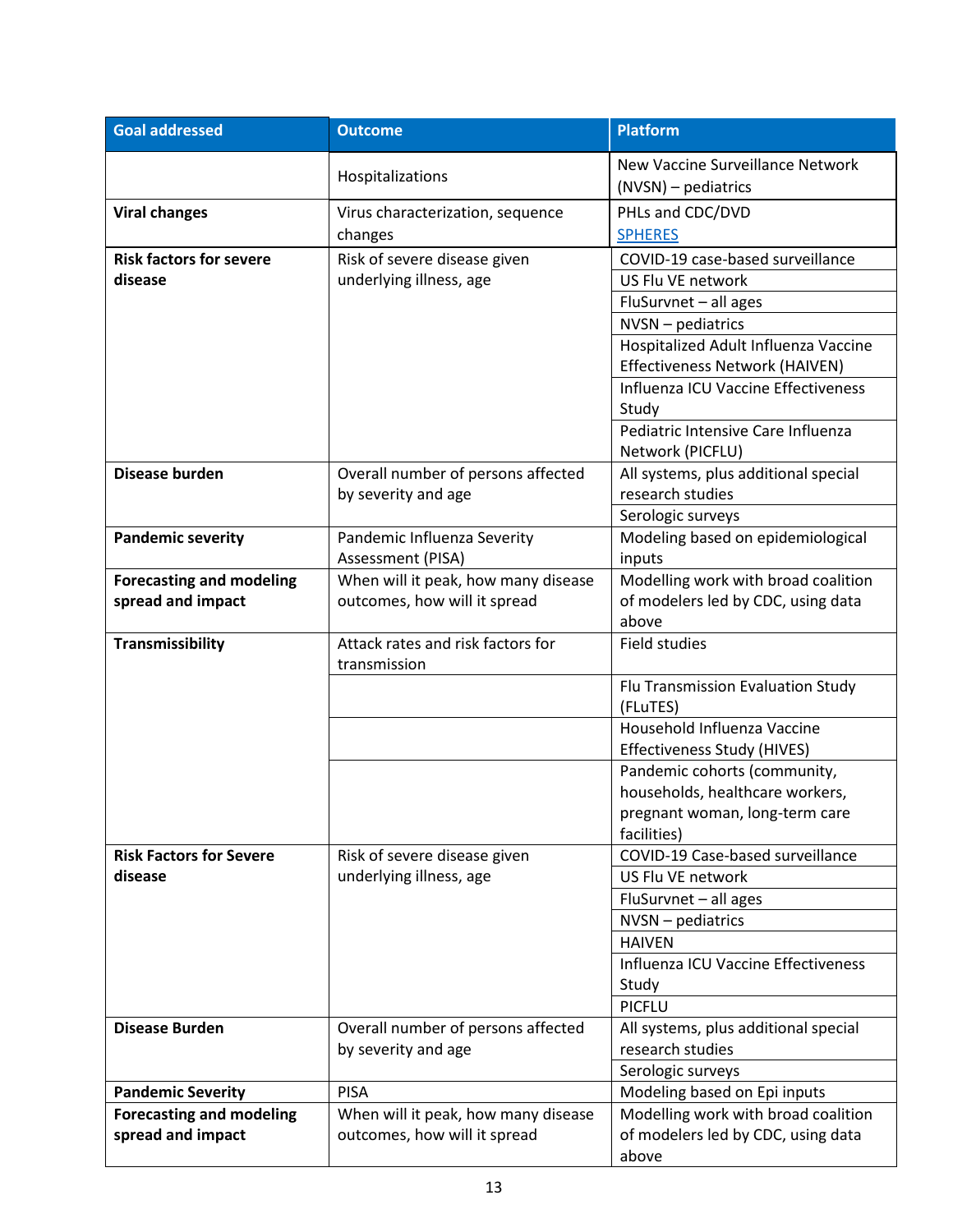| <b>Goal addressed</b> | <b>Outcome</b>                                    | Platform                          |
|-----------------------|---------------------------------------------------|-----------------------------------|
| Transmissibility      | Attack rates and risk factors for<br>transmission | Field studies                     |
|                       |                                                   | <b>FLuTES</b>                     |
|                       |                                                   | <b>HIVE</b>                       |
|                       |                                                   | Pandemic cohorts (community,      |
|                       |                                                   | households, HCWs, pregnant woman, |
|                       |                                                   | LTCFs)                            |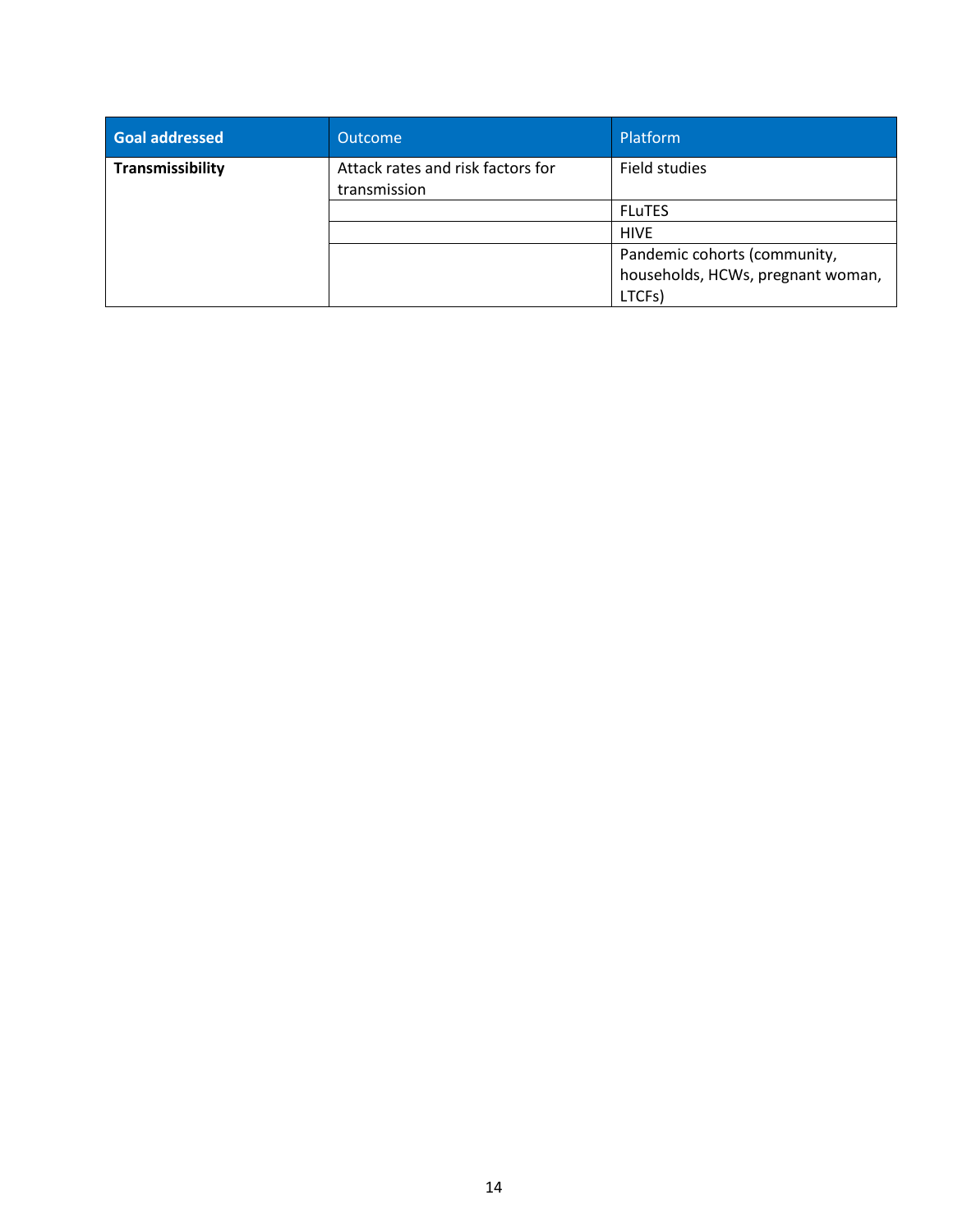# Appendix B: Healthcare System Surveillance

### <span id="page-14-0"></span>**Rationale and Objective**

Measuring and reporting the impact of COVID-19 on the capacity of the US healthcare system including both acute-care hospitals and long-term care facilities—is an essential public health function in the pandemic response and in plans for Opening Up America Again. To make critical decisions, all levels of government, including federal, regional, state, local, tribal, and territorial, and the healthcare system need detailed and timely information about the availability and shortages of key resources, including hospital beds, intensive care unit (ICU) beds, ventilators, personal protective equipment, and healthcare personnel shortages. Reporting needs to be comprehensive across all states.

Regional variations in disease burden place a premium on supporting a surveillance system that can provide standardized data that are timely, easy to interpret, and readily accessible for multiple end users at all geographic levels. Among the main objectives for a national healthcare surveillance system in the current crisis are providing timely and readily available metrics with which to monitor the pandemic's trajectory and progress toward Opening Up America Again. The key surveillance metrics available from NHSN are reported counts and a panel of additional summary statistics on hospitalized COVID-19 patients, hospital bed capacity, intensive care unit bed capacity, ventilatory capacity, supplies of personal protective equipment, and staffing shortages. These metrics, produced daily, serve as indicators that can drive decisions and actions at the national, state, county, tribal, territorial, and healthcare facility levels but needs to be expanded to be inclusive of all hospitals.

### **Key System**

Implementation of several key surveillance metrics for monitoring the impact of the pandemic on the healthcare system are available through the existing Centers for Disease Control and Prevention's (CDC) National Healthcare Safety Network (NHSN). NHSN's role as a shared platform for healthcareassociated condition surveillance provides a powerful and unique foundation for COVID-19 surveillance.

CDC is already efficiently leveraging NHSN—which was launched in 2005 and now is the nation's most widely used healthcare-associated condition tracking system—to support the nation's COVID-19 response. NHSN provides a well-established technical infrastructure, readily extensible platform, and a strong set of partnerships with healthcare facilities, state and local health departments, the Centers for Medicare and Medicaid Services (CMS), and electronic health record system (EHRs) companies, and other healthcare information technology suppliers. This system will need to continue improving to ensure 100% reporting of all cases and outcomes.

The US healthcare system relies on NHSN to track healthcare-associated conditions, improve patient safety, fulfill mandatory federal and state reporting requirements, and ultimately eliminate healthcare-associated conditions. NHSN serves as the operating system for hospital-associated infection reporting through legislation established by 36 states, Washington, D.C., and Philadelphia, PA. NHSN will need to be expanded to all states and all hospitals to provide a comprehensive analysis of COVID-19. CMS uses NHSN reporting to enable healthcare facilities to fulfill CMS requirements for submitting healthcare outcome data that are used in CMS's public reporting and incentive payment programs. Currently, over 25,000 healthcare facilities, including almost every hospital in the nation, more than 7,500 dialysis facilities, and over 3,000 nursing homes participate in NHSN. To be effective,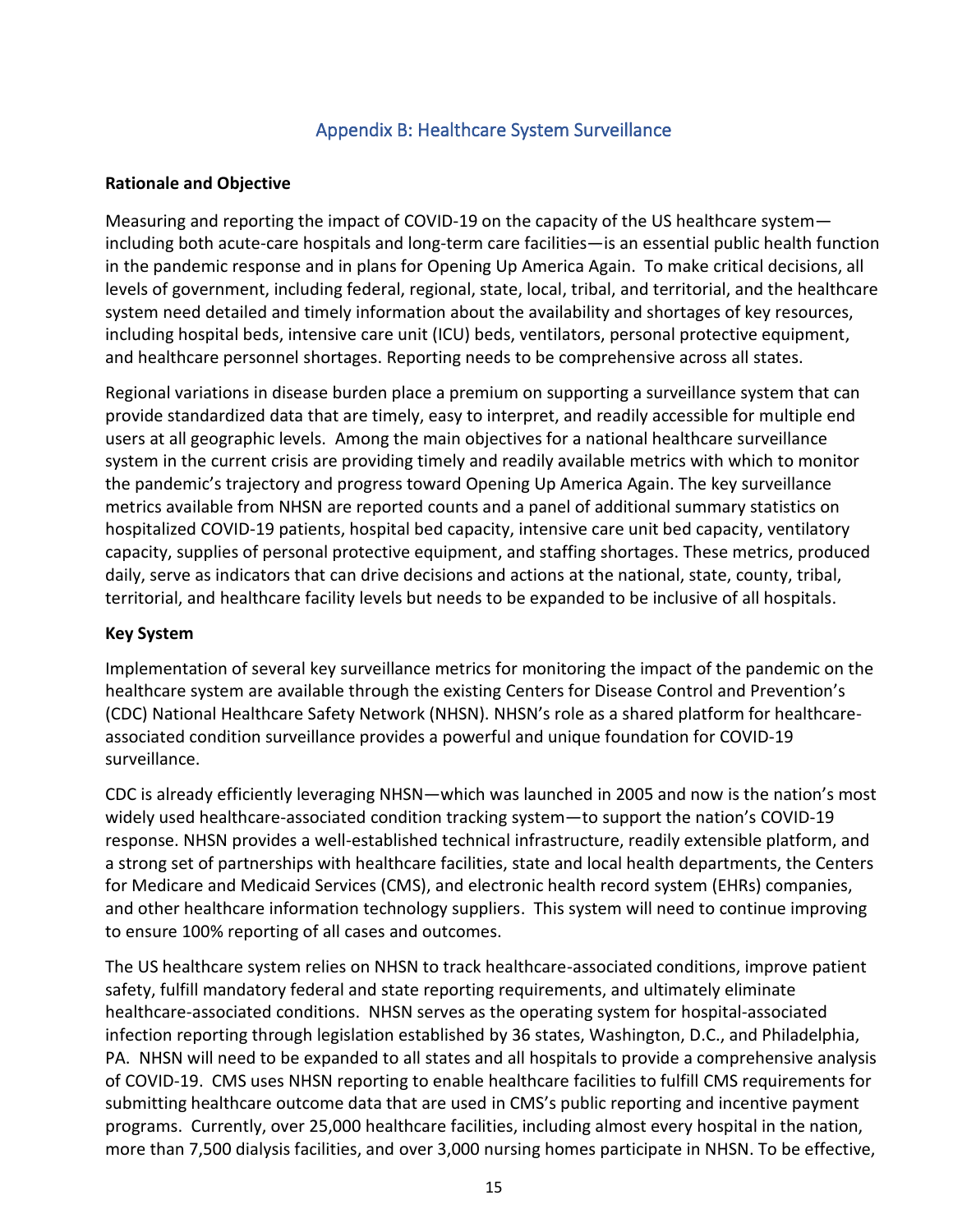this system must be nationwide and be comprehensive in reporting. Personnel in these facilities have extensive experience submitting data to NHSN, adhering to the system's surveillance protocols, and using their own data and national benchmarks provided by NHSN for local prevention and control purposes. NHSN's collaborations with EHR companies, infection surveillance system providers, and the Health Level Seven (HL7) data standards organizations enable healthcare facilities to submit data electronically to NHSN by using HL7 data exchange specifications.

On March 27, 2020, CDC launched the NHSN COVID-19 Patient Impact and Hospital Capacity Module ([https://www.cdc.gov/nhsn/covid19/report-patient-impact.html\)](https://www.cdc.gov/nhsn/covid19/report-patient-impact.html), and as of April 24, 2020, over 56% of acute care hospitals and over 53% of critical access hospitals have reported COVID-19 surveillance metrics. This level of participation needs to continue to improve until reporting is at the 95-100% range. Additionally, as of April 28, 2020, all ~15,000 nursing homes will be required to report COVID-19 cases and deaths, as well as staffing and personal protective equipment supply metrics, to NHSN ([https://www.cdc.gov/nhsn/ltc/covid19/index.html\)](https://www.cdc.gov/nhsn/ltc/covid19/index.html) per a new [CMS Interim Final Rule.](https://www.cms.gov/files/document/qso-20-26-nh.pdf) The adaptation of NHSN to the immediate needs of the emergency response is a clear example of how CDC is retooling, modernizing, and updating its existing national surveillance capabilities to confront the pandemic.



### **ANHSN**

During the COVID-19 pandemic, data on key metrics are submitted daily to NHSN, where the data are analyzed daily and presented out to the key components at all levels of the public health response. NHSN COVID-19 data are an integrally important asset in the US government response. The NHSN data are provisioned for use in secure access systems maintained by the White House Coronavirus Task Force, the National Response Coordination Center (NRCC), CDC, FEMA, ASPR, and CMS. In addition, all state health departments, several local health departments, and many HHS ASPR and FEMA Regional Offices receive data from NHSN and rely upon it for regional and state emergency response decisions.

NHSN uses COVID-19 data to develop and report national and state-wide estimates that serve as indicators of stress on the healthcare system. Figures below show examples of national trend-data as well as an example of a state trend.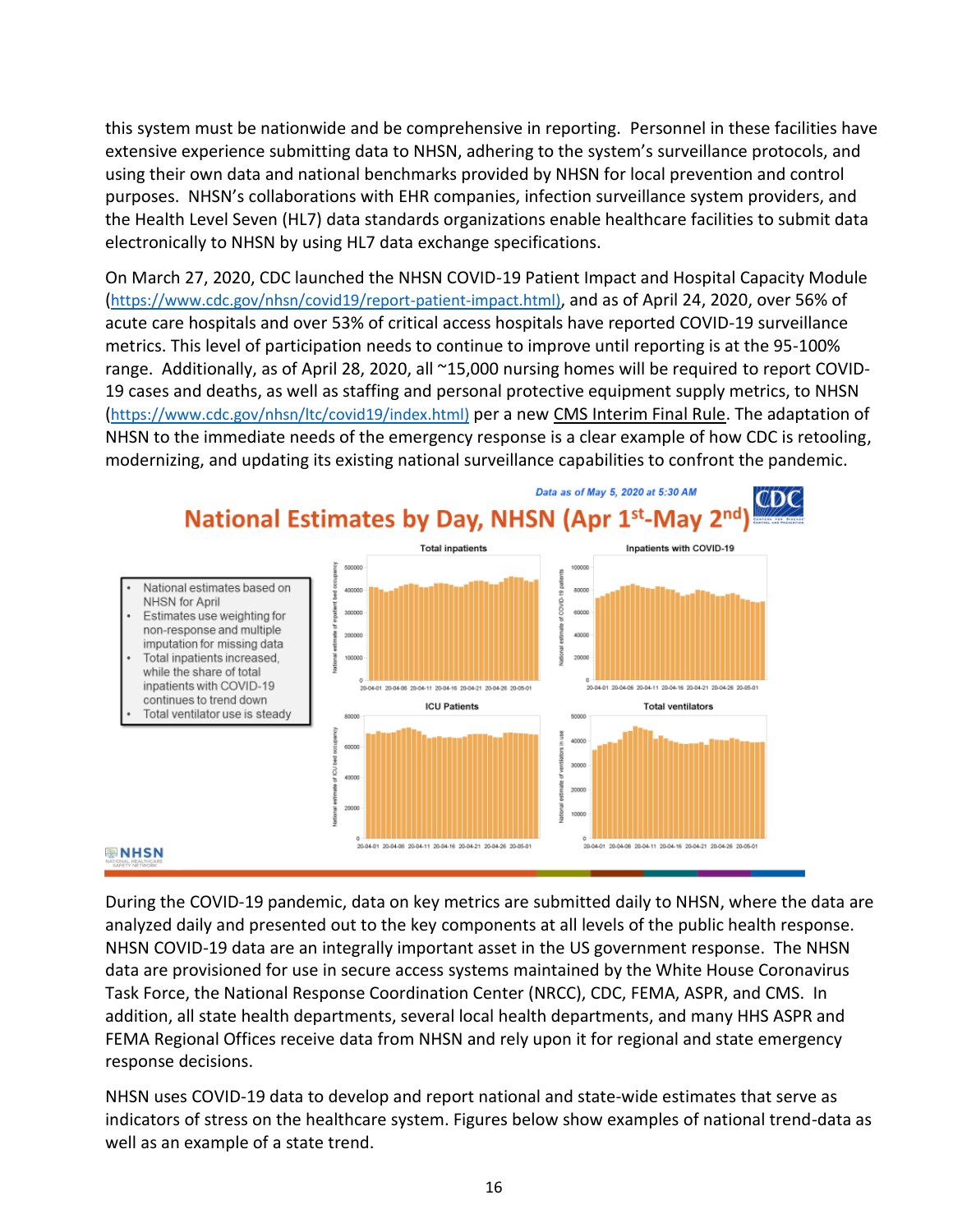

Data as of May 5, 2020 at 5:30 AM

# **NHSN Daily Crude Percent Occupancy, Louisiana**



# **MHSN**

NHS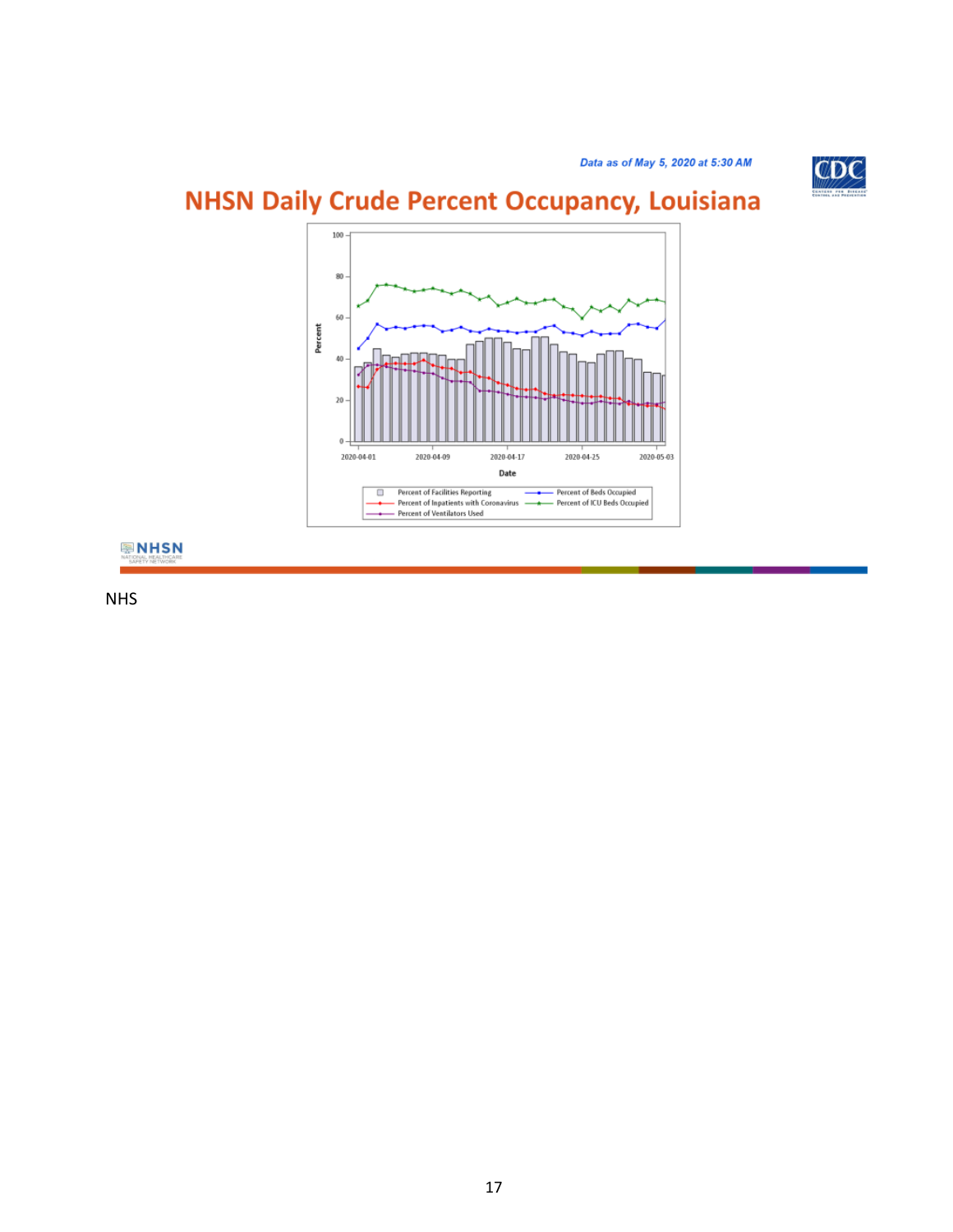# Appendix C: Guidance on Infection Control and Contact Tracing

<span id="page-17-0"></span>**General CDC Guidance Hub** [https://www.cdc.gov/coronavirus/2019-ncov/communication/guidance](https://www.cdc.gov/coronavirus/2019-ncov/communication/guidance-list.html?Sort=Date%3A%3Adesc)[list.html?Sort=Date%3A%3Adesc](https://www.cdc.gov/coronavirus/2019-ncov/communication/guidance-list.html?Sort=Date%3A%3Adesc)

### **Infection Prevention Control**

- What CDC is doing for infection control
	- o <https://www.cdc.gov/coronavirus/2019-ncov/hcp/infection-control.html>
- Standard CDC guidance on infection control in healthcare settings
	- o Interim Infection Prevention and Control Recommendations for Patients with Suspected or Confirmed Coronavirus Disease 2019 (COVID-19) in Healthcare Settings: <https://www.cdc.gov/coronavirus/2019-ncov/hcp/infection-control-recommendations.html>
- Best practices currently in use by states and private sector
- Link to virtual training
	- $\circ$  Training for Healthcare Professionals (including clinical care and infection control, PPE, nonpharmaceutical interventions, emergency preparedness and response, and additional topics):<https://www.cdc.gov/coronavirus/2019-ncov/hcp/training.html>
	- o Preparing Nursing Homes and Assisted Living Facilities for COVID-19 (CDC webinar): <https://www.youtube.com/watch?v=p1FiVFx5O78>
- Focus areas/congregate settings:
	- o Long-term care facilities
		- Preparing for COVID-19: Long-term Care Facilities, Nursing Homes: <https://www.cdc.gov/coronavirus/2019-ncov/hcp/long-term-care.html>
		- o Assisted living facilities
			- **Inttps://www.cdc.gov/coronavirus/2019-ncov/hcp/assisted-living.html**
		- o Dialysis facilities
			- <https://www.cdc.gov/coronavirus/2019-ncov/hcp/dialysis.html>
		- o Dental facilities
			- **Inttps://www.cdc.gov/coronavirus/2019-ncov/hcp/dental-settings.html**
		- o Ambulatory care facilities
			- <https://www.cdc.gov/coronavirus/2019-ncov/hcp/ambulatory-care-settings.html>
		- o Pharmacies
			- <https://www.cdc.gov/coronavirus/2019-ncov/healthcare-resources/pharmacies.html>
		- o Emergency Medical Services (EMS)
			- <https://www.cdc.gov/coronavirus/2019-ncov/hcp/guidance-for-ems.html>
		- o Food processing facilities
			- Meat and Poultry Processing Workers and Employers: Interim Guidance from CDC and the Occupational Safety and Health Administration (OSHA)
			- [https://www.cdc.gov/coronavirus/2019-ncov/community/organizations/meat-poultry](https://www.cdc.gov/coronavirus/2019-ncov/community/organizations/meat-poultry-processing-workers-employers.html)[processing-workers-employers.html](https://www.cdc.gov/coronavirus/2019-ncov/community/organizations/meat-poultry-processing-workers-employers.html)
		- o Correctional facilities
			- Resources for Correctional and Detention Facilities: [https://www.cdc.gov/coronavirus/2019-ncov/community/correction](https://www.cdc.gov/coronavirus/2019-ncov/community/correction-detention/guidance-correctional-detention.html)[detention/guidance-correctional-detention.html.](https://www.cdc.gov/coronavirus/2019-ncov/community/correction-detention/guidance-correctional-detention.html)
		- o Businesses
			- **EXECTE Interim Guidance for Businesses and Employers to Plan and Respond to Coronavirus** Disease 2019 (COVID-19)[: https://www.cdc.gov/coronavirus/2019](https://www.cdc.gov/coronavirus/2019-ncov/community/guidance-business-response.html) [ncov/community/guidance-business-response.html](https://www.cdc.gov/coronavirus/2019-ncov/community/guidance-business-response.html)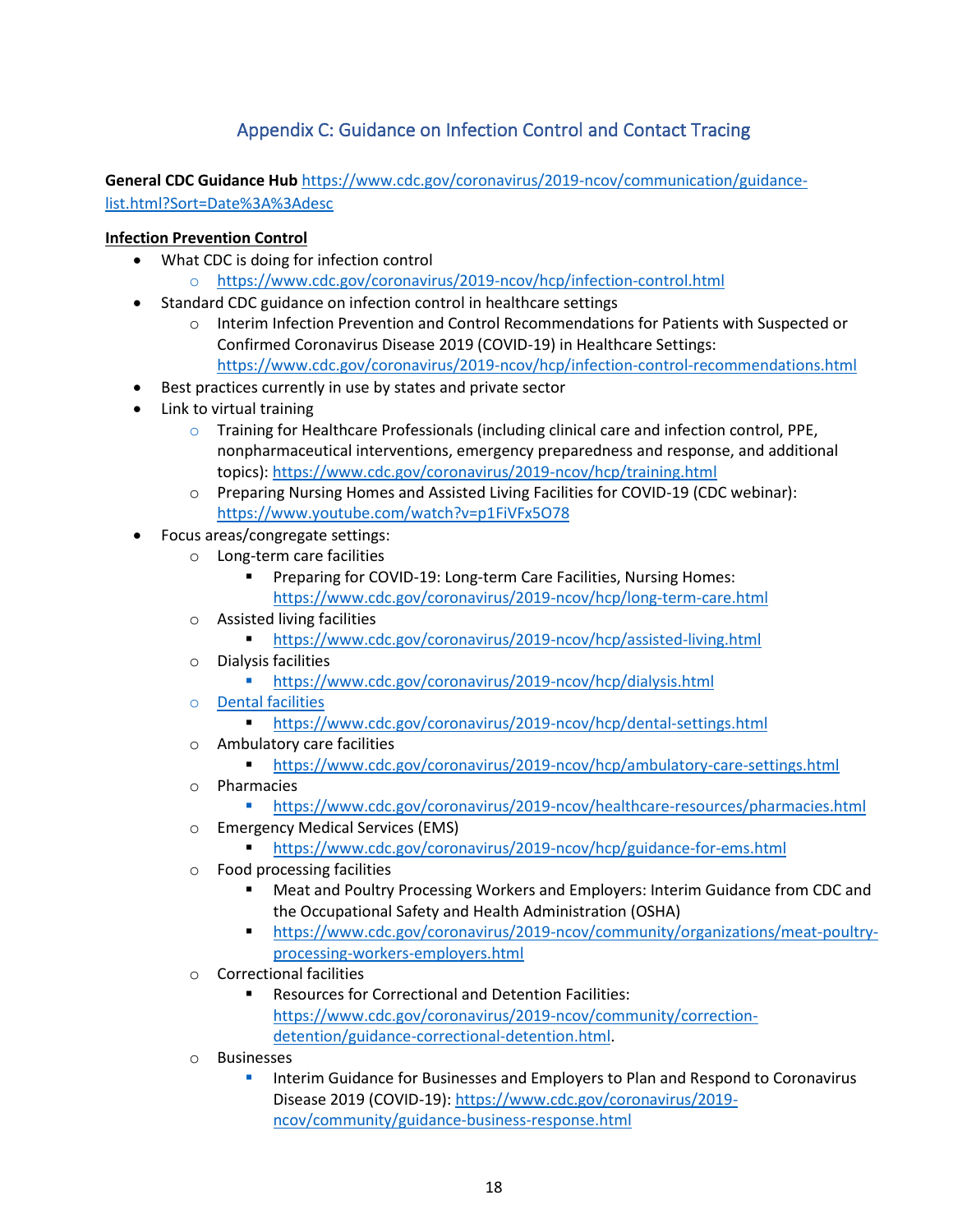- **Prepare your Small Business and Employees for the Effects of COVID-19:** [https://www.cdc.gov/coronavirus/2019-ncov/community/guidance-small](https://www.cdc.gov/coronavirus/2019-ncov/community/guidance-small-business.html)[business.html](https://www.cdc.gov/coronavirus/2019-ncov/community/guidance-small-business.html)
- Other IPC tools/Resources:
	- o IPC FAQs:<https://www.cdc.gov/coronavirus/2019-ncov/hcp/infection-control-faq.html>
	- o Using PPE, including donning & doffing resources: [https://www.cdc.gov/coronavirus/2019](https://www.cdc.gov/coronavirus/2019-ncov/hcp/using-ppe.html) [ncov/hcp/using-ppe.html](https://www.cdc.gov/coronavirus/2019-ncov/hcp/using-ppe.html)
	- o Healthcare preparedness tools: [https://www.cdc.gov/coronavirus/2019](https://www.cdc.gov/coronavirus/2019-ncov/hcp/preparedness-checklists.html) [ncov/hcp/preparedness-checklists.html](https://www.cdc.gov/coronavirus/2019-ncov/hcp/preparedness-checklists.html)
	- o Strategies to mitigate staffing shortages: [https://www.cdc.gov/coronavirus/2019](https://www.cdc.gov/coronavirus/2019-ncov/hcp/mitigating-staff-shortages.html) [ncov/hcp/mitigating-staff-shortages.html](https://www.cdc.gov/coronavirus/2019-ncov/hcp/mitigating-staff-shortages.html)
	- o Key strategies to prepare LTCFs: [https://www.cdc.gov/coronavirus/2019-ncov/hcp/long-term](https://www.cdc.gov/coronavirus/2019-ncov/hcp/long-term-care-strategies.html)[care-strategies.html](https://www.cdc.gov/coronavirus/2019-ncov/hcp/long-term-care-strategies.html)
		- LTCF Letter to residents, family members and visitors: [https://www.cdc.gov/coronavirus/2019-ncov/downloads/healthcare-facilities/Long-](https://www.cdc.gov/coronavirus/2019-ncov/downloads/healthcare-facilities/Long-Term-Care-letter.pdf)[Term-Care-letter.pdf](https://www.cdc.gov/coronavirus/2019-ncov/downloads/healthcare-facilities/Long-Term-Care-letter.pdf)
	- o Cleaning and disinfecting school and community facilities: <https://www.cdc.gov/coronavirus/2019-ncov/community/disinfecting-building-facility.html>
- Cleaning and disinfecting non-emergency transport vehicles: [https://www.cdc.gov/coronavirus/2019](https://www.cdc.gov/coronavirus/2019-ncov/community/organizations/disinfecting-transport-vehicles.html) [ncov/community/organizations/disinfecting-transport-vehicles.html](https://www.cdc.gov/coronavirus/2019-ncov/community/organizations/disinfecting-transport-vehicles.html)
- External partners tools/resources
	- o **Centers for Medicare & Medicaid – COVID partner toolkit –** [https://www.cms.gov/outreach](https://www.cms.gov/outreach-education/partner-resources/coronavirus-covid-19-partner-toolkit)[education/partner-resources/coronavirus-covid-19-partner-toolkit](https://www.cms.gov/outreach-education/partner-resources/coronavirus-covid-19-partner-toolkit)
	- o **American College of Emergency Physicians** Field guide <https://www.acep.org/corona/covid-19-field-guide/cover-page/>
	- o **American Academy of Pediatrics** Guidance for Telehealth Payer Policy in Response to Covid-19

[https://services.aap.org/en/pages/2019-novel-coronavirus-covid-19-infections/aap-guidance](https://services.aap.org/en/pages/2019-novel-coronavirus-covid-19-infections/aap-guidance-telehealth-payer-policy-in-response-to-covid-19/)[telehealth-payer-policy-in-response-to-covid-19/](https://services.aap.org/en/pages/2019-novel-coronavirus-covid-19-infections/aap-guidance-telehealth-payer-policy-in-response-to-covid-19/)

- o **Society for Critical Care Medicine** COVID-19 Resource Center Includes literature and trainin[g https://www.sccm.org/COVID19RapidResources/Home](https://www.sccm.org/COVID19RapidResources/Home)
- o **Society for Healthcare Epidemiology of America**
	- COVID-19 Resource Page: [http://shea-online.org/index.php/practice](http://shea-online.org/index.php/practice-resources/priority-topics/emerging-pathogens/novel-coronavirus-2019-2019-ncov-resources)[resources/priority-topics/emerging-pathogens/novel-coronavirus-2019-2019-ncov](http://shea-online.org/index.php/practice-resources/priority-topics/emerging-pathogens/novel-coronavirus-2019-2019-ncov-resources)[resources](http://shea-online.org/index.php/practice-resources/priority-topics/emerging-pathogens/novel-coronavirus-2019-2019-ncov-resources)
	- Hospital epidemiology training [https://learningce.shea-online.org/content/sheacdc](https://learningce.shea-online.org/content/sheacdc-outbreak-response-training-program-ortp#group-tabs-node-course-default1/index.php)[outbreak-response-training-program-ortp#group-tabs-node-course-default1/index.php](https://learningce.shea-online.org/content/sheacdc-outbreak-response-training-program-ortp#group-tabs-node-course-default1/index.php)
	- Rapid Response Program podcast and webinar series [https://learningce.shea](https://learningce.shea-online.org/content/novel-coronavirus-covid-19)[online.org/content/novel-coronavirus-covid-19](https://learningce.shea-online.org/content/novel-coronavirus-covid-19)
- o **Association for Professionals in Infection Control and Epidemiology**
	- COVID-19 Page[: https://apic.org/covid19/](https://apic.org/covid19/)
	- LTC text chapters: [https://apic.org/resources/apic-text/apic-text-chapter-collection](https://apic.org/resources/apic-text/apic-text-chapter-collection-long-term-care/)[long-term-care/](https://apic.org/resources/apic-text/apic-text-chapter-collection-long-term-care/)
- o **American Medical Association, Resource Center for Physicians** [https://www.ama](https://www.ama-assn.org/delivering-care/public-health/covid-19-2019-novel-coronavirus-resource-center-physicians)[assn.org/delivering-care/public-health/covid-19-2019-novel-coronavirus-resource-center](https://www.ama-assn.org/delivering-care/public-health/covid-19-2019-novel-coronavirus-resource-center-physicians)[physicians](https://www.ama-assn.org/delivering-care/public-health/covid-19-2019-novel-coronavirus-resource-center-physicians)
- o **American Nurses Association Resource Center** [https://www.nursingworld.org/practice](https://www.nursingworld.org/practice-policy/work-environment/health-safety/disaster-preparedness/coronavirus/?utm_campaign=261605+COVID-19+MKT&utm_source=hero&utm_medium=digitalad&utm_content=covidresourcepage)[policy/work-environment/health-safety/disaster](https://www.nursingworld.org/practice-policy/work-environment/health-safety/disaster-preparedness/coronavirus/?utm_campaign=261605+COVID-19+MKT&utm_source=hero&utm_medium=digitalad&utm_content=covidresourcepage)[preparedness/coronavirus/?utm\\_campaign=261605+COVID-](https://www.nursingworld.org/practice-policy/work-environment/health-safety/disaster-preparedness/coronavirus/?utm_campaign=261605+COVID-19+MKT&utm_source=hero&utm_medium=digitalad&utm_content=covidresourcepage)[19+MKT&utm\\_source=hero&utm\\_medium=digitalad&utm\\_content=covidresourcepage](https://www.nursingworld.org/practice-policy/work-environment/health-safety/disaster-preparedness/coronavirus/?utm_campaign=261605+COVID-19+MKT&utm_source=hero&utm_medium=digitalad&utm_content=covidresourcepage)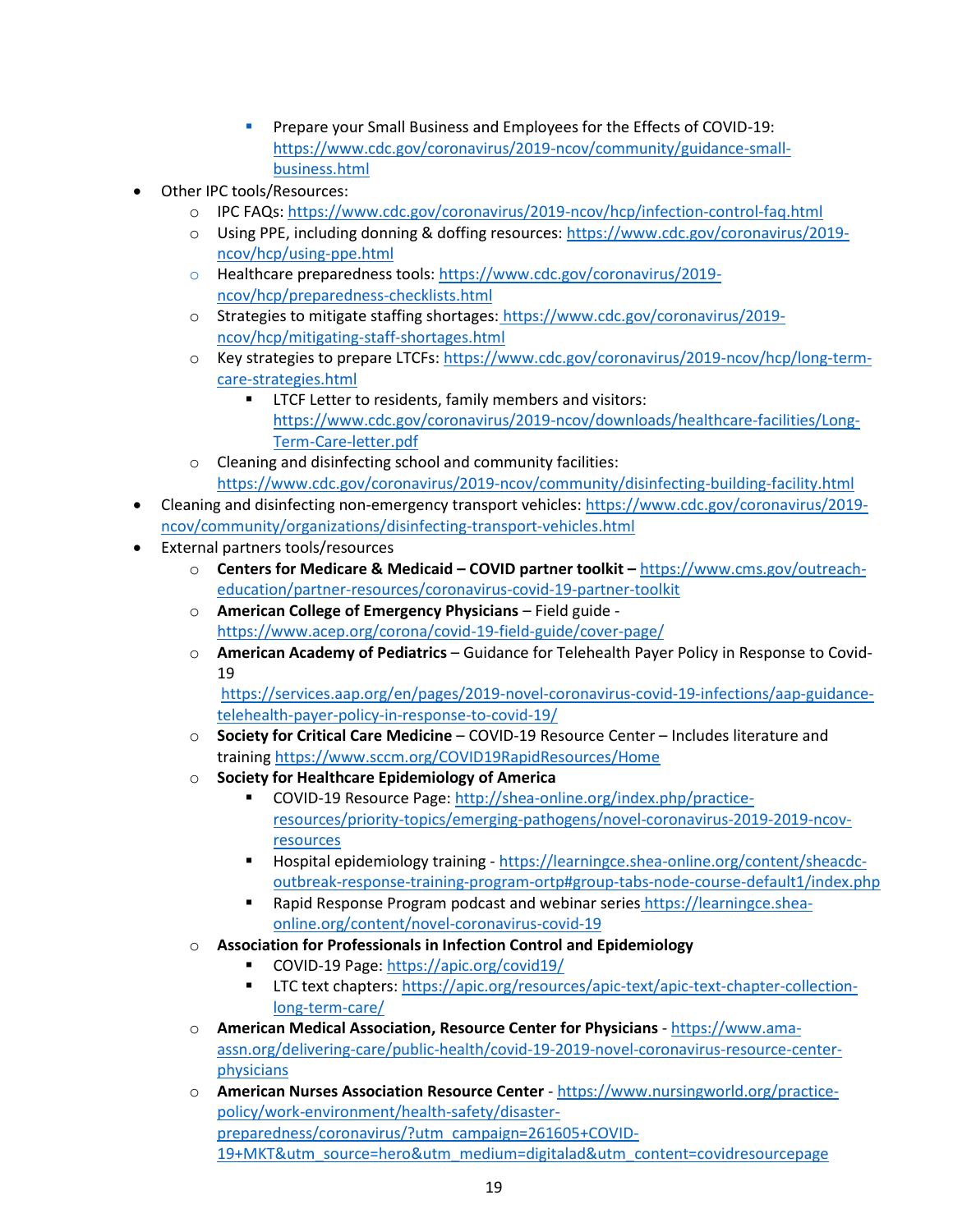- o **American Dental Association -** COVID-19 Center [https://success.ada.org/en/practice](https://success.ada.org/en/practice-management/patients/infectious-diseases-2019-novel-coronavirus?utm_source=cpsorg&utm_medium=covid-nav&utm_content=nav-covid-19-center&utm_campaign=covid-19)[management/patients/infectious-diseases-2019-novel](https://success.ada.org/en/practice-management/patients/infectious-diseases-2019-novel-coronavirus?utm_source=cpsorg&utm_medium=covid-nav&utm_content=nav-covid-19-center&utm_campaign=covid-19)[coronavirus?utm\\_source=cpsorg&utm\\_medium=covid-nav&utm\\_content=nav-covid-19](https://success.ada.org/en/practice-management/patients/infectious-diseases-2019-novel-coronavirus?utm_source=cpsorg&utm_medium=covid-nav&utm_content=nav-covid-19-center&utm_campaign=covid-19) [center&utm\\_campaign=covid-19](https://success.ada.org/en/practice-management/patients/infectious-diseases-2019-novel-coronavirus?utm_source=cpsorg&utm_medium=covid-nav&utm_content=nav-covid-19-center&utm_campaign=covid-19)
- o **Argentum (senior living) -** Toolkit <https://www.argentum.org/coronavirustoolkit/>
- Critical infrastructure workers
	- $\circ$  Implementing Safety Practices for Critical Infrastructure Workers Who May Have Had Exposure to a Person with Suspected or Confirmed COVID-19: [https://www.cdc.gov/coronavirus/2019](https://www.cdc.gov/coronavirus/2019-ncov/community/critical-workers/implementing-safety-practices.html) [ncov/community/critical-workers/implementing-safety-practices.html](https://www.cdc.gov/coronavirus/2019-ncov/community/critical-workers/implementing-safety-practices.html)
	- o Transportation and Delivery Workers:
		- <https://www.cdc.gov/coronavirus/2019-ncov/community/transportation/index.html>
	- o Airport, Airline Workers
		- **■** What Airline Customer Service Representatives and Gate Agents Need to Know about COVID-19[: https://www.cdc.gov/coronavirus/2019-ncov/community/airport-customer](https://www.cdc.gov/coronavirus/2019-ncov/community/airport-customer-factsheet.html)[factsheet.html](https://www.cdc.gov/coronavirus/2019-ncov/community/airport-customer-factsheet.html)
		- What Airport Baggage and Cargo Handlers Need to Know about COVID-19: [https://www.cdc.gov/coronavirus/2019-ncov/community/organizations/airport](https://www.cdc.gov/coronavirus/2019-ncov/community/organizations/airport-baggage-cargo-handlers.html)[baggage-cargo-handlers.html](https://www.cdc.gov/coronavirus/2019-ncov/community/organizations/airport-baggage-cargo-handlers.html)
		- What Airport Custodial Staff Need to Know about COVID-19: [https://www.cdc.gov/coronavirus/2019-ncov/community/organizations/airport](https://www.cdc.gov/coronavirus/2019-ncov/community/organizations/airport-custodial-staff.html)[custodial-staff.html](https://www.cdc.gov/coronavirus/2019-ncov/community/organizations/airport-custodial-staff.html)
		- What Airport Passenger Assistance Workers Need to Know about COVID-19: [https://www.cdc.gov/coronavirus/2019-ncov/community/organizations/airport](https://www.cdc.gov/coronavirus/2019-ncov/community/organizations/airport-passenger-assistance-workers.html)[passenger-assistance-workers.html](https://www.cdc.gov/coronavirus/2019-ncov/community/organizations/airport-passenger-assistance-workers.html)
		- What Aircraft Maintenance Workers Need to Know about COVID-19: [https://www.cdc.gov/coronavirus/2019-ncov/community/organizations/aircraft](https://www.cdc.gov/coronavirus/2019-ncov/community/organizations/aircraft-maintenance-workers.html)[maintenance-workers.html](https://www.cdc.gov/coronavirus/2019-ncov/community/organizations/aircraft-maintenance-workers.html)
	- o Other transit workers:
		- What Bus Transit Operators Need to Know About COVID-19: [https://www.cdc.gov/coronavirus/2019-ncov/community/organizations/bus-transit](https://www.cdc.gov/coronavirus/2019-ncov/community/organizations/bus-transit-operator.html)[operator.html](https://www.cdc.gov/coronavirus/2019-ncov/community/organizations/bus-transit-operator.html)
		- What Rail Transit Operators Need to Know About COVID-19: [https://www.cdc.gov/coronavirus/2019-ncov/community/organizations/rail-transit](https://www.cdc.gov/coronavirus/2019-ncov/community/organizations/rail-transit-operator.html)[operator.html](https://www.cdc.gov/coronavirus/2019-ncov/community/organizations/rail-transit-operator.html)
		- What Transit Maintenance Workers Need to Know About COVID-19: [https://www.cdc.gov/coronavirus/2019-ncov/community/organizations/transit](https://www.cdc.gov/coronavirus/2019-ncov/community/organizations/transit-maintenance-worker.html)[maintenance-worker.html](https://www.cdc.gov/coronavirus/2019-ncov/community/organizations/transit-maintenance-worker.html)
		- What Transit Station Workers Need to Know About COVID-19: [https://www.cdc.gov/coronavirus/2019-ncov/community/organizations/transit](https://www.cdc.gov/coronavirus/2019-ncov/community/organizations/transit-station-workers.html)[station-workers.html](https://www.cdc.gov/coronavirus/2019-ncov/community/organizations/transit-station-workers.html)
	- o Occupational Safety and Health Administration resources
		- Control and Prevention:<https://www.osha.gov/SLTC/covid-19/controlprevention.html>
	- o Guidance on Preparing Workplaces for COVID-19:
		- <https://www.osha.gov/Publications/OSHA3990.pdf>
- Return to work
	- o Criteria for Return to Work for Healthcare Personnel with Confirmed or Suspected COVID-19 (Interim Guidance):<https://www.cdc.gov/coronavirus/2019-ncov/hcp/return-to-work.html>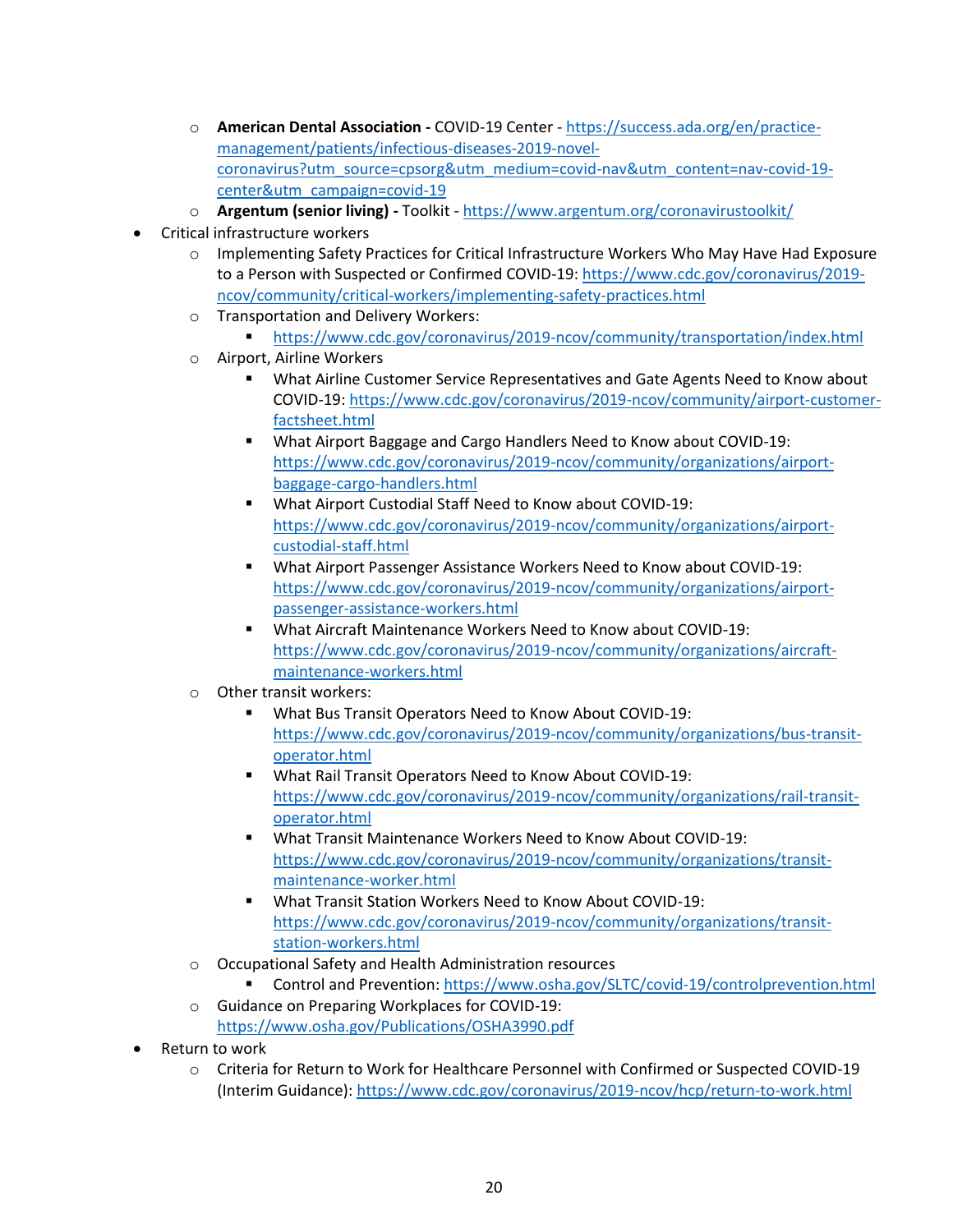- PPE reuse guidance
	- $\circ$  Strategies to Optimize the Supply of PPE and Equipment (including eye protection, isolation gowns, facemasks, N95 respirators, elastomeric respirators, and ventilators): <https://www.cdc.gov/coronavirus/2019-ncov/hcp/ppe-strategy/index.html>
	- o Decontamination and Reuse of Filtering Facepiece Respirators: [https://www.cdc.gov/coronavirus/2019-ncov/hcp/ppe-strategy/decontamination-reuse](https://www.cdc.gov/coronavirus/2019-ncov/hcp/ppe-strategy/decontamination-reuse-respirators.html)[respirators.html](https://www.cdc.gov/coronavirus/2019-ncov/hcp/ppe-strategy/decontamination-reuse-respirators.html)
	- o Personal Protective Equipment (PPE) Burn Rate Calculator: <https://www.cdc.gov/coronavirus/2019-ncov/hcp/ppe-strategy/burn-calculator.html>
- Sustainable Isolation
	- o Interim Infection Control Guidance for Public Health Personnel Evaluating Persons Under Investigation (PUIs) and Asymptomatic Close Contacts of Confirmed Cases at Their Home or Non-Home Residential Settings at [https://www.cdc.gov/coronavirus/2019-ncov/php/guidance](https://www.cdc.gov/coronavirus/2019-ncov/php/guidance-evaluating-pui.html)[evaluating-pui.html](https://www.cdc.gov/coronavirus/2019-ncov/php/guidance-evaluating-pui.html)
	- o Public Health Guidance for Potential COVID-19 Exposure Associated with International Travel or Cruise Travel at<https://www.cdc.gov/coronavirus/2019-ncov/php/risk-assessment.html>
	- o Public Health Recommendations for Community-Related Exposure at <https://www.cdc.gov/coronavirus/2019-ncov/php/public-health-recommendations.html>
	- o Links to programs to support people in isolation[: https://www.cdc.gov/coronavirus/2019](https://www.cdc.gov/coronavirus/2019-ncov/daily-life-coping/index.html) [ncov/daily-life-coping/index.html](https://www.cdc.gov/coronavirus/2019-ncov/daily-life-coping/index.html)
	- o Links to housing support for people without safe places for isolation: [https://www.cdc.gov/coronavirus/2019-ncov/community/homeless-shelters/unsheltered](https://www.cdc.gov/coronavirus/2019-ncov/community/homeless-shelters/unsheltered-homelessness.html)[homelessness.html](https://www.cdc.gov/coronavirus/2019-ncov/community/homeless-shelters/unsheltered-homelessness.html)
	- o Links to federal programs- unemployment etc.
	- o [www.coronavirus.gov](http://www.coronavirus.gov/)
	- o <https://www.coronavirus.gov/smallbusiness/>
	- o <https://www.irs.gov/coronavirus-tax-relief-and-economic-impact-payments>
	- o <https://www.usa.gov/unemployment>
- Call center for clinical inquiries 24/7 (770-488-7100)
	- o <https://www.cdc.gov/cdc-info/ask-cdc.html>
- **Others** 
	- o NIH COVID-19 Treatment Guidelines: <https://www.covid19treatmentguidelines.nih.gov/overview/>
	- o Therapeutic options[: https://www.cdc.gov/coronavirus/2019-ncov/hcp/therapeutic](https://www.cdc.gov/coronavirus/2019-ncov/hcp/therapeutic-options.html)[options.html](https://www.cdc.gov/coronavirus/2019-ncov/hcp/therapeutic-options.html)
	- o Infectious Diseases Society of America Guidelines: [https://www.idsociety.org/practice](https://www.idsociety.org/practice-guideline/covid-19-guideline-treatment-and-management/)[guideline/covid-19-guideline-treatment-and-management/](https://www.idsociety.org/practice-guideline/covid-19-guideline-treatment-and-management/)
	- o Information for Pediatric Healthcare Providers[: https://www.cdc.gov/coronavirus/2019](https://www.cdc.gov/coronavirus/2019-ncov/hcp/pediatric-hcp.html) [ncov/hcp/pediatric-hcp.html](https://www.cdc.gov/coronavirus/2019-ncov/hcp/pediatric-hcp.html)
	- o Considerations for Inpatient Obstetric Healthcare Settings: [https://www.cdc.gov/coronavirus/2019-ncov/hcp/inpatient-obstetric-healthcare](https://www.cdc.gov/coronavirus/2019-ncov/hcp/inpatient-obstetric-healthcare-guidance.html)[guidance.html](https://www.cdc.gov/coronavirus/2019-ncov/hcp/inpatient-obstetric-healthcare-guidance.html)
	- o Interim Guidance for Implementing Home Care of People Not Requiring Hospitalization for Coronavirus Disease 2019 (COVID-19): [https://www.cdc.gov/coronavirus/2019](https://www.cdc.gov/coronavirus/2019-ncov/hcp/guidance-home-care.html) [ncov/hcp/guidance-home-care.html](https://www.cdc.gov/coronavirus/2019-ncov/hcp/guidance-home-care.html)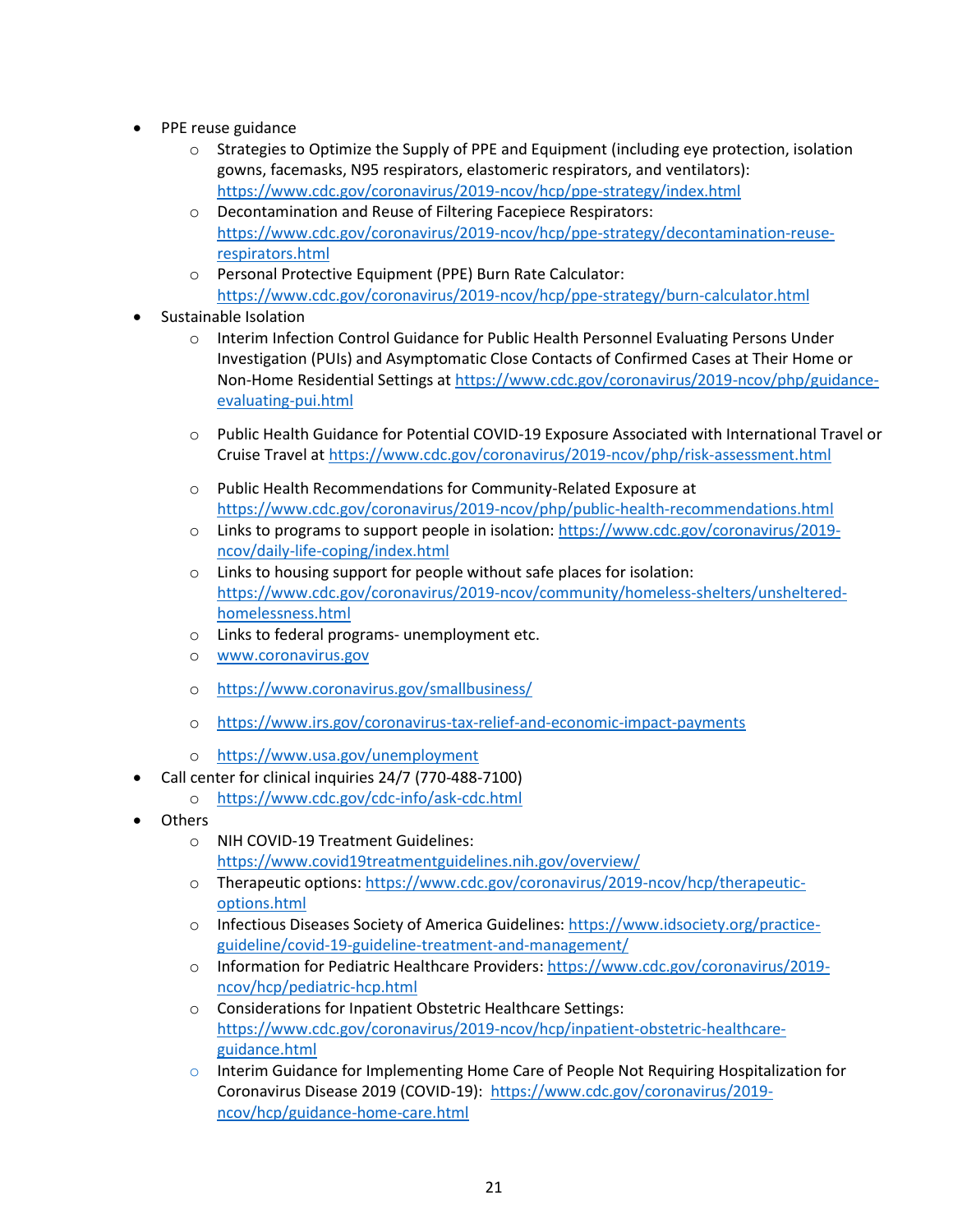### **Contact Tracing**

- Contact Tracing Overview[: https://www.cdc.gov/coronavirus/2019-ncov/php/open-america/contact](https://www.cdc.gov/coronavirus/2019-ncov/php/open-america/contact-tracing.html)[tracing.html](https://www.cdc.gov/coronavirus/2019-ncov/php/open-america/contact-tracing.html)
- Principles of Contact Tracing : Part of a Multipronged Approach to Fight the COVID-19 Pandemic: <https://www.cdc.gov/coronavirus/2019-ncov/php/principles-contact-tracing.html> (also see PDF booklet: [https://www.cdc.gov/coronavirus/2019-ncov/downloads/php/principles-contact-tracing](https://www.cdc.gov/coronavirus/2019-ncov/downloads/php/principles-contact-tracing-booklet.pdf)[booklet.pdf\)](https://www.cdc.gov/coronavirus/2019-ncov/downloads/php/principles-contact-tracing-booklet.pdf)
- Sample Contact Tracing Training Plan[: https://www.cdc.gov/coronavirus/2019](https://www.cdc.gov/coronavirus/2019-ncov/downloads/php/contact-tracing-training-plan.pdf) [ncov/downloads/php/contact-tracing-training-plan.pdf](https://www.cdc.gov/coronavirus/2019-ncov/downloads/php/contact-tracing-training-plan.pdf)
- Digital Contract Tracing Tools for COVID-19[: https://www.cdc.gov/coronavirus/2019](https://www.cdc.gov/coronavirus/2019-ncov/downloads/digital-contact-tracing.pdf) [ncov/downloads/digital-contact-tracing.pdf](https://www.cdc.gov/coronavirus/2019-ncov/downloads/digital-contact-tracing.pdf)
- Preliminary Criteria for the Evaluation of Digital Contact Tracing Tools for COVID-19: [https://www.cdc.gov/coronavirus/2019-ncov/downloads/php/prelim-eval-criteria-digital-contact](https://www.cdc.gov/coronavirus/2019-ncov/downloads/php/prelim-eval-criteria-digital-contact-tracing.pdf)[tracing.pdf](https://www.cdc.gov/coronavirus/2019-ncov/downloads/php/prelim-eval-criteria-digital-contact-tracing.pdf)
- External partners tools/resources
	- o **Association of State and Territorial Health Officials:** Making Contact: A Training for COVID-19 Contact Tracers Introductory Online Course:<https://learn.astho.org/p/ContactTracer>
	- o **Johns Hopkins Bloomberg School of Public Health Center for Health Security:** Review of Mobile Application Technology to Enhance Contact Tracing Capacity for COVID-19 [https://www.centerforhealthsecurity.org/resources/COVID-19/COVID-19-fact-sheets/200408](https://www.centerforhealthsecurity.org/resources/COVID-19/COVID-19-fact-sheets/200408-contact-tracing-factsheet.pdf) [contact-tracing-factsheet.pdf](https://www.centerforhealthsecurity.org/resources/COVID-19/COVID-19-fact-sheets/200408-contact-tracing-factsheet.pdf)
	- o **National Association of County & City Health Officials:** Building COVID-19 Contact Tracing Capacity in Health Departments to Support Reopening American Society Safely: <https://www.naccho.org/uploads/full-width-images/Contact-Tracing-Statement-4-16-2020.pdf>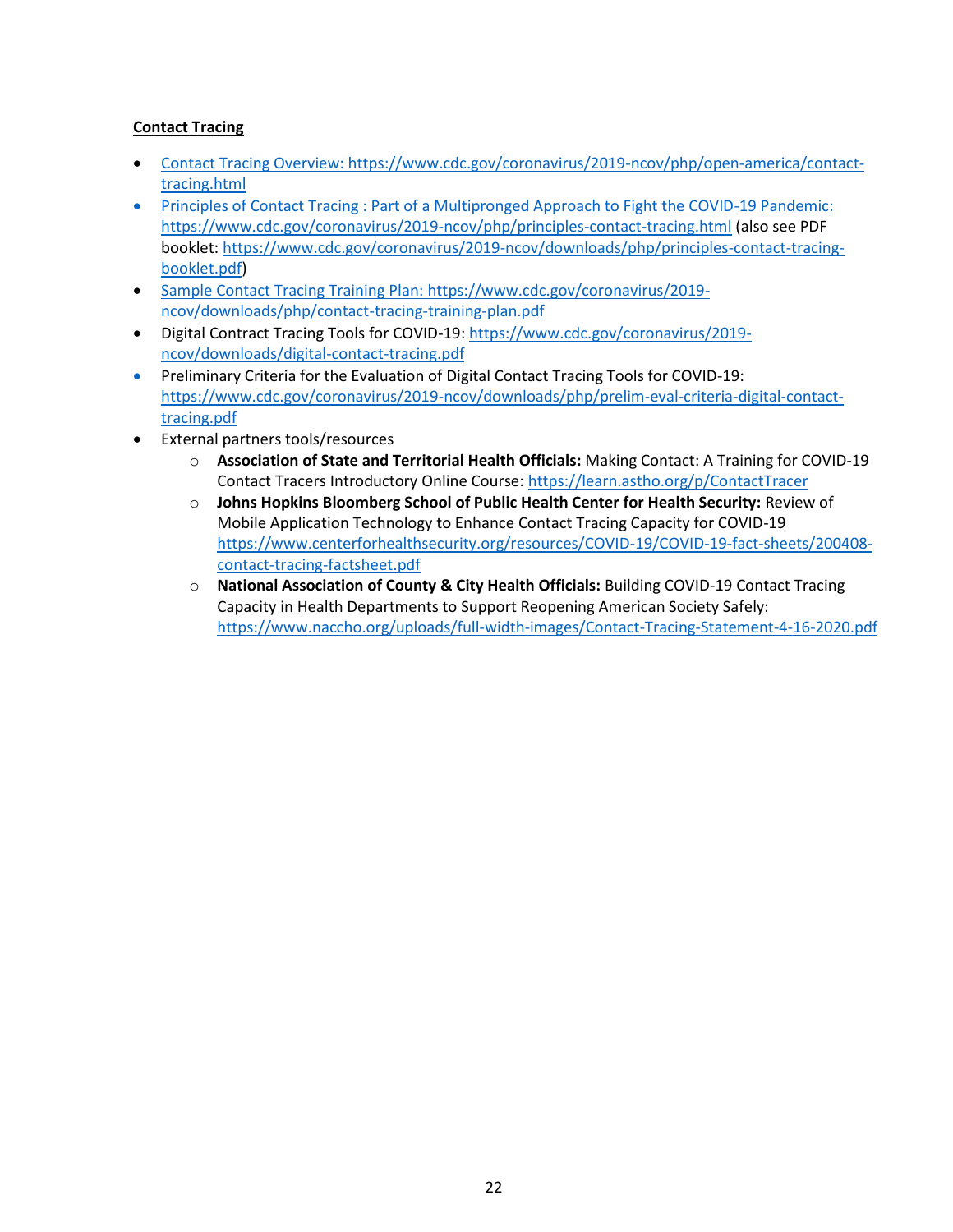# Appendix D: Guidance on Test Usage (Asymptomatic Populations and Serology)

<span id="page-22-0"></span>Information on testing prioritization can be found here:[https://www.cdc.gov/coronavirus/2019](https://www.cdc.gov/coronavirus/2019-nCoV/hcp/clinical-criteria.html) [nCoV/hcp/clinical-criteria.html](https://www.cdc.gov/coronavirus/2019-nCoV/hcp/clinical-criteria.html)

### **Testing asymptomatic populations**

Testing of asymptomatic individuals is a growing consideration as the role of asymptomatic and subclinical infections in transmission becomes more apparent. Emerging evidence suggests that asymptomatic infections may play an important role in the epidemiology of the disease. Nevertheless, it is important to define the circumstances where testing asymptomatic persons is likely to be helpful in controlling the COVID-19 pandemic. Effective testing programs will focus on (1) persons with an increased likelihood of infection and (2) settings with particularly vulnerable populations, including but not limited to the following:

- Contacts of known (symptomatic or asymptomatic) cases. This may include testing of contacts going back one to two weeks before the onset of symptoms, particularly contacts who work with vulnerable populations.
- Residents and staff of long-term care facilities. Periodic testing and sentinel surveillance in these settings may serve to detect outbreaks early in this setting, where devastating outbreaks are known to occur and to be associated with high rates of asymptomatic infection. CDC is updating guidance for surveillance in these settings [https://www.cdc.gov/coronavirus/2019-ncov/hcp/long-term-care.html.](https://www.cdc.gov/coronavirus/2019-ncov/hcp/long-term-care.html)
- Other healthcare facility workers and first responders. Healthcare facilities may consider testing staff periodically, starting with staff in high traffic, high risk areas such as emergency departments.

#### **Serologic testing**

Serologic testing currently has little role in the diagnosis of acute disease but is already playing an important role in the response to the pandemic. The uses of serologic testing fall into two broad categories: serologic surveillance of populations and serologic testing of individuals for proof-of-prior infection.

#### **Serologic surveillance**

### <https://www.cdc.gov/coronavirus/2019-ncov/covid-data/serology-surveillance/index.html>

Serologic surveillance has the potential to provide a more complete picture of how much infection has occurred already in the United States. Case-based surveillance for anything with a wide spectrum of severity will always miss many cases, and its increasingly clear that a substantial proportion of SARS-CoV-2 infections are asymptomatic. To the degree that SARS-CoV-2 infection results in measurable antibodies, serologic testing will pick up any infection.

The purposes of serologic surveillance are the following:

- To provide a more complete estimate of the incidence of infection.
- To determine the proportion of the population that is already immune.
- To better understand transmission.
- To evaluate the impact of community mitigation measures.

CDC has published its COVID-19 Serology Surveillance Strategy at

<https://www.cdc.gov/coronavirus/2019-ncov/covid-data/serology-surveillance/index.html>

External serosurveys

• CDC will support state, tribal, local, and territorial health authorities to plan and implement serosurveys in their populations with known prior exposure. Serial antibody tests, initial and confirmatory, will be used in all field studies to ensure enhanced positive predictive values.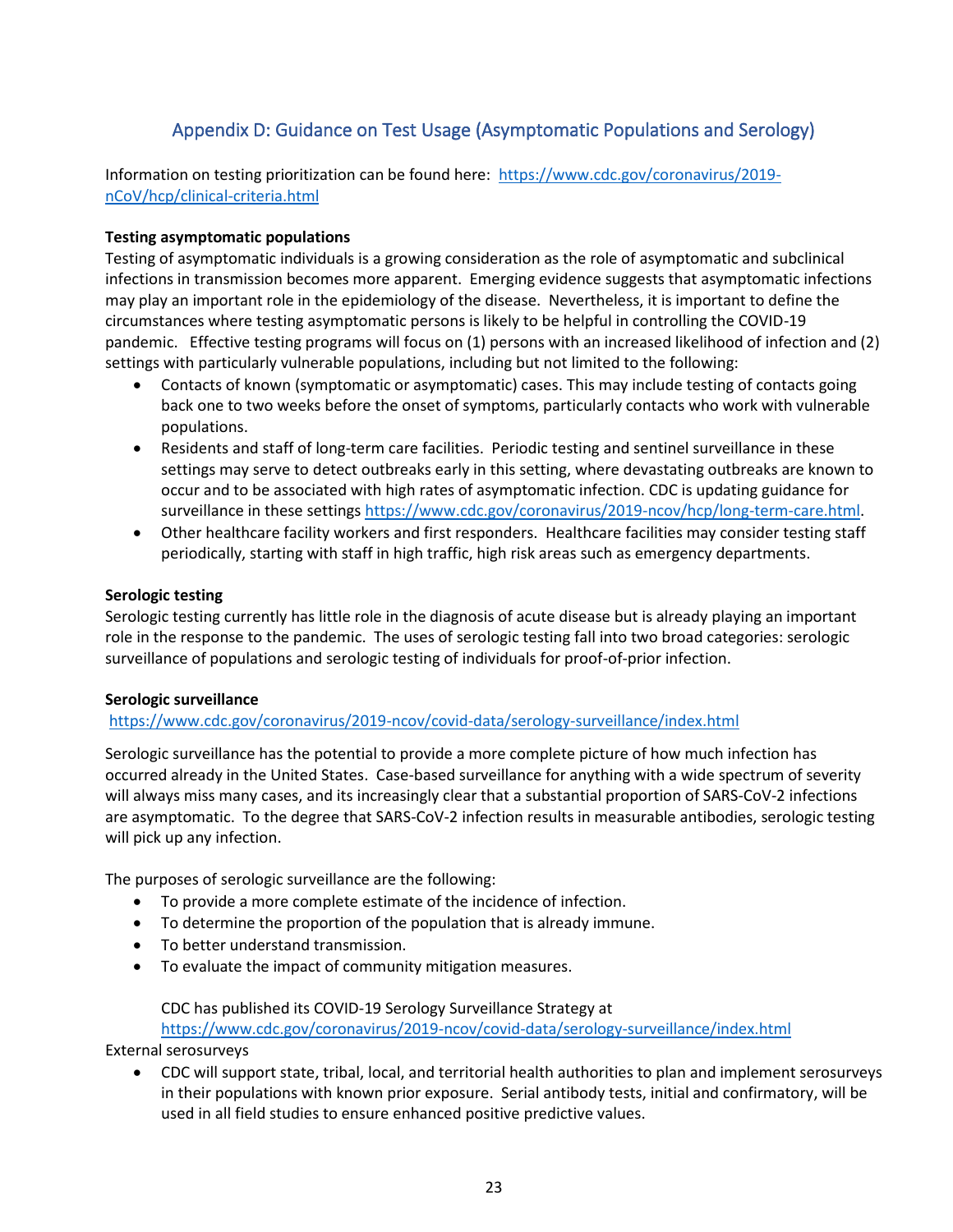### **Serologic testing of individuals for proof-of-prior infection (immunity)**

<https://www.cdc.gov/coronavirus/2019-ncov/testing/serology-overview.html>

While the lay public often mistakenly refers to this as "serologic surveillance", it is fundamentally different and is at its core a clinical activity designed to guide decisions about specific individuals by determining whether or not they are already immune to the infection. Serologic testing may play a role in a back-to-work strategy provided it can be shown that serologic testing can reliably infer immunity. This immunity may not need to be absolute: protection against severe infection may be enough even if immunity against reinfection isn't reliable or durable.

While there appears to be considerable public optimism that serologic testing will allow return to work without the need for PPE or other precautions, there are many unknowns at this early date that limit implementation of serology for this purpose:

- o The correlates of immunity to SARS-CoV-2 are not known and there are few or no data to confirm that antibodies detected in serologic tests correlate with such immunity. Studies in the US military during the 1970s showed that reinfection with endemic coronaviruses occurred in the presence of low levels of antibodies. Nonetheless, most experts feel immunity from infection is likely at least in the short term.
- $\circ$  The performance characteristics of serologic assays are not yet known, although there is much work ongoing to define those characteristics. Typically, a well-performing single step serologic assay may be expected to have a specificity of 95% (sensitivity is a secondary concern here, although also important), which is likely not enough for this purpose, given the potential consequences of COVID-19. Combining two different tests will be critical for improving performance and should be part of any strategy to utilize serologic testing for "immunity" determinations.
- $\circ$  The current seroprevalence is likely to be highly variable. In New York City, for example, with one of the highest incidence rates in the country, a recent survey among customers of retail outlets found a seroprevalence of 22%. Preliminary data at CDC from remainder clinical specimens in the New York City area found about half that rate; in Western Washington, the preliminary rate was closer to 5%. This has two implications:
	- $\circ$  At best, the use of serologic testing for a back-to-work strategy would likely benefit fewer than 10% of the population currently.
	- $\circ$  In the setting of a relatively low seroprevalence, any serologic test would have to have excellent performance characteristics. If a test with 95% specificity were used in a population with a true seroprevalence of 5%, almost half all "positives" would be false-positive and not immune and therefore must include 2 serial tests to confirm all positive results.
- $\circ$  There is a need for high-level consensus on the role of serologic testing in a back-to-work policy. The stakes are high for such a policy, so that in addition to the scientific data, there is also a need to have political consensus on this issue. Consensus is also needed on a plan for how to provide documentation of that immunity, be it through federal- or state-based immunity registries, digital proof-of-immunity, or physical documentation such as "immunity certificates".

Despite these limitations, continued interest in the use of serologic testing in a back-to-work policy is likely. In the meantime, CDC is doing the following:

- o Working with NIH/NCI, FDA, and ASPR on evaluating the first panel of 25 serologic assays. More testing will quickly follow these tests.
- o Designing studies to track healthcare workers long term to monitor for evidence of reinfection.
- o Tracking seroprevalence nationally, as described above.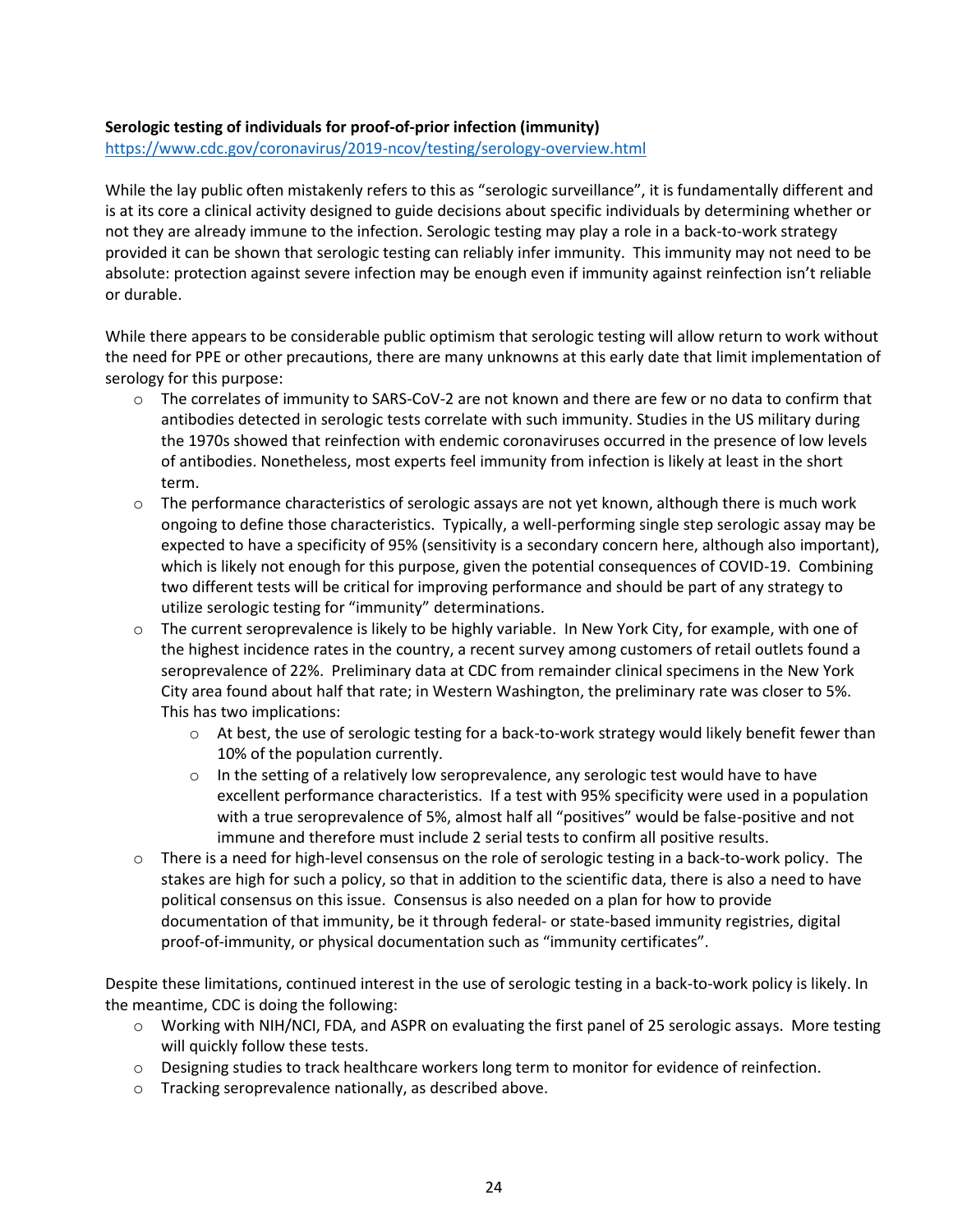# Appendix E: Assessing Surveillance and Hospital Gating Indicators

<span id="page-24-0"></span>This document is for use by public health and government officials to aid their decisions when to reopen communities. It describes four indicators specific to disease occurrence and hospital readiness, which form part of the "gating criteria" described in the *Opening Up America Again* guidelines.

### **Background and Summary**

On April 16, 2020, the White House released the *Opening Up America Again* guideline

[\(https://www.whitehouse.gov/openingamerica/\)](https://www.whitehouse.gov/openingamerica/), which outlines a three-phased approach to relaxing community mitigation measures currently in place to limit transmission of the SARS-CoV-2 virus. The purpose of the guideline is to outline a path to re-opening the economy while mitigating the risk of resurgence in COVID-19 illnesses and protecting vulnerable populations. The phased approach can be implemented on a statewide basis or community-by-community at governors' discretion. The guideline proposes the use of three categories of "gating" indicators (based on symptoms, based on cases, and for hospitals) to assess when to move through three community mitigation phases (Phase One, Phase Two, and Phase Three). Two gating indicators are in each category and include:

- *Indicators based on symptoms*:
	- 1. Downward trajectory of influenza-like illnesses (ILI syndrome) reported within a 14-day period

### **AND**

- 2. Downward trajectory of COVID-like syndromic cases (*i.e.*, COVID-like illness or CLI syndrome) reported within a 14-day period
- *Indicators based on cases*:
	- 3. Downward trajectory of documented COVID-19 cases within a 14-day period

### **OR**

- 4. Downward trajectory of positive tests as a percent of total tests within a 14-day period (concurrent with a flat or increasing volume of tests)
- *Indicators for hospital readiness*:
	- 5. Capacity to treat all patients without utilization of crisis care standards

### **AND**

6. Robust testing program in place for at-risk healthcare workers, including antibody testing

The **Table** at the end of the document summarizes all six indicators and the measures to support planning for transitioning through community mitigation phases. Indicators 1 through 4 rely on public health surveillance data to determine the trajectory of COVID-19 transmission within a jurisdiction. This document describes the measurement and interpretation of these four disease occurrence gating indicators. This document also highlights other disease occurrence measures that may be important for state or local jurisdictions to use when adjusting the intensity of community mitigation measures. Indicators 5 and 6 utilize hospital readiness measures to inform decision-making processes about readiness to move through mitigation phases. In addition to these indicators, CDC and CMS work collaboratively to provide guidance for reopening America. Further information on reopening of clinical facilities is available at [https://www.cms.gov/files/document/covid](https://www.cms.gov/files/document/covid-flexibility-reopen-essential-non-covid-services.pdf)[flexibility-reopen-essential-non-covid-services.pdf.](https://www.cms.gov/files/document/covid-flexibility-reopen-essential-non-covid-services.pdf)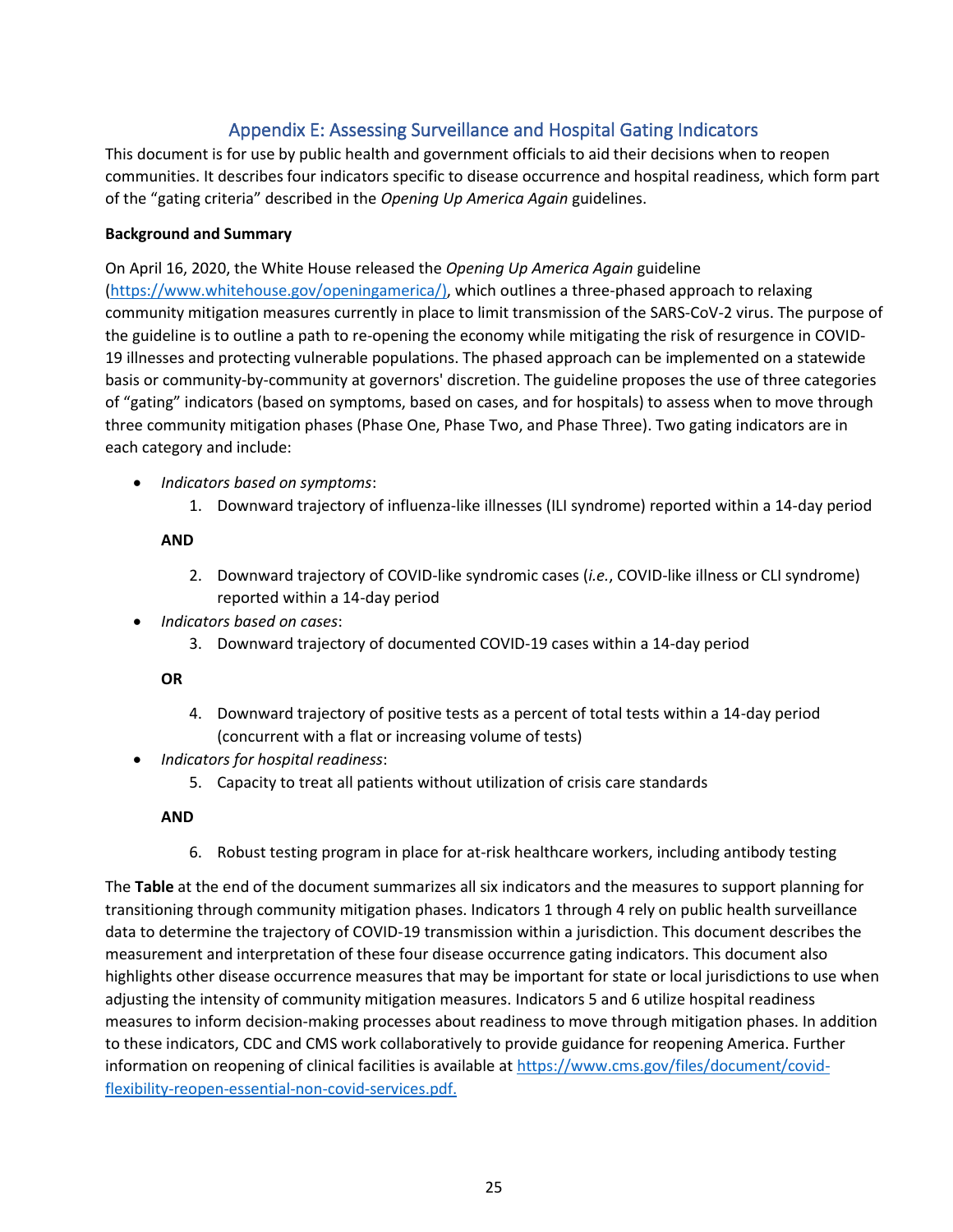#### **Disease Occurrence Gating Indicators**

The following subsections provide further detail for each of the disease occurrence gating indicators outlined in the *Opening Up America Again* guideline, including a description and rationale, potential data sources, how to assess decreases (and moving through the three mitigation phases), how to assess increases (*i.e.*, "rebound"), and interpreting each measure's strengths and limitations. Numerous data sources and surveillance systems exist at the local, state, and federal levels that can be used to measure and evaluate these indicators. Local and state officials should use the best data available, regardless of source, when assessing the trajectory of COVID-19 illnesses. Variability will exist from jurisdiction to jurisdiction in the quality, completeness, and timeliness of these data sources, and sufficient data may not be available for all jurisdictions to evaluate all four of the disease occurrence gating criteria. In situations where all the gating indicators cannot be assessed, additional data sources available locally may assist in determining the trajectory of COVID-19 activity in the jurisdiction.

### *Downward trajectory of ILI reported within a 14-day period*

- **Description/Rationale**: ILI is a syndromic surveillance categorization applied to emergency department (ED) and outpatient visit symptom and diagnostic code data. This measure is intended to identify areas that are experiencing sustained decreases in outpatient clinic or ED visits in people with ILI. ILI is defined as fever with cough and/or a sore throat. COVID-19 may present with symptoms similar to ILI, so the U.S. Outpatient Influenza-like Illness Surveillance Network (ILINet) and the National Syndromic Surveillance Program (NSSP) can be used to track COVID-19 trends, especially when paired with SARS-CoV-2 and other respiratory pathogen testing data.
- **Data Sources**: Outpatient care facilities and hospital EDs selected by state and/or local health departments for participation in the Outpatient Influenza-Like Illness Network (ILINet) report to CDC either directly or through their health department via a web-based reporting system. In addition, electronic data, including data from CDC's NSSP can be uploaded to ILINet. These data are stored in a shared database for use by CDC and state/local public health officials. States and jurisdictions may collect syndromic surveillance data on ILI locally that is not submitted to ILINet but could be used in interpreting the ILI gating indicator. ILINet data is available publicly at the state-level at [https://www.cdc.gov/flu/weekly/fluviewinteractive.htm.](https://www.cdc.gov/flu/weekly/fluviewinteractive.htm)
- **Assessing Decreases**:
	- To pass the criteria of a 14-day downward trajectory in ILI syndromic cases, a locality must either have experienced 14 days of decreasing cases or 14 days of minimal ILI activity. To determine a downward trajectory, the visits data are assessed using a smoothed curve to account for periodic fluctuations in ILI. To calculate this curve, CDC applies a cubic spline, or "smoothed curve", a statistical method that smooths out day-to-day variability in the data. The slope of this curve is used to assess declining incidence. Localities must have 14 days of consecutive downward slope, allowing for 2-3-day grace periods of increasing ILI to allow for irregularities. It is recommended that localities assess both the total counts of ILI visits and ILI visits as a percentage of total ED visits. Statistical coding used by CDC (using the [R package\)](https://www.r-project.org/) can be shared with state and local jurisdictions upon request.
	- Normal variation in ILI ED and outpatient visits can affect the assessment of daily trends, especially in smaller geographies with low daily visits and by variations in healthcare seeking behavior associated with the day of the week, holidays, and current social distancing measures.
	- ILI activity levels are traditionally calculated for jurisdictions based on the percent of outpatient visits due to ILI in a jurisdiction compared with the average percent of ILI visits that occur during weeks with little or no influenza virus circulation in that jurisdiction (*i.e.*, non-influenza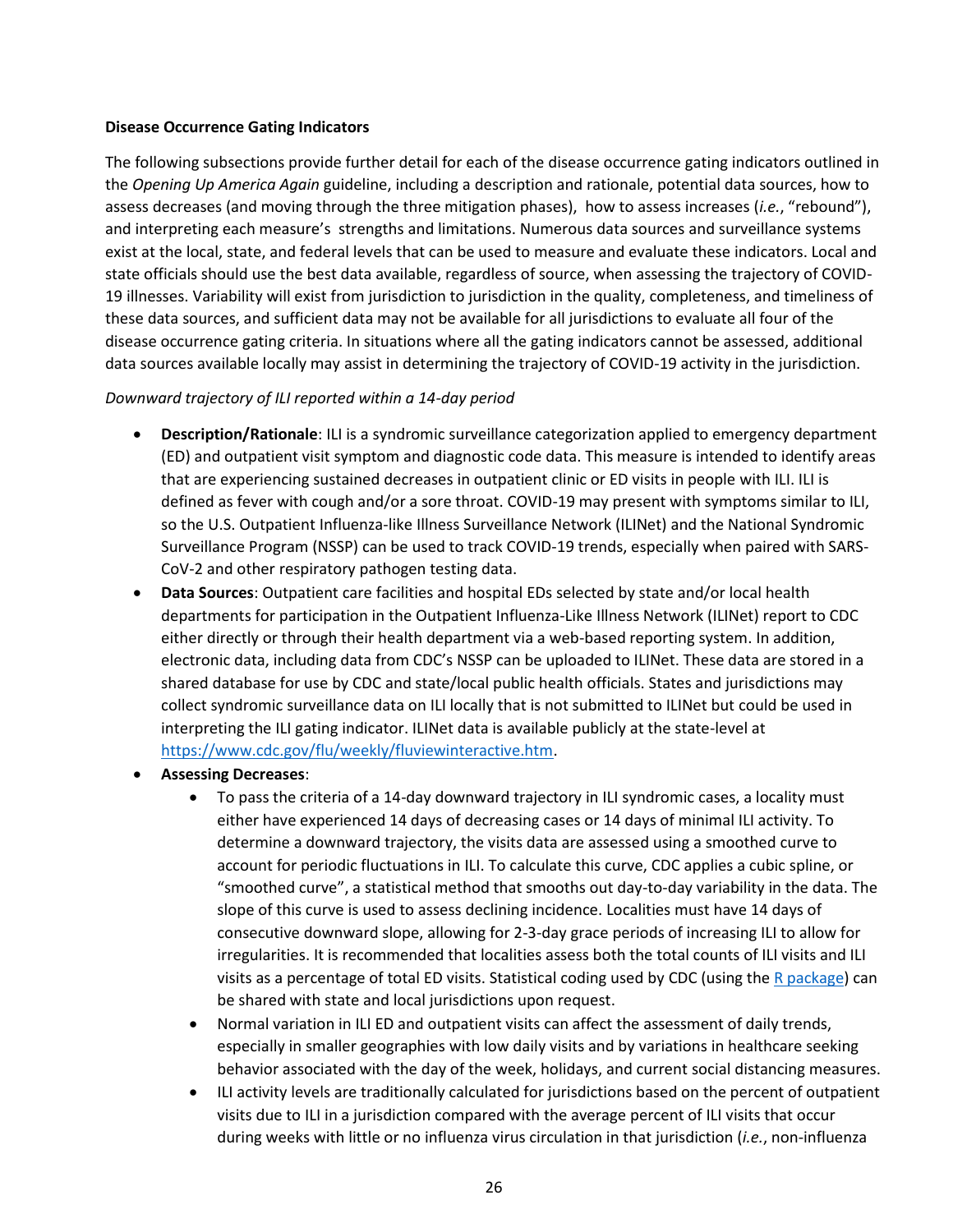weeks), adjusted for the sites contributing data for the week. ILI activity values within two standard deviations of the non-influenza week mean are classified as a minimal level of ILI.

- Given potential changes in healthcare seeking behaviors resulting from community mitigation measures that can significantly affect the denominator of ILI proportions, jurisdictions should analyze within-jurisdiction ILI trends using both the number (count) and proportion of visits to account for this potential bias.
- **Mitigation Phase Transitions:** All the gating indicators as well as other information available locally should be used by jurisdictions when choosing to move through the community mitigation phases. Below is a framework for specifically evaluating whether the ILI gating indicator is met with respect to these phase transitions.
	- Transition into Phase One: achieve 14 consecutive days (or two weeks) of downward trajectory or maintaining minimal ILI activity level.
	- Transition into Phase Two: achieve an additional 14 consecutive days (or two weeks) of improvement (downward trajectory or minimal ILI activity level) without experiencing a rebound (defined below).
	- Transition into Phase Three: achieve another 14 consecutive days (or two weeks) of improvement (downward trajectory or minimal ILI activity level) without experiencing a rebound (defined below).
- **Identifying Rebound**:
	- An increase in ILI visits or an increase in ILI activity levels over 5 consecutive days may indicate a potential rebound in COVID-19 activity.
- **Interpretation/Limitations**:
	- ILI is a nonspecific syndromic measure and can be influenced by the circulation of numerous respiratory pathogens and should be interpreted in the context of virologic and other surveillance data. For example, ILI is expected to fluctuate in the fall and winter due to circulation of seasonal influenza.
	- The purpose of ILI surveillance is to detect changes in outpatient visits for febrile respiratory illness. The percent of patient visits for ILI can be affected by changes in health care seeking behavior, so jurisdictions should look at numbers (counts) of ILI visits in addition to proportions.
	- ILI frequency and activity levels within a jurisdiction are influenced by the mix of primary care practice types submitting data. These changes make direct comparisons of ILI from one jurisdiction to another invalid. Calculation of ILI activity levels allows for more appropriate comparison of ILI between jurisdictions.

### *Downward trajectory of COVID-like illness (CLI) reported within a 14-day period*

- **Description/Rationale:** CLI is a syndromic surveillance categorization applied to ED visit symptom and diagnostic code data. This measure is intended to identify areas that are experiencing sustained decreases in ED visits consistent with the presenting symptoms of COVID-19 illness (fever and either cough, shortness of breath, or difficulty breathing) or with a coronavirus diagnostic code that fits CDC interim coding guidelines, and without a diagnostic code for influenza [\(https://www.cdc.gov/nchs/data/icd/ICD-10-CM-Official-Coding-Gudance-Interim-Advice-coronavirus](https://www.cdc.gov/nchs/data/icd/ICD-10-CM-Official-Coding-Gudance-Interim-Advice-coronavirus-feb-20-2020.pdf)[feb-20-2020.pdf\)](https://www.cdc.gov/nchs/data/icd/ICD-10-CM-Official-Coding-Gudance-Interim-Advice-coronavirus-feb-20-2020.pdf). CLI can be used to track COVID-19 trends, especially when paired with SARS-CoV-2 and other respiratory pathogen testing data.
- **Data Sources:** Hospitals report ED visits in near real-time to state and/or local health departments and to NSSP. These data are stored within the BioSense Platform where they can be analyzed and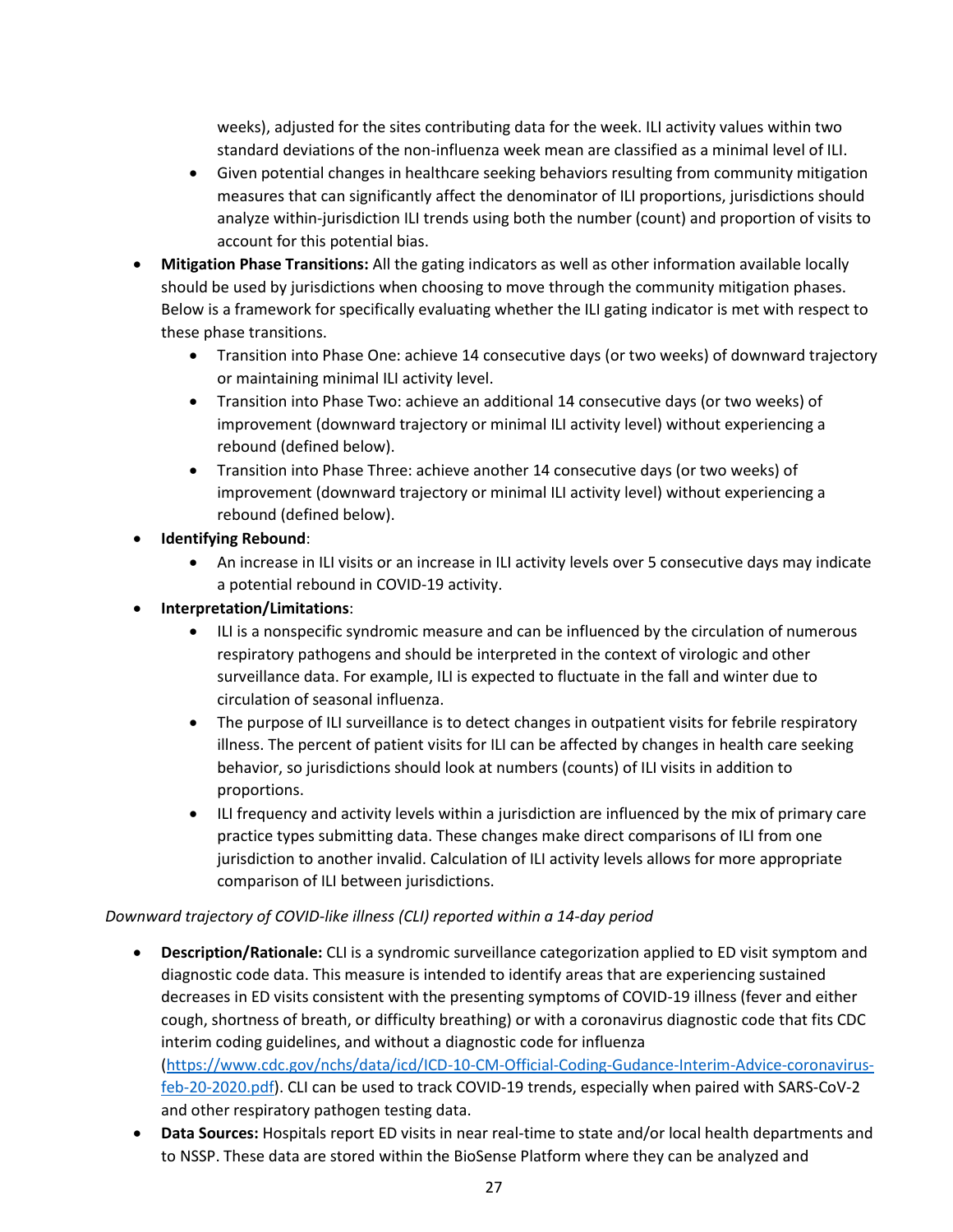exchanged by public health officials. States and jurisdictions may collect syndromic surveillance data on CLI locally that is not submitted to NSSP but could be useful for interpreting the CLI gating indicator.

- **Assessing Decreases**:
	- To pass the criteria of a 14-day downward trajectory in CLI syndromic cases, a locality must either have experienced 14 days of decreasing cases or exhibit near pre-pandemic levels of CLI. To determine a downward trajectory, the visits data are assessed using a smoothed curve to account for periodic fluctuations in CLI. To calculate this curve, CDC applies the cubic spline as with ILI and described above. The slope of this curve is used to assess declining incidence. Localities must have 14 days of consecutive downward slope, allowing for 2-3-day grace periods of increasing CLI to allow for irregularities. It is recommended that localities assess both the total counts of CLI visits and CLI visits as a percentage of total ED visits. Statistical coding used by CDC (using the  $R$  package) can be shared with state and local jurisdictions upon request.
	- Normal variation in CLI ED visits affects the assessment of daily trends, especially in smaller geographies with low daily visits and by variations in healthcare seeking behavior associated with the day of the week, holidays, and current social distancing measures.
- **Mitigation Phase Transitions:** All the gating indicators as well as other information available locally should be used by jurisdictions when choosing to move through the community mitigation phases. Below is a framework for specifically evaluating whether the CLI gating indicator is met with respect to these phase transitions.
	- Transition into Phase One: achieve 14 consecutive days of improvement (downward trajectory or near pre-pandemic CLI ED visits).
	- Transition into Phase Two: achieve an additional 14 consecutive days of improvement (downward trajectory or near pre-pandemic CLI ED visits) without experiencing a rebound (defined below).
	- Transition into Phase Three: achieve another 14 consecutive days of improvement (downward trajectory or near pre- pandemic CLI ED visits) without experiencing a rebound (defined below).
- **Identifying Rebound:** Two primary methods can be used to help assess for a rebound in CLI ED visits.
	- Within NSSP, daily statistical anomaly detection methods are automatically applied to time series trends, and anomalous increases are flagged for further epidemiologic investigation. Multiple consecutive days of anomalies may be an indicator of increases in COVID-19 activity and could be used to focus additional testing of patients.
	- Regression methods (*e.g.*, binomial regression) can be used to classify time series trends in the last 15 days to detect 5-day periods of significant increase in patients being seen with CLI and can also be used to focus additional investigations and/or confirmatory testing.
- **Interpretation/Limitations:**
	- The purpose of syndromic surveillance is to find timely, more automated, indicators of a change in patterns of illness or health seeking behaviors in a community than is possible with case reporting. Syndromic data can initiate further confirmatory investigation. CLI is a nonspecific syndromic measure and could be influenced by the circulation of other respiratory pathogens.
	- The timeliest element of ED records is the patient chief complaint text describing their symptoms. The CLI syndrome is based in part on the patient's chief complaint at presentation to the ED, which may or may not actually be COVID-19, but also includes visits that were assigned a COVID-19 diagnosis code.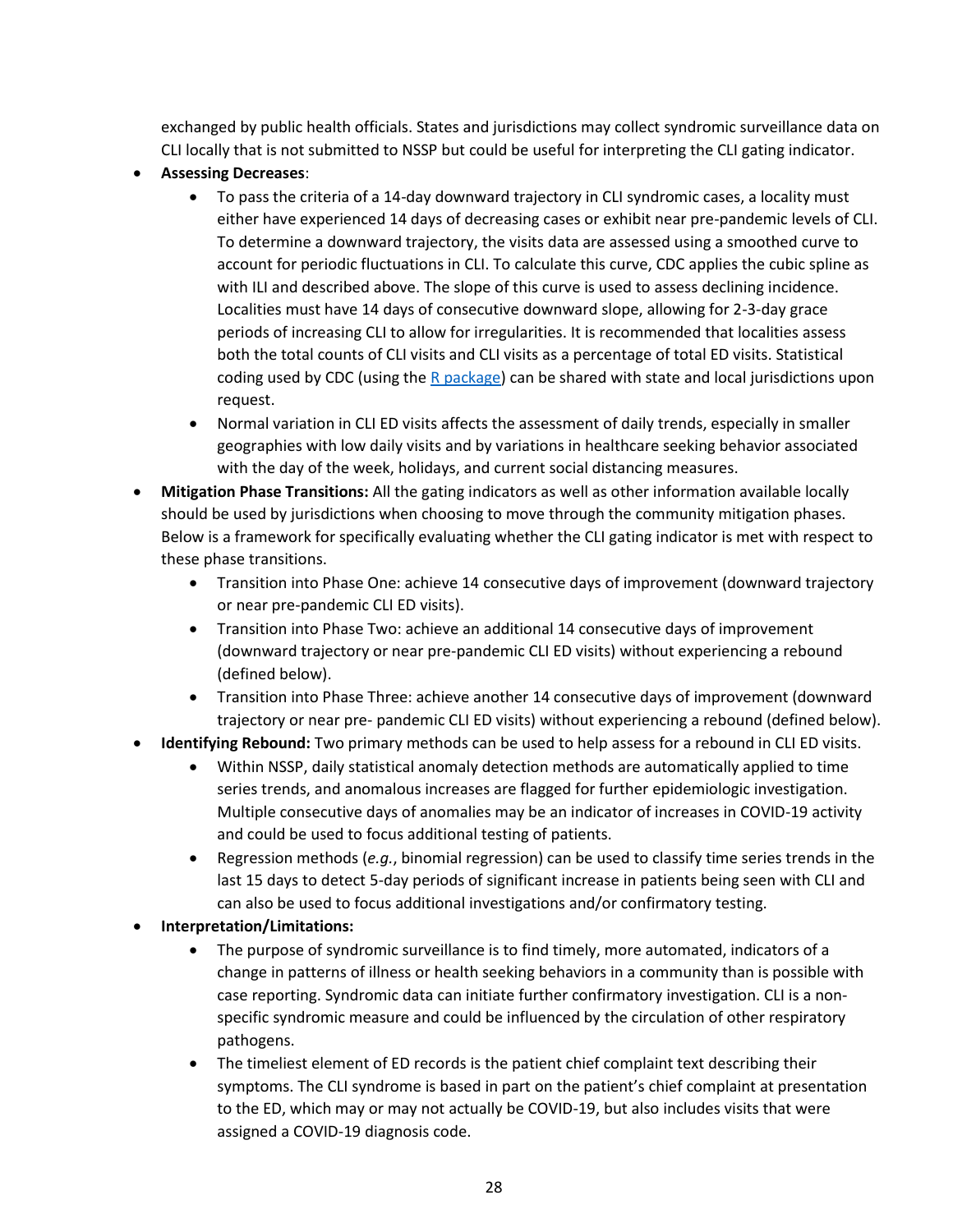- The data quality and completeness of chief complaint text and diagnostic codes can vary by reporting hospital and can affect the assessment of trends over time.
- In general, syndromic categorizations emphasize timeliness and sensitivity over specificity. As such, the CLI gating indictor may exhibit changes earlier than other indicators but may also include visits for other illnesses that have similar symptoms as COVID-19 (*e.g.*, infections with other respiratory viruses). Interpretation of CLI data should always be considered in conjunction with other data and the local context. Data that track the presence of other respiratory illnesses (*e.g.*, respiratory syncytial virus and influenza) circulating within the community may help in assessing whether CLI is due to the virus that causes COVID-19 or other viruses.

### *Downward trajectory of documented (confirmed and probable) cases within a 14-day period*

- **Description/Rationale**: On April 5, 2020, the Council of State and Territorial Epidemiologists (CSTE) issued an interim COVID-19 position statement making COVID-19 a nationally notifiable disease and establishing confirmed and probable case definitions [\(www.cste.org/resource/resmgr/2020ps/interim-](http://www.cste.org/resource/resmgr/2020ps/interim-20-id-01_covid-19.pdf)20-id-01 covid-19.pdf). The case report gating indicator is intended to identify communities experiencing sustained decreases in the number of new cases occurring each day, an indication of decreases in disease transmission.
- **Data Sources**: Case report information for confirmed and probable cases collected by state and local jurisdictions and submitted to CDC; publicly available aggregated case count data (*e.g.*, USAFacts: [https://usafacts.org/visualizations/coronavirus-covid-19-spread-map/\)](https://usafacts.org/visualizations/coronavirus-covid-19-spread-map/); US Census population estimates (used as denominator for incidence calculations)
- **Assessing criteria for reduction in number of cases**: To pass this criterion, a locality must either 1) have experienced 14 days of decreasing cases or 2) be in a low-incidence plateau. A locality that has a new outbreak or rebound cannot advance to the next phase unless they see another 14 days of decline.
- **Defining 14 days of decreasing cases:** To assess a downward trajectory, CDC uses a 3-day rolling average and applies a spline curve (described above). A period of 14 days of declining cases occurs when fewer cases are reported at the end of the 14 days compared with the number at the beginning of the period, using the 3-day rolling average fitted with the spline curve to define the number of cases. In addition, a "grace period" of 5 days may be applied during a downward trajectory, during which cases may increase for no more than 5 consecutive days. (If 5 days of consecutive increase occur, then the jurisdiction has met the criteria for rebound and is no longer in a downward trajectory.) Statistical coding used by CDC (using th[e R package\)](https://www.r-project.org/) can be shared with state and local jurisdictions upon request.
	- **Defining a low incidence plateau**
		- A low-incidence plateau is defined as a very low number of new cases reported (below 10 cases per 100,000 population over 2 weeks) with only minimal change in daily cases.
		- To qualify for this category, a locality must previously have seen elevated case counts.
- **Mitigation Phase Transitions**: All the gating indicators as well as other information available locally should be used by jurisdictions when choosing to move through the community mitigation phases. Below is a framework for specifically evaluating whether the case report gating indicator is met with respect to these phase transitions. Note that the *Opening Up America Again* guideline specifies that either the case report gating indictor or the percent positive gating indicator should be met.
	- Transition into Phase One: achieve 14 consecutive days of improvement (downward trajectory or near-zero incidence).
	- Transition into Phase Two: achieve an additional 14 consecutive days of improvement (downward trajectory or near-zero incidence) without experiencing a rebound (defined below).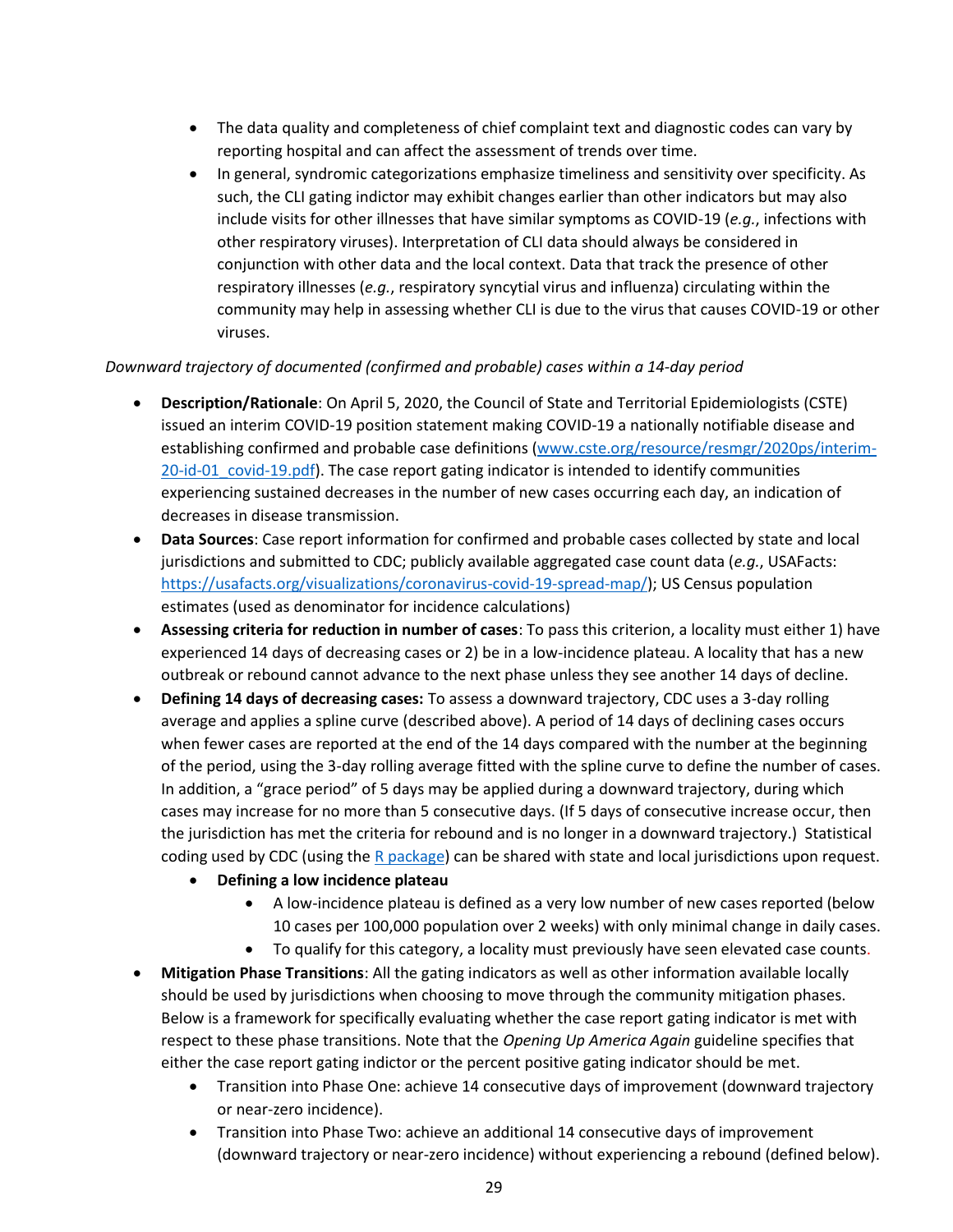- Transition into Phase Three: achieve another 14 consecutive days of improvement (downward trajectory or near-zero incidence) without experiencing a rebound (defined below).
- **Defining rebound**
	- A rebound occurs when the smoothed, 3-day average of case counts exhibits an increase over a 5 consecutive day period, following a downward trajectory of 14 or more days, including any grace period applied.
- **Interpretation/Limitations**:
	- Case report data are a lagging indicator for assessing SARS-CoV-2 transmission in the community, as new cases are not identified until after the incubation period occurs, the ill person seeks testing or healthcare for their illness, and the information is reported to health officials.
	- The choice of the dates used (*e.g.*, onset date, report date) is critical in the interpretation of observed trends. If available, onset date is preferred because it improves timeliness of trend interpretation. However, because date of report is more likely to be available than date of illness onset, it is more frequently the date used to calculate trends. Whatever date is used, the assessment must account for the fact that very recent cases will not have been reported. Excluding recent onset dates or report dates (*e.g.*, in the last 3 days or last week if onset dates are used) from assessment of trends should be considered to ensure that incomplete reporting of recent cases does not give the false appearance of downward trajectory.
	- CDC analyses are typically based on the date of case report and not diagnosis or onset date because it is the most uniformly available date across jurisdictions. Preliminary analyses of national data show that there is typically an 8- to 10-day lag between the date of symptom onset and the date the case is reported to CDC, but this varies by jurisdiction.
	- A sustained downward trajectory demonstrates improvement in daily case incidence but does not necessarily equate to a low disease burden. Communities should consider local resource capacity (*e.g.*, availability of public health staff to conduct contact tracing) when determining appropriate incidence thresholds for making phase transition decisions.

*Downward trajectory of positive tests as a percent of total tests within a 14-day period with stable or increasing test volume*

- **Description/Rationale:** Laboratory test percent positive can be used in combination with, or as an alternative to, observing a decline in new case reports. In circumstances where testing is adequate and testing practices are largely stable, percent positive may be a reliable indicator of COVID-19 activity.
- **Data Sources:** Positive and negative SARS-CoV-2 test results reported by laboratories to state health departments. Data from the Census Bureau's Population Estimates Program can be used to estimate state and county population denominators for per-capita test rates.
- **Assessing Decreases:** 
	- Percent positive is calculated as the number of positive tests divided by the total test results, with total test results defined as the sum of positive tests and negative tests, excluding records where the test was not performed because the specimen was not usable or the test was cancelled. The number of tests with indeterminate results has been small, so not including these in the denominator of total test results should not affect interpretation of the trends observed.
	- A jurisdiction must see a 14-day downward trajectory in percent positive (or near-zero percent positive) with up to 2-3 consecutive days of increasing or stable percent positive allowed as a grace period if data are inconsistent, while total test volume is stable or increasing.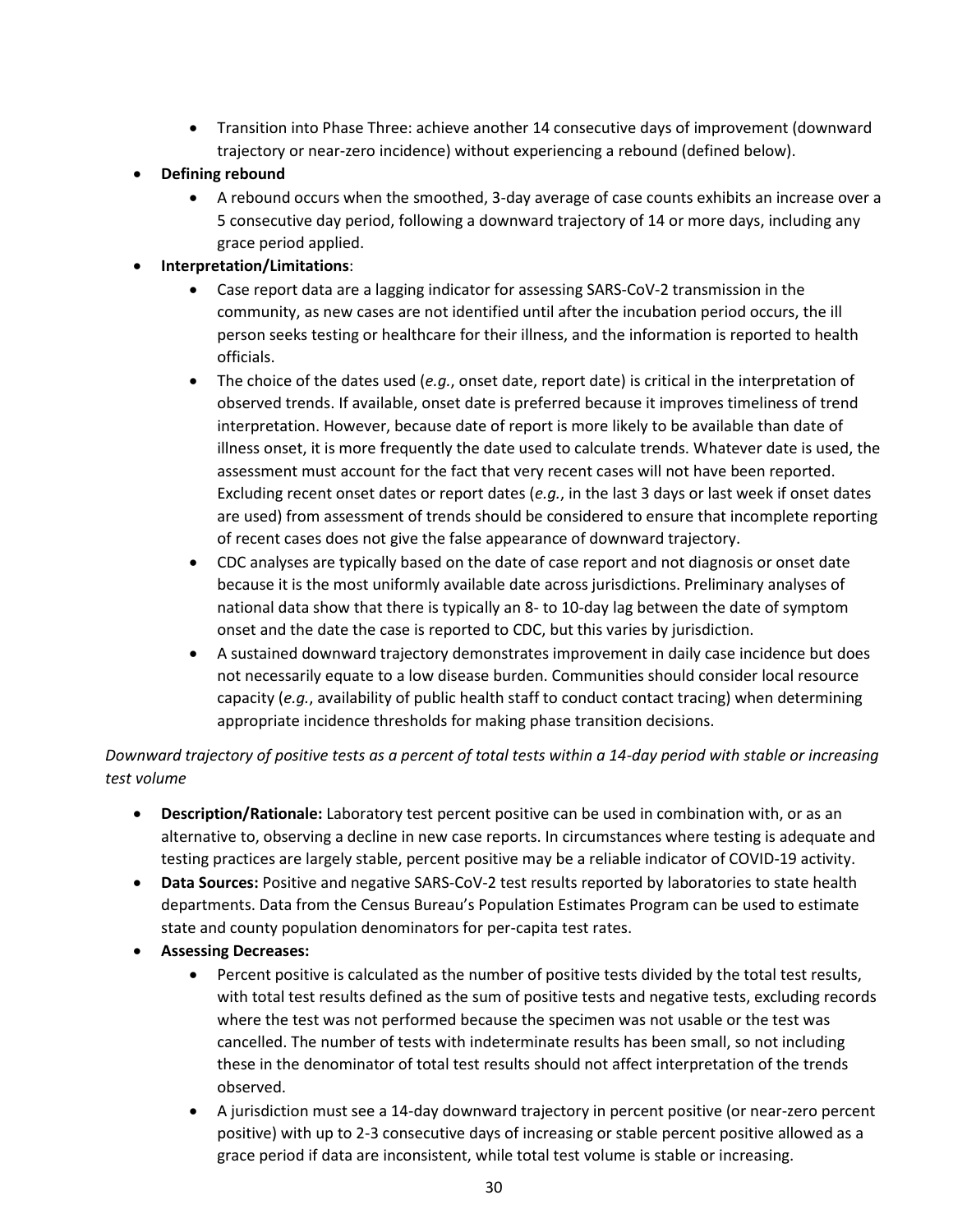- Methods to assess decreases in laboratory test positivity are similar to those used to assess decreases in ILI and CLI.
- **Mitigation Phase Transitions:** All the gating indicators as well as other information available locally should be used by jurisdictions when choosing to move through the community mitigation phases. Below is a framework for specifically evaluating whether the percent positive gating indicator is met with respect to these phase transitions. Note that in the *Opening Up America Again* guideline, the case report gating indictor *or* the percent positive gating indicator should be met.
	- Transition into Phase One: achieve 14 or more consecutive days of decline in percent positive (or near-zero percent positive) while total test volume is stable or increasing.
	- Transition into Phase Two: achieve an additional 14 or more consecutive days of decline in percent positive (or near-zero percent positive) while total test volume is stable or increasing.
	- Transition into Phase Three: achieve an additional 14 or more consecutive days of decline in percent positive (or near-zero percent positive) while total test volume is stable or increasing.
	- If a near-zero plateau has been reached, can meet if plateau is maintained over 14 consecutive days (2-3-day grace period)
- **Identifying Rebound:** Multi-day increases in percent positivity with stable or increasing testing volume should be assessed along with case report and CLI data to identify rebounds.
- **Interpretation/Limitations**:
	- The daily percent positive may fluctuate, particularly in areas with smaller populations. Total test volume may also vary by day of the week, based on the number of tests ordered or regular system maintenance at laboratories.
	- The percent positive is driven by the number of people who are positive in a community and the number of people who are tested. Declines in percent positive may result from an expansion of testing to more people. Thus, it is important to track percent positive in combination with the number tested, whether measured as the total volume of all test results, or as total test results per capita. Percent positivity should only be used as an indicator of COVID-19 activity when per capita testing levels are stable over the time period being assessed.
	- The percent positive may also be affected by a changing proportion of tests in people who are less likely to be infected, such as those who are asymptomatic or who have less severe symptoms. Few laboratories have fields indicating whether the person tested was asymptomatic or whether the patient was in an inpatient or outpatient setting at the time of testing. However, communities can stratify by data source to assess changes in the population tested over time, such as tracking the percent positive in hospital data separately from the percent positive in large commercial laboratories.
	- The residence of the person tested may not be validated as thoroughly in laboratory data as in case data. Patient zip code may be based on insurance billing data, and thus less likely to be complete and correct when the person tested is uninsured or on another family member's plan.
	- Provider zip code is generally accurate, when available. However, drive-up facilities might use a central zip code that does not reflect where the physical drive-up facility is located.

### *Joint interpretation of all four disease occurrence gating criteria*

The four disease occurrence gating indicators should be interpreted collectively to reach a determination on the trajectory of COVID-19 activity within a jurisdiction, bearing in mind that the measures differ significantly in their lag, specificity, and sensitivity. Lab testing and syndromic data sources generally have less lag than COVID-19 case report data relative to when transmission occurred. SARS-CoV-2 testing and COVID-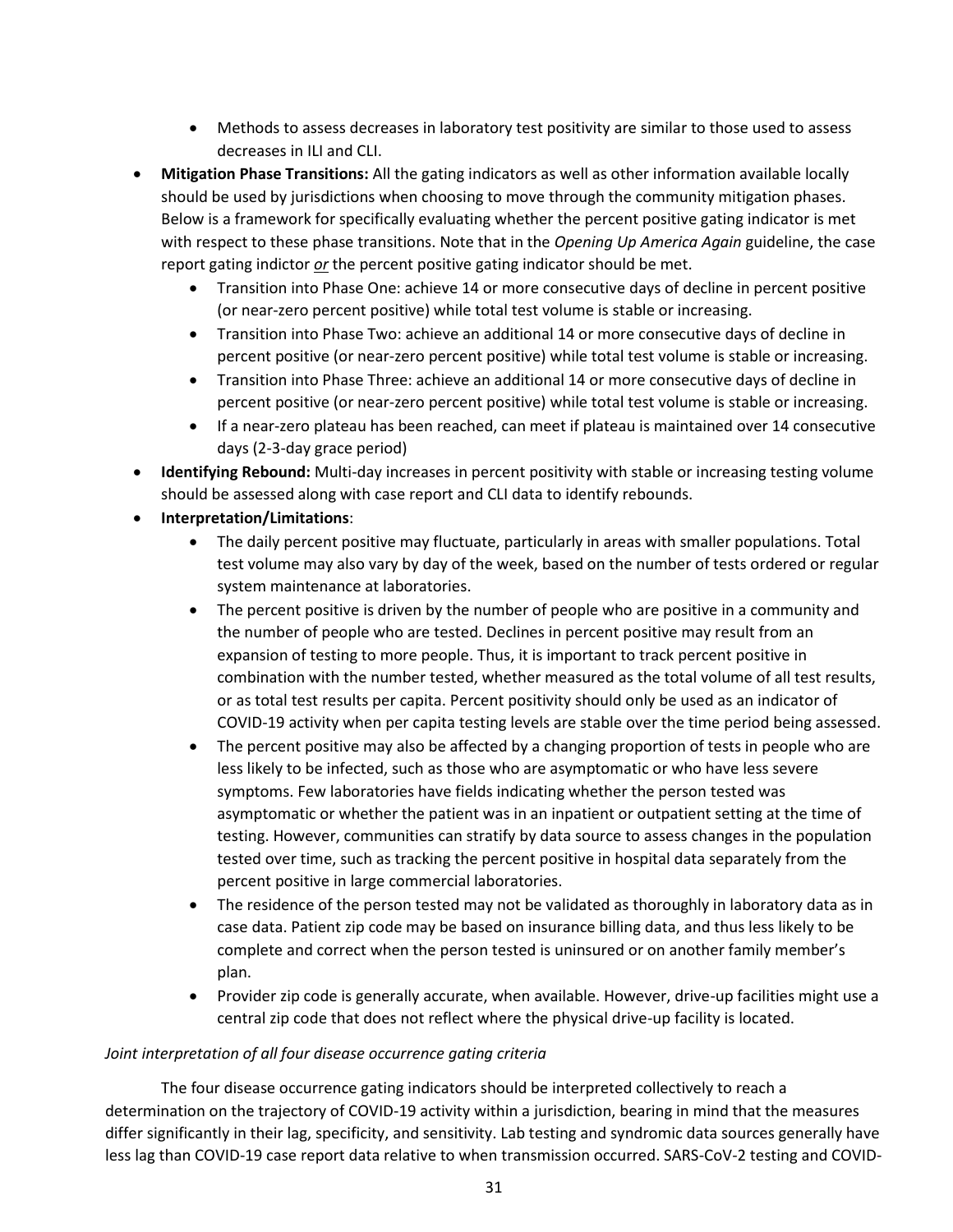19 case reports are more specific measures of COVID-19 activity than the CLI syndrome, but all three are likely far more specific than the ILI syndrome. The CLI syndrome likely has superior sensitivity to the other measures, as it is more likely to capture people with COVID-19 that were not tested. While downward trajectory for a period of 14 days is used for each of the disease occurrence gating indicators in the *Opening Up America Again* guideline, state and local jurisdictions should use judgment based on their knowledge of local disease surveillance practices and infrastructure in determining whether longer time periods (*e.g.*, 21 or 28 days) are needed before moving to different community mitigation phases.

### **Other Data Sources and Measures**

The four disease occurrence gating indicators above provide insight into both the intensity and trajectory of the COVID-19 pandemic within jurisdictions. In addition, other epidemiologic data sources are available to local, state, and federal health officials and can be used to confirm trends observed in the disease occurrence gating indicators.

- **COVID-19 hospital admissions**: Depending on the overall COVID-19 incidence rate, the size of the jurisdiction, and the regional hospital referral patterns, hospitalizations for laboratory-confirmed COVID-19 can be an important measure to assess trajectory. Testing is likely more complete and less variable in hospitalized populations, providing more assurance that observed trends are not driven by testing practices. In addition to helping verify increases or decreases in the disease occurrence gating indicators, monitoring COVID-19 hospital admissions (and discharges) can help assess the burden on local healthcare capacity.
- **COVID-19 deaths**: Depending on the overall COVID-19 incidence rate and the size of the jurisdiction, deaths due to COVID-19 may occur in high enough numbers to reliably assess the trajectory of the outbreak in the jurisdiction. Although they represent a small proportion of all COVID-19 illnesses and significantly lag the core disease occurrence gating indicators, vital records are a universally collected data source and should be available for review in all jurisdictions. Further, observing declines in newly reported COVID-19 deaths almost certainly indicates that demands on the healthcare system are waning. Care should be taken to understand the extent and variability in SARS-CoV-2 testing for deceased individuals in the jurisdiction when using death as a source of data to understand the overall trajectory of COVID-19 illnesses in the jurisdiction. COVID-19 death data reported to CDC's National Center for Health Statistics are published weekly by state [\(https://www.cdc.gov/nchs/nvss/vsrr/covid19/index.htm\)](https://www.cdc.gov/nchs/nvss/vsrr/covid19/index.htm).
- **Measures of trajectory**: The effective reproductive number (the average number of secondary cases from an infectious case in an a particular population at a specific point in time) and doubling time (the time required for the number of cases to double) are epidemiologic measures that can be used to characterize the speed with which illnesses are spreading in an outbreak. Although these measures can be imprecise, especially when calculated within smaller populations, they provide alternative ways to analyze and characterize the trajectory of COVID-19 activity.

Implied in the Core State Preparedness Responsibilities in the *Opening Up America Again* guideline is the need for jurisdictions to have confidence in the epidemiologic data being used to make assessments about the magnitude and trajectory of COVID-19 illnesses. In order for most of the gating indicators to be reliably assessed, 1) rapid testing should be occurring as indicated for all clinical, public health, and infection prevention needs and 2) all new symptomatic COVID-19 cases in the jurisdiction should be able to be rapidly identified through active surveillance of laboratories and healthcare facilities. In the absence of widespread testing and robust active surveillance, jurisdictions should be cautious when adjusting mitigation strategies based on the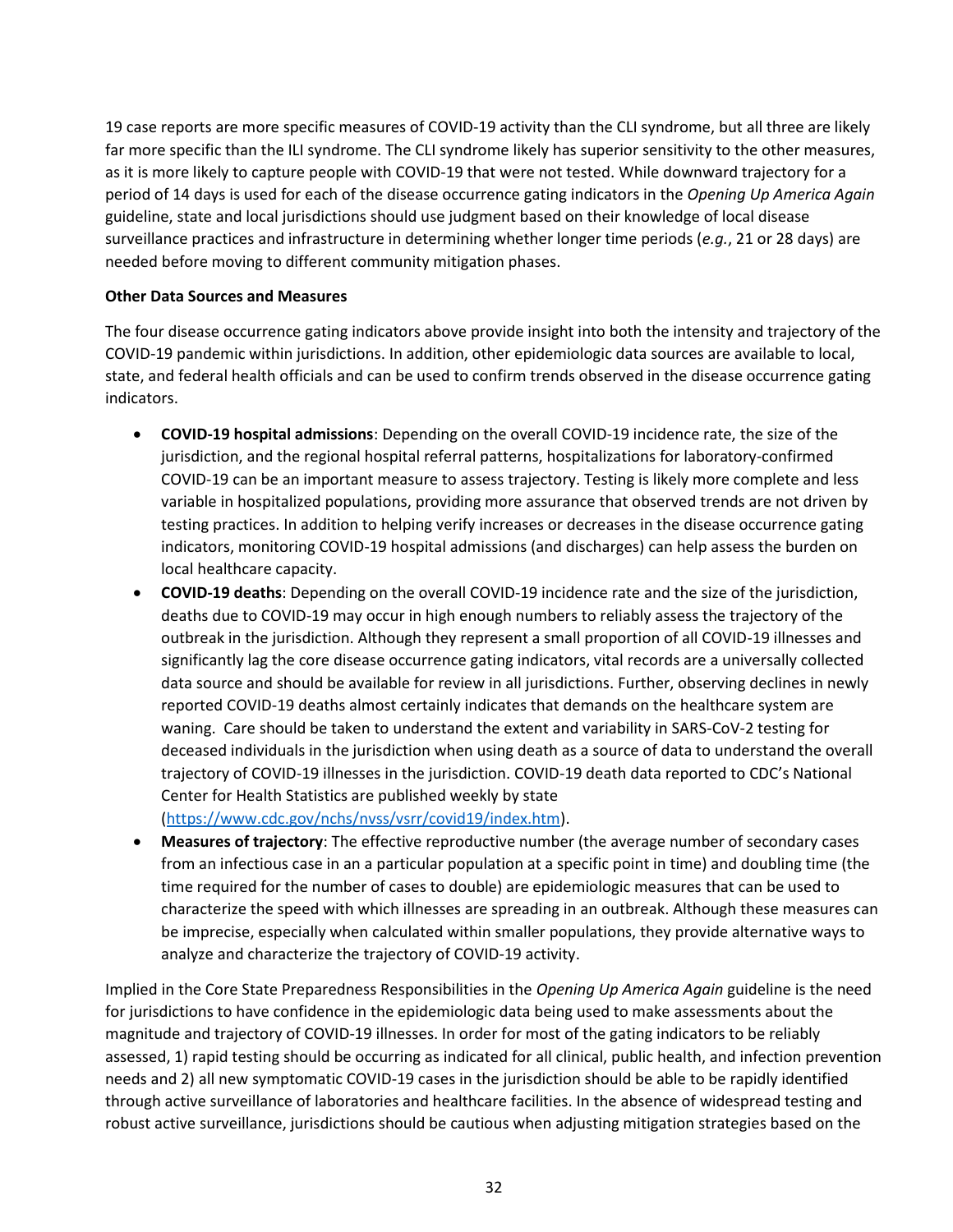disease occurrence gating indicators. Several measures, listed below, can be helpful in providing an indirect assessment of the completeness of case ascertainment in a jurisdiction.

- **COVID-19 case-fatality ratio**: Case-fatality is defined as the proportion of COVID-19 cases result in death. Although estimates of the percentage of symptomatic COVID-19 illnesses that result in death has varied widely, the overall percentage is likely lower than 1-2%. Although many factors contribute to disease severity, including the underlying health status of the population, jurisdictions that have very high COVID-19 case-fatality ratios (above 5-10%) may be under-ascertaining COVID-19 illnesses. This could indicate that case reporting is an unreliable measure of true COVID-19 activity. In this situation it may be useful to examine measures for CLI syndrome or COVID-19 hospital admissions as measures of disease activity.
- **High percent positive**: Although changes in percent positive is an indicator in the *Opening Up America Again* guideline, very high proportions of SARS-CoV-2 positivity (*e.g.*, >25%) may be an indicator that testing levels are not adequate and that COVID-19 illnesses are being under-ascertained in the jurisdiction, as it suggests that only a limited number of people with a high likelihood of being infected with SARS-CoV-2 are able to be tested. In this situation it also may useful to look at the CLI syndrome or at COVID-19 hospital admissions as measures of disease activity, since they are likely less susceptible to the influence of testing availability.
- **Per capita testing**: It is difficult to determine a widely applicable benchmark for a per capita level of SARS-CoV-2 testing that is sufficient to have confidence in the adequacy of COVID-19 caseascertainment. However, jurisdictions can consider evaluating their per capita testing to assist in judging whether testing levels are adequate for effective COVID-19 surveillance.
- **Proportion of cases with an unknown source**: Improvements in case ascertainment and contact tracing should lead to a lower proportion of new cases with an unknown exposure to SARS-CoV-2. Jurisdictions can consider tracking the proportion of new COVID-19 cases without a documented exposure source (*e.g.*, travel to a high-incidence region or country, exposure to someone with a confirmed case of COVID-19, attending and event or going to a setting with suspected SARS-CoV-2 transmission). Although difficult to achieve, jurisdictions that have fewer than 50% of new cases with an unknown exposure source likely have likely achieved high levels of case ascertainment, interviewing, and contact tracing.

### **Hospital Indicators**

### *Capacity to treat all patients without crisis care*

- **Description/Rationale**: Capacity indicators, including percentage of inpatients and ICU beds occupied and PPE supplies, help identify areas where additional healthcare capacity needs may exist now or in the future.
- **Data sources:** Data within HHS Protect, including from CDC's National Healthcare Safety Network (NHSN) (a healthcare infection associated tracking system), provide information on inpatient and ICU bed occupancy, staffing shortages, and PPE supplies.
- **Assessing indicator**: All three measures of treating patients without crisis care should be met before a jurisdiction moves to the next community mitigation phase.
- **Mitigation Phase Transitions:** All the gating indicators as well as other information available locally should be used by jurisdictions when choosing to move through the community mitigation phases. Below is a framework for specifically evaluating whether the hospital indicators are met with respect to these phase transitions.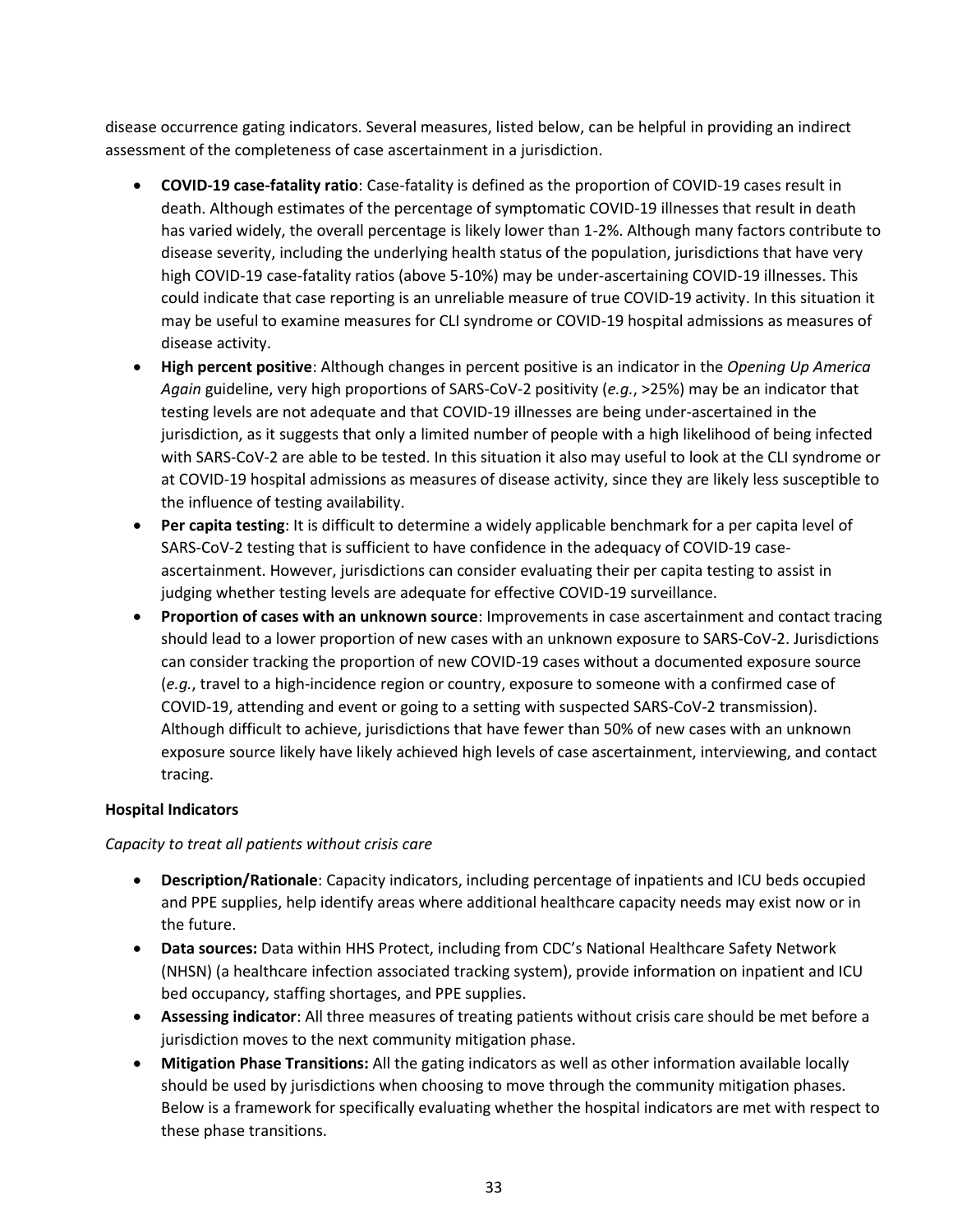- Transition into Phase One: Inpatient and ICU beds <80% full for 7 consecutive days AND no staff shortages for 7 consecutive days AND PPE supplies adequate and available for >4 days.
- Transition into Phase Two: Inpatient and ICU beds <75% full for 7 consecutive days AND no staff shortages for 7 consecutive days AND PPE supplies adequate and available for >4 days.
- Transition into Phase Three: Inpatient and ICU beds <70% full for 7 consecutive days AND no staff shortages for 7 consecutive days AND PPE supplies adequate and available for >15 days.

### • **Interpretation/Limitations**:

• Hospitals within the same jurisdiction may be at different stages with regard to these measures. Public health officials should assess the status of the jurisdiction's hospital capacity overall and consider whether resources (e.g., clinical staff, PPE) could be re-allocated to address differential needs.

### *Robust testing program*

- **Description/Rationale**:
	- The percentage of positive diagnostic tests for SARS-CoV-2 can be used as an indirect measure of agreement between testing demand and test availability. A target frequency of negative tests (e.g., 80% negative) must be established as an indicator of "adequate" availability of tests. This threshold can then be used to monitor for regional shortages and target distribution of testing resources to areas with greatest need.
	- Timeliness of results is another measure of laboratory testing capacity, and prompt results are essential for effective contact tracing.
- **Data sources:** Positive and negative SARS-CoV-2 test results reported by laboratories to state health departments. Median time between test order and results can be calculated from the reported laboratory data.
- **Assessing indicator**: Both criteria for a robust testing program should be met before a jurisdiction moves to the next community mitigation phase. The metric for percentage positive tests can be assessed as the percentage of positive of viral tests among all tests with a result for 14 consecutive days. An alternative would be to have daily percent positive below the phase transition threshold for 14 consecutive days.
- **Mitigation Phase Transitions:** All the gating indicators as well as other information available locally should be used by jurisdictions when choosing to move through the community mitigation phases. Below is a framework for specifically evaluating whether the indicators for a robust testing program are met with respect to these phase transitions.
	- Transition into Phase One: Percentage positive tests ≤20% for 14 days AND median time from test order to result <4 days.
	- Transition into Phase Two: Percentage positive tests ≤15% for 14 days AND median time from test order to result <3 days.
	- Transition into Phase Three: Percentage positive tests ≤10% for 14 days AND median time from test order to result  $\leq$ 2 days.
- **Interpretation/Limitations**:
	- This indicator refers to tests for current infection (e.g., nucleic acid (PCR) or antigen tests). Serology (i.e., antibody) testing metrics should not be used for this indicator.
	- Lags in test reporting may lead to incomplete data for calculating percent positive tests for the most recent few days. Jurisdictions should calculate percent positive for the most recent 14 days with near-complete testing data.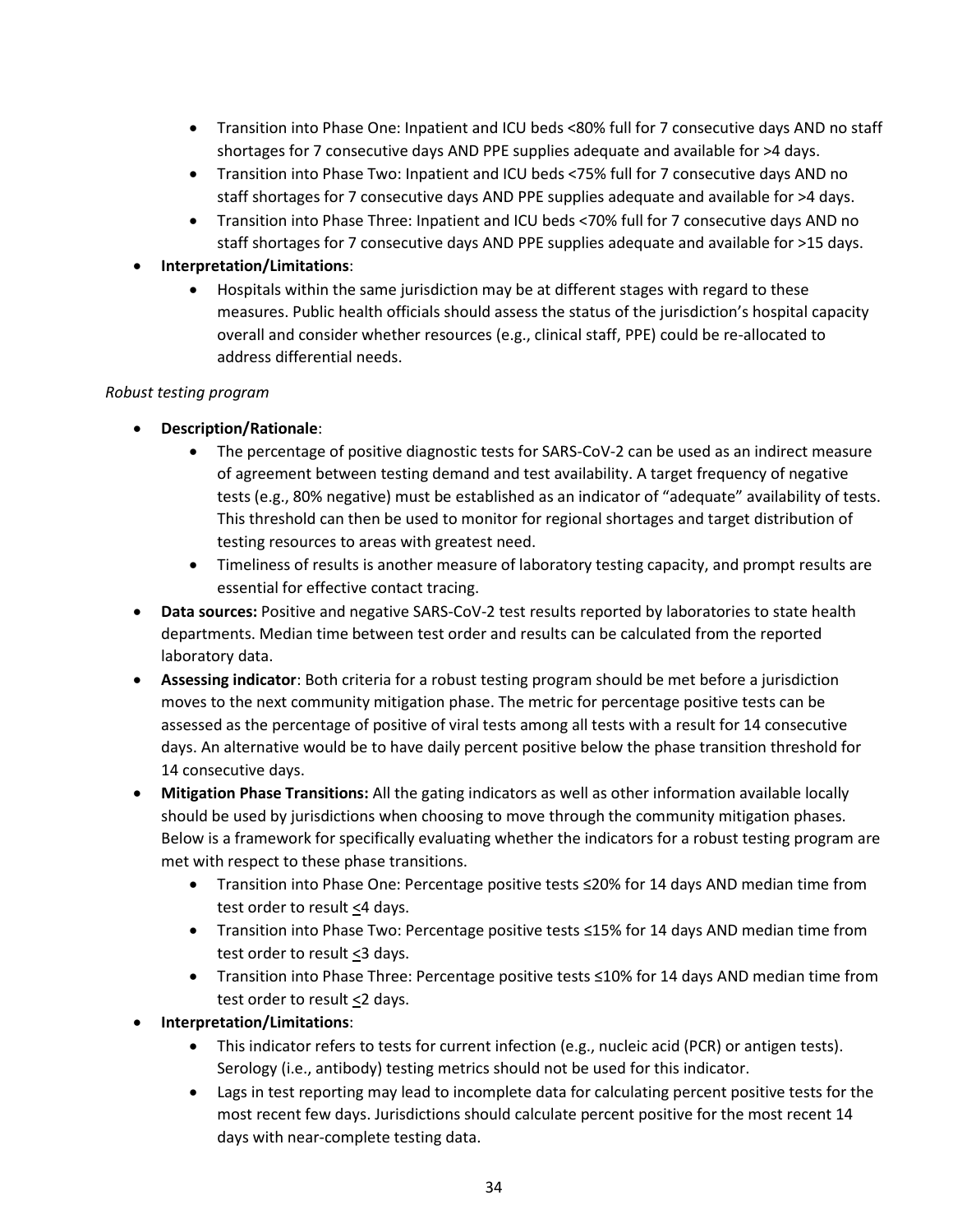### **Additional Considerations**

### *Overall Incidence Level*

The disease occurrence gating indicators all pertain to assessing the trajectory of COVID-19 activity, but do not specify that COVID-19 incidence should reach an absolute level to move through the mitigation phases. Jurisdictions should be cautious in pivoting from a general community mitigation approach back toward an identification and containment approach until incidence is low enough and resources adequate to 1) attempt an initial interview for nearly all new COVID-19 cases within one day of health department notification, 2) to rapidly isolate all newly identified COVID-19 cases, and 3) to initiate appropriate follow up (isolation, selfmonitoring, and rapid testing of symptomatic contacts) for nearly all identified contacts of newly identified cases. Incidence should also be low enough that health departments can respond to large outbreaks (*e.g.*, nursing home outbreaks) that require substantial resources to investigate and control. Declines in incidence should also be enough for healthcare capacity to not only meet current demands, but to be able to comfortably surge in the event of an increase in cases (*e.g.*, availability of acute care beds, critical care beds, ventilators, and adequate PPE).

### *Special Populations and Settings*

Infections in high-risk settings and populations can disproportionately impact localized transmission and the ability of public health capacity to keep pace with follow up needs such as contract tracing and screening. Efforts should be taken to monitor infections in some specific populations and settings, including but not limited to healthcare personnel, patients in healthcare facilities (*e.g.*, nursing homes, dialysis centers, long term care facilities), and residents of congregate living settings (*e.g.*, prisons, youth homes, shelters). In addition, identification of illnesses at work places (e.g., meat and poultry processing facilities) or events with the potential for "explosive spread" (*e.g.*, mass gatherings) may warrant adjustment of community mitigation measures in the absence of community-wide changes in the disease occurrence gating indicators.

### *Neighboring Jurisdictions*

When making decisions about adjusting community mitigation measures, state and local jurisdictions also should coordinate with officials in neighboring areas to assess the burden and trajectory of COVID-19 illnesses in the surrounding region. Neighboring or nearby jurisdictions with significantly higher incidence or with increasing COVID-19 activity could reintroduce SARS-CoV-2 to a jurisdiction, jeopardizing improvements within the jurisdiction.

### *Measures of Mobility and Social Distancing*

If available, it may be important to understand the knowledge, attitudes and behaviors of the community as it relates to the public health guidance provided within the local jurisdiction. Survey data and data on mobility can be useful in understanding if community members are aware of and following established social distancing and isolation guidelines and informing changes in the mitigation strategies used. Several publicly available data sources currently exist that generate measures of social distancing and mobility, frequently based on mobile phone location services or social media data.

### **Summary**

The disease occurrence gating indicators in the *Opening Up America Again* guideline provide states and communities insight into the trajectory of the COVID-19 pandemic in their jurisdiction. The disease occurrence gating indicators should be evaluated collectively, considering their relative strengths and weaknesses, in the context of other epidemiologic data available for the jurisdiction. The hospital indicators are designed to help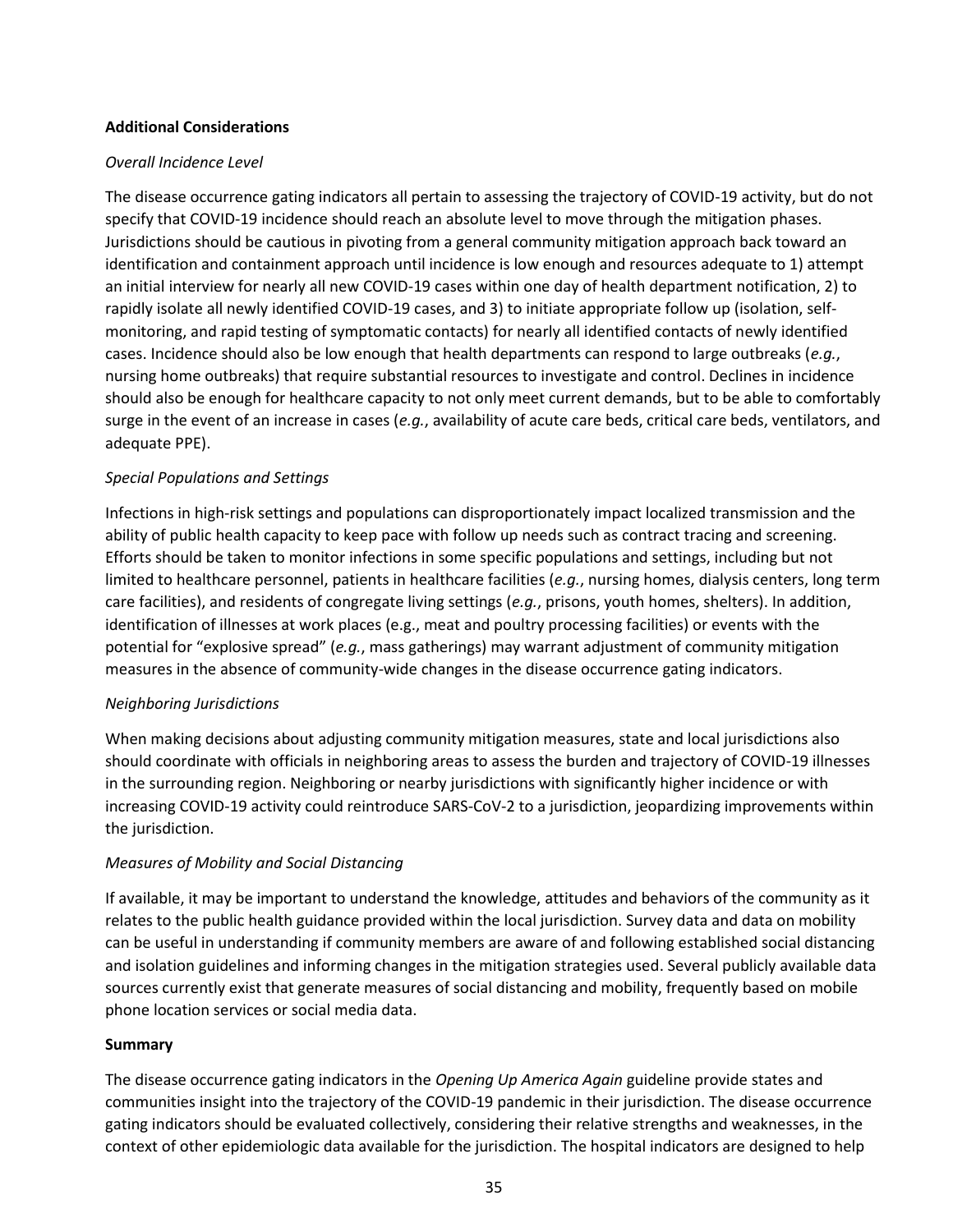decision makers understand the health system's ability to handle a potential surge in cases. These indicators are part of the broad assessment jurisdictions should undertake when deciding when and how to adjust community mitigation strategies for COVID-19.

|  |  | <b>Table. Criteria Summary</b> |
|--|--|--------------------------------|
|--|--|--------------------------------|

| <b>Gating</b>                                                                                                                                                                       | <b>Threshold for entering</b>                                                                                                                                                                                                                                                                                                                                                                                                                                                                                                                                                                                                                                                                                                                                   | <b>Threshold for entering</b>                                                                                                                                                                                                                                                                                                                                          | <b>Threshold for entering</b>                                                                                                                                                                                                                                                                                                                                                       |
|-------------------------------------------------------------------------------------------------------------------------------------------------------------------------------------|-----------------------------------------------------------------------------------------------------------------------------------------------------------------------------------------------------------------------------------------------------------------------------------------------------------------------------------------------------------------------------------------------------------------------------------------------------------------------------------------------------------------------------------------------------------------------------------------------------------------------------------------------------------------------------------------------------------------------------------------------------------------|------------------------------------------------------------------------------------------------------------------------------------------------------------------------------------------------------------------------------------------------------------------------------------------------------------------------------------------------------------------------|-------------------------------------------------------------------------------------------------------------------------------------------------------------------------------------------------------------------------------------------------------------------------------------------------------------------------------------------------------------------------------------|
| <b>Criteria</b>                                                                                                                                                                     | <b>Phase 1</b>                                                                                                                                                                                                                                                                                                                                                                                                                                                                                                                                                                                                                                                                                                                                                  | <b>Phase 2</b>                                                                                                                                                                                                                                                                                                                                                         | <b>Phase 2</b>                                                                                                                                                                                                                                                                                                                                                                      |
| <b>Decreases in ED</b><br>and/or outpatient<br>visits for influenza-<br>like illness (ILI)<br><b>Decreases in ED</b><br>and/or outpatient<br>visits for COVID-like<br>illness (CLI) | Downward trajectory of<br>ILI/CLI (or minimal ILI<br>activity or near pre-<br>pandemic level of CLI ED<br>visits) reported over a 14-<br>day period<br>Uses a 3-day<br>$\bullet$<br>average in a cubic<br>smoothing spline<br>14 consecutive<br>$\bullet$<br>days of decline<br>required but can<br>use a $2 - 3$ day<br>grace period if<br>data are<br>inconsistent<br>Look at both total<br>$\bullet$<br>visits for ILI/CLI<br>and percentage of<br>visits for ILI/CLI<br>14 <sup>th</sup> day must be<br>$\bullet$<br>lower than 1 <sup>st</sup> day<br>If near pre-<br>$\bullet$<br>pandemic level of<br>CLI ED visits has<br>been reached, can<br>meet if pre-<br>pandemic level is<br>maintained over<br>14 consecutive<br>days (2-3 day<br>grace period) | Downward trajectory of<br>ILI/CLI (or minimal ILI<br>activity or near pre-<br>pandemic level of CLI ED<br>visits) reported for at least<br>14 days after entering<br>Phase 1 without<br>experiencing a rebound<br>Same criteria but<br>for a second 14-<br>day period<br>Rebound is<br>$\bullet$<br>determined if the<br>trajectory<br>increases in a 5-<br>day period | Downward trajectory of<br>ILI/CLI (or minimal ILI<br>activity or near pre-<br>pandemic level of CLI ED<br>visits) reported for at least<br>an additional 14 days after<br>entering Phase 2 without<br>experiencing a rebound<br>Same criteria but<br>for a second 14-<br>day period<br>Rebound is<br>$\bullet$<br>determine if the<br>trajectory<br>increases in a 5-<br>day period |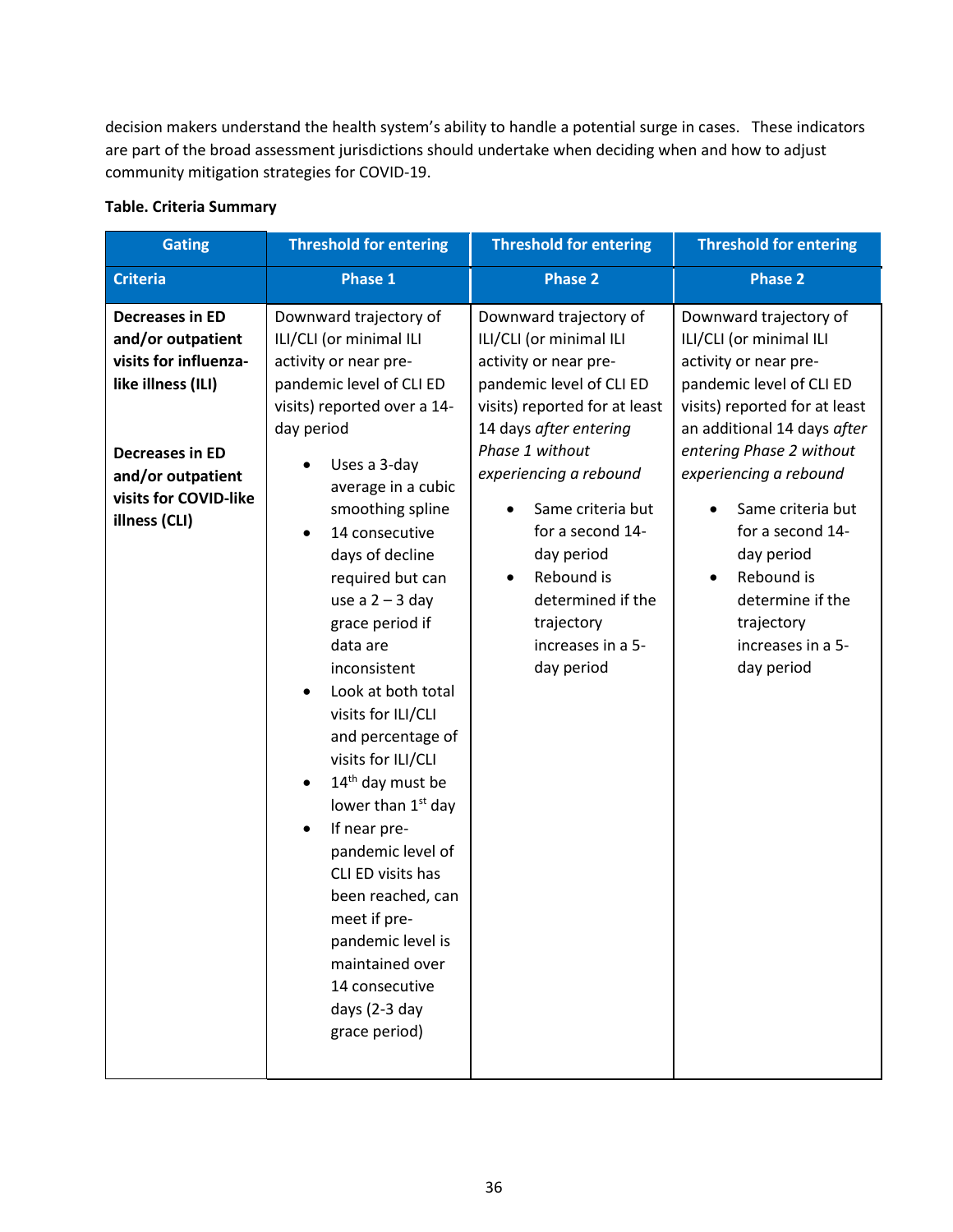| Decreases in newly<br>identified COVID-19<br>cases | Downward trajectory (or<br>near-zero incidence) of<br>documented cases over a<br>14-day period<br>Uses a 3-day<br>average in a cubic<br>smoothing spline<br>14 consecutive<br>days of decline<br>required but can<br>use up to a 5-day<br>grace period if<br>data are<br>inconsistent<br>14 <sup>th</sup> day must be<br>lower than 1 <sup>st</sup> day<br>To be near-zero<br>incidence, must<br>have fewer than<br>10 cases per 100k<br>population over<br>14 days) and must<br>have previously<br>had elevated cases | Downward trajectory (or<br>near-zero incidence) of<br>documented cases for at<br>least 14 days after<br>entering Phase 1<br>Same criteria as<br>Phase 1 for<br>another 14 days<br>Rebound is<br>$\bullet$<br>defined as having<br>5 consecutive days<br>of increase                                                                                                                        | Downward trajectory (or<br>near-zero incidence) of<br>documented cases for at<br>least 14 days after entering<br>Phase 2<br>Same criteria as<br>Phase 2 for<br>another 14 days<br>Rebound is defined<br>as having 5<br>consecutive days<br>of increase                                                                                                                                                                                    |
|----------------------------------------------------|------------------------------------------------------------------------------------------------------------------------------------------------------------------------------------------------------------------------------------------------------------------------------------------------------------------------------------------------------------------------------------------------------------------------------------------------------------------------------------------------------------------------|--------------------------------------------------------------------------------------------------------------------------------------------------------------------------------------------------------------------------------------------------------------------------------------------------------------------------------------------------------------------------------------------|-------------------------------------------------------------------------------------------------------------------------------------------------------------------------------------------------------------------------------------------------------------------------------------------------------------------------------------------------------------------------------------------------------------------------------------------|
| Decreases in newly<br>identified COVID-19<br>cases | Downward trajectory (or<br>near-zero incidence) of<br>documented cases over a<br>14-day period<br>Uses a 3-day<br>average in a cubic<br>smoothing spline<br>14 consecutive<br>days of decline<br>required but can<br>use up to a 5-day<br>grace period if<br>data are<br>inconsistent<br>14 <sup>th</sup> day must be<br>lower than 1 <sup>st</sup> day<br>To be near-zero<br>incidence, must<br>have fewer than                                                                                                       | Downward trajectory (or<br>near-zero percent<br>positive) of positive tests<br>as a percent of total tests<br>for 14 days after entering<br>Phase 1 (flat or increasing<br>volume of tests)<br>Same criteria as<br>Phase 1 for<br>another 14 days<br>Rebound is<br>defined as having<br>multi-day<br>increases in<br>percent positivity<br>with stable or<br>increasing testing<br>volume. | Downward trajectory (or<br>near-zero percent positive)<br>of positive tests as a<br>percent of total tests for at<br>least 14 days after entering<br>Phase 2 (flat or increasing<br>volume of tests)<br>Same criteria as<br>Phase 1 for<br>another 14 days<br>Rebound is defined<br>as having multi-day<br>increases in<br>percent positivity<br>with stable or<br>increasing testing<br>volume.<br>Look at positive<br>results and cases |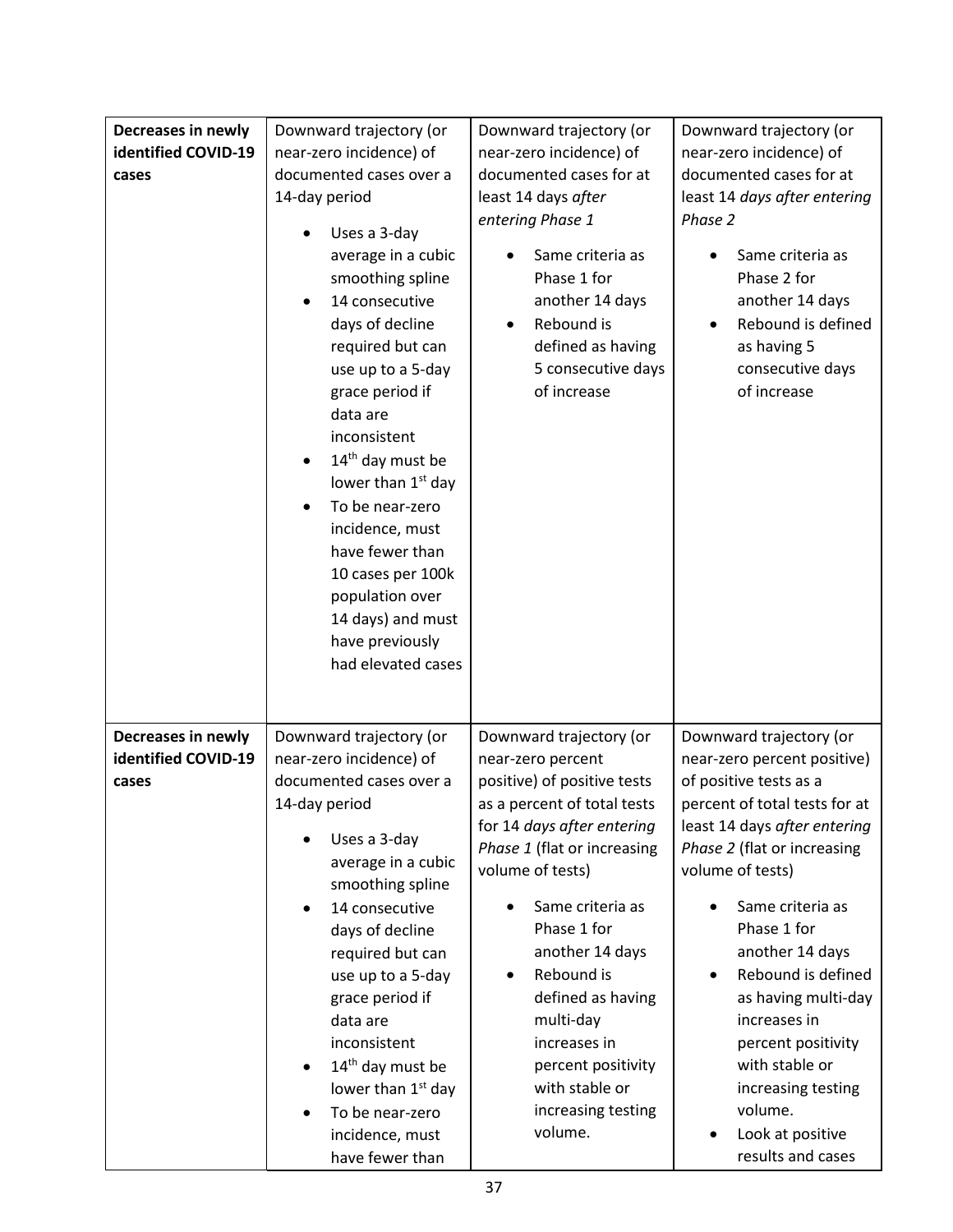|                      | 10 cases per 100k<br>population over<br>14 days) and must<br>have previously<br>had elevated cases                                                                                                                                                                                                                                                                                                                                                                                                                                          | Look at positive<br>$\bullet$<br>results and cases<br>when assessing<br>for rebound                                                                                                                                                                                   | when assessing for<br>rebound                                                                                                                                                                                                                                                   |
|----------------------|---------------------------------------------------------------------------------------------------------------------------------------------------------------------------------------------------------------------------------------------------------------------------------------------------------------------------------------------------------------------------------------------------------------------------------------------------------------------------------------------------------------------------------------------|-----------------------------------------------------------------------------------------------------------------------------------------------------------------------------------------------------------------------------------------------------------------------|---------------------------------------------------------------------------------------------------------------------------------------------------------------------------------------------------------------------------------------------------------------------------------|
| <b>Decreases in</b>  | Downward trajectory (or                                                                                                                                                                                                                                                                                                                                                                                                                                                                                                                     | Downward trajectory (or                                                                                                                                                                                                                                               | Downward trajectory (or                                                                                                                                                                                                                                                         |
| percentage of SARS-  | near-zero percent                                                                                                                                                                                                                                                                                                                                                                                                                                                                                                                           | near-zero percent                                                                                                                                                                                                                                                     | near-zero percent positive)                                                                                                                                                                                                                                                     |
| CoV-2 tests positive | positive) of positive tests<br>as a percent of total tests<br>over a 14-day period (flat<br>or increasing volume of<br>tests)                                                                                                                                                                                                                                                                                                                                                                                                               | positive) of positive tests<br>as a percent of total tests<br>for 14 days after entering<br>Phase 1 (flat or increasing<br>volume of tests)                                                                                                                           | of positive tests as a<br>percent of total tests for at<br>least 14 days after entering<br>Phase 2 (flat or increasing<br>volume of tests)                                                                                                                                      |
|                      | Divide total<br>positive results by<br>total positive +<br>negative<br>Remove<br>incomplete and<br>inconclusive<br>results<br>14 consecutive<br>days of downward<br>trend with up to 2-<br>3 consecutive days<br>of a grace period<br>due to data<br>inconsistency<br>14 <sup>th</sup> day must be<br>$\bullet$<br>lower than 1 <sup>st</sup> day<br>If a near-zero<br>plateau has been<br>reached, can meet<br>if plateau is<br>maintained over<br>14 consecutive<br>days (2-3 day<br>grace period)<br>Test volume must<br>remain the same | Same criteria as<br>Phase 1 for<br>another 14 days<br>Rebound is<br>defined as having<br>multi-day<br>increases in<br>percent positivity<br>with stable or<br>increasing testing<br>volume.<br>Look at positive<br>results and cases<br>when assessing<br>for rebound | Same criteria as<br>Phase 1 for<br>another 14 days<br>Rebound is defined<br>$\bullet$<br>as having multi-day<br>increases in<br>percent positivity<br>with stable or<br>increasing testing<br>volume.<br>Look at positive<br>results and cases<br>when assessing for<br>rebound |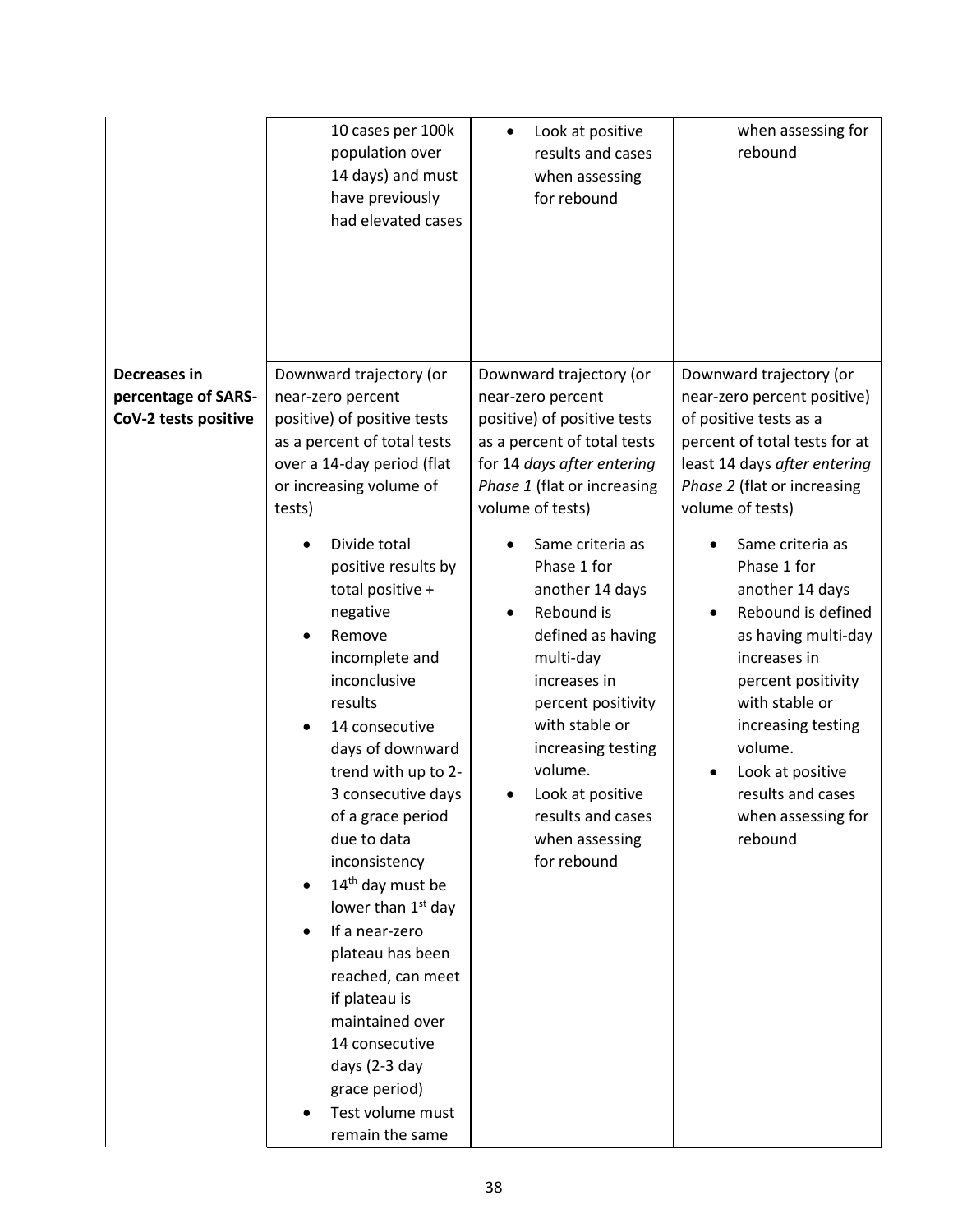|                                                  | or be increasing to<br>use this criterion<br>Should include all<br>test results from<br>all labs                                |                                                                                                                                 |                                                                                                                                  |
|--------------------------------------------------|---------------------------------------------------------------------------------------------------------------------------------|---------------------------------------------------------------------------------------------------------------------------------|----------------------------------------------------------------------------------------------------------------------------------|
|                                                  |                                                                                                                                 |                                                                                                                                 |                                                                                                                                  |
| <b>Treat all patients</b><br>without crisis care | Jurisdiction inpatient &<br>ICU beds <80% full<br>Staff shortage in last week<br>$= no$<br>PPE supplies adequate for<br>>4 days | Jurisdiction inpatient &<br>ICU beds <75% full<br>Staff shortage in last week<br>$= no$<br>PPE supplies adequate for<br>>4 days | Jurisdiction inpatient & ICU<br>beds <70% full<br>Staff shortage in last week<br>$= no$<br>PPE supplies adequate for<br>>15 days |
| <b>Robust testing</b><br>program                 | Test availability such that<br>% positive tests < 20% for<br>14 days<br>Median time from test<br>order to result <4 days        | Test availability such that<br>% positive tests $\leq$ 15% for<br>14 days<br>Median time from test<br>order to result <3 days   | Test availability such that %<br>positive tests $\leq$ 10% for 14<br>days<br>Median time from test<br>order to result <2 days    |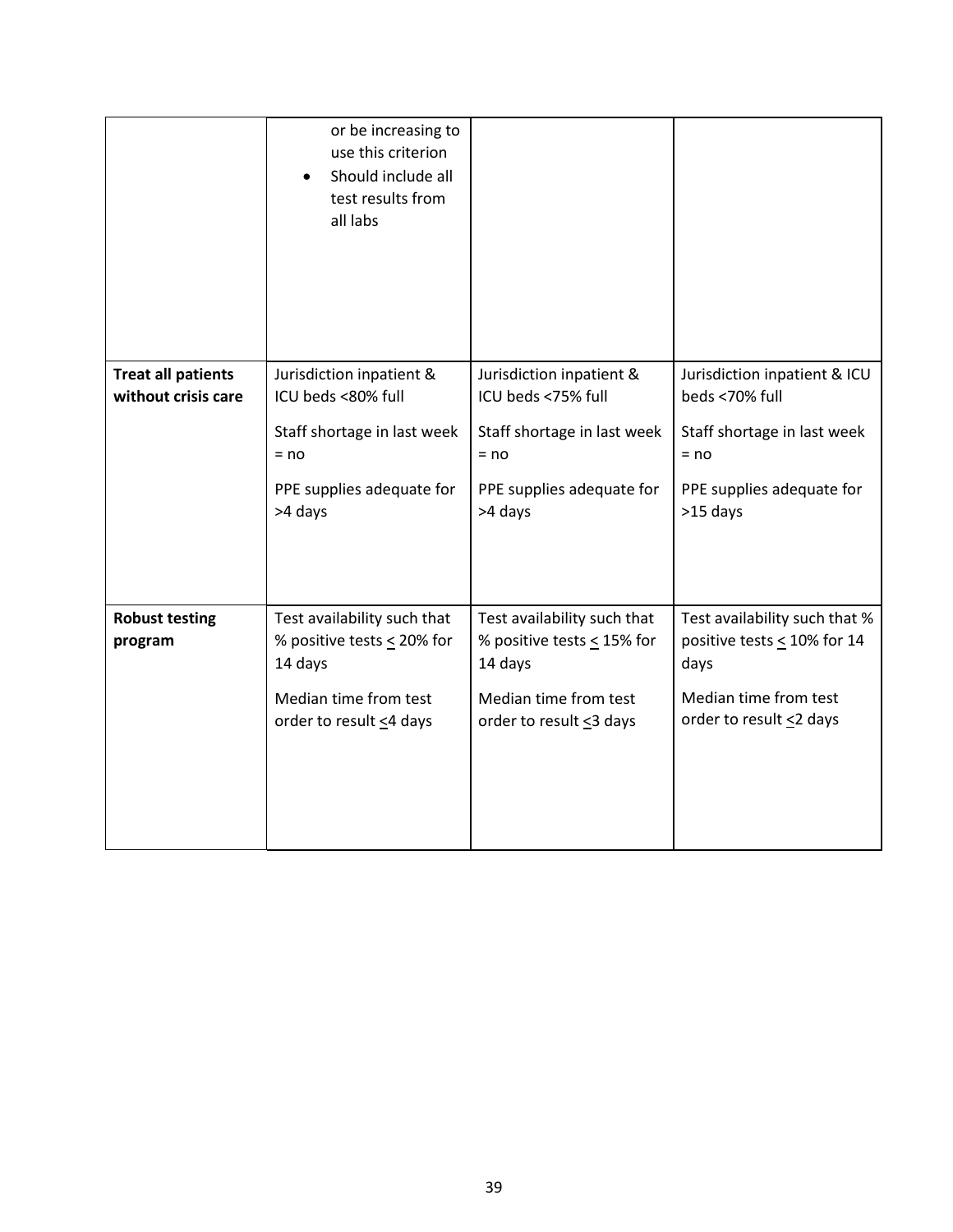# Appendix F: Setting Specific Guidance

<span id="page-39-0"></span>CDC offers this interim guidance to assist establishments as they open. CDC will update this guidance as it learns more about COVID-19 and best practices to prevent its spread.

This guidance is meant to supplement the [decision tools](https://www.cdc.gov/coronavirus/2019-ncov/community/index.html) CDC released on May 14, 2020. It lists specific practices that employers may find helpful at particular stages of the COVID-19 outbreak. This guidance sets forth a menu of safety measures, from which establishments may choose those that make sense for them in the context of their operations and local community, as well as State and local regulations and directives.

# INTERIM GUIDANCE FOR CHILD CARE PROGRAMS

The gradual scale up of activities towards pre-COVID-19 operating practices at child care programs is crucial to helping parents and guardians return to work. Many states have closed schools for the academic year and, with summer quickly approaching, an increasing number of working parents may need to rely on these programs. CDC's [Interim Guidance for Administrators of US K-12 Schools and Child Care Programs](https://www.cdc.gov/coronavirus/2019-ncov/community/schools-childcare/guidance-for-schools.html) and supplemental [Guidance for Child Care Programs that Remain Open](https://www.cdc.gov/coronavirus/2019-ncov/community/schools-childcare/guidance-for-childcare.html) provide recommendations for operating child care programs in low, moderate, and significant mitigation communities. In communities that are deemed significant mitigation areas by state and local authorities, child care programs should be closed. However, child care programs can choose to remain open to serve children o[f essential workers,](https://www.cisa.gov/identifying-critical-infrastructure-during-covid-19) such as healthcare workers. All decisions about following these recommendations should be made locally, in collaboration with local health [officials](https://www.cdc.gov/publichealthgateway/healthdirectories/index.html) who can help determine levels of COVID-19 community transmission and the capacities of the local public health system and healthcare systems.

CDC is releasing this interim guidance, laid out in a series of three steps, to inform a gradual scale up of operations. The scope and nature of community mitigation suggested decreases from Step 1 to Step 3. Some amount of community mitigation is necessary across all steps until a vaccine or therapeutic drug becomes widely available.

# Scaling Up Operations

- **In all Steps:**
	- $\circ$  Establish and maintain communication with local and State authorities to determine current mitigation levels in your community.
	- o [Protect](https://www.cdc.gov/coronavirus/2019-ncov/need-extra-precautions/what-you-can-do.html) and support staff, children, and their family members who are a[t higher risk](https://www.cdc.gov/coronavirus/2019-ncov/specific-groups/people-at-higher-risk.html) for severe illness.
	- o Provide staff from higher transmission areas (earlier Step areas) telework and other options as feasible to eliminate travel to childcare programs in lower transmission (later Step) areas and vice versa.
	- o Follow CDC's supplemental [Guidance for Child Care Programs that Remain Open.](https://www.cdc.gov/coronavirus/2019-ncov/community/schools-childcare/guidance-for-childcare.html)
	- $\circ$  Encourage any other community groups or organizations that use the child care facilities also follow this guidance.
- **Step 1**: Restrict to children o[f essential workers.](https://www.cisa.gov/identifying-critical-infrastructure-during-covid-19)
- **Step 2**: Expand to all children with **enhanced** social distancing measures.
- **Step 3**: Remain open for all children with social distancing measures.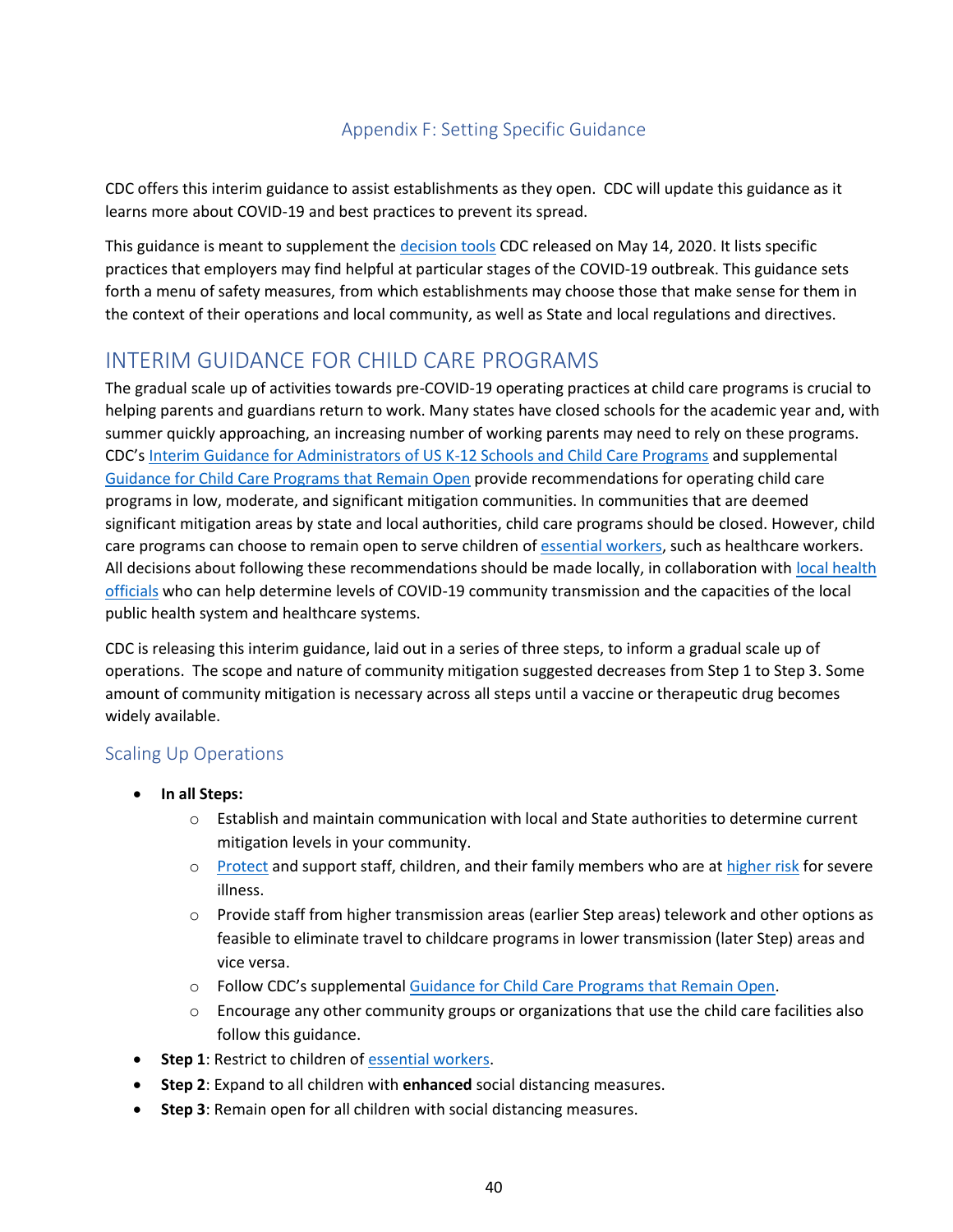# Safety Actions

### Promote [healthy hygiene practices](https://www.cdc.gov/coronavirus/2019-ncov/prevent-getting-sick/prevention.html) (Steps 1-3)

- Teach and reinforce [washing hands](https://www.cdc.gov/handwashing/when-how-handwashing.html) and covering coughs and sneezes among children and staff.
- Teach and reinforce use o[f cloth face coverings](https://www.cdc.gov/coronavirus/2019-ncov/prevent-getting-sick/diy-cloth-face-coverings.html) among all staff. Face coverings are most essential at times when social distancing is not possible. Staff should be frequently reminded not to touch the face covering and t[o wash their hands](https://www.cdc.gov/handwashing/when-how-handwashing.html) frequently. Information should be provided to all staff on proper use, [removal, and washing of cloth face coverings.](https://www.cdc.gov/coronavirus/2019-ncov/prevent-getting-sick/diy-cloth-face-coverings.html)
- Have adequate supplies to support healthy hygiene behaviors, including soap, hand sanitizer with at least 60 percent alcohol (for staff and older children who can safely use hand sanitizer), paper towels, and tissues.
- Post signs on how to [stop the spread](https://www.cdc.gov/coronavirus/2019-ncov/downloads/stop-the-spread-of-germs-11x17-en.pdf) of COVID-19[, properly wash hands,](https://www.cdc.gov/handwashing/posters.html) promote everyday protective [measures,](https://www.cdc.gov/coronavirus/2019-ncov/prevent-getting-sick/prevention-H.pdf) an[d properly wear a face covering.](https://www.cdc.gov/coronavirus/2019-ncov/images/face-covering-checklist.jpg)

### Intensify cleaning, disinfection, and ventilation (Steps 1-3)

- Clean, sanitize, and disinfect frequently touched surfaces (for example, playground equipment, door handles, sink handles, drinking fountains) multiple times per day and shared objects between use.
- Avoid use of items (for example, soft or plush toys) that are not easily cleaned, sanitized, or disinfected.
- Ensur[e safe and correct application of disinfectants](https://www.cdc.gov/coronavirus/2019-ncov/community/disinfecting-building-facility.html) and keep products away from children.
- Ensure that ventilation systems operate properly and increase circulation of outdoor air as much as possible such as by opening windows and doors. Do not open windows and doors if doing so poses a safety or health risk (for example, allowing pollens in or exacerbating asthma symptoms) to children using the facility.
- [Take steps](https://www.cdc.gov/coronavirus/2019-ncov/php/building-water-system.html) to ensure that all water systems and features (for example, drinking fountains or decorative fountains) are safe to use after a prolonged facility shutdown to minimize the risk of Legionnaires' [disease](https://www.cdc.gov/legionella/wmp/index.html) and other diseases associated with water.

### Promote social distancing

- **Steps 1 and 2**
	- $\circ$  Ensure that classes include the same group of children each day and that the same child care providers remain with the same group each day, if possible.
	- o Restrict mixing between groups.
	- $\circ$  Cancel all field trips, inter-group events, and extracurricular activities (Step 1).
	- $\circ$  Limit gatherings, events, and extracurricular activities to those that can maintain social distancing, support proper hand hygiene, and restrict attendance of those from higher transmission areas (Step 2; Note: restricting attendance from those in Step 1 areas).
	- $\circ$  Restrict nonessential visitors, volunteers, and activities involving other groups at the same time.
	- $\circ$  Space out seating and bedding (head-to-toe positioning) to six feet apart if possible.
	- $\circ$  Close communal use spaces, such as game rooms or dining halls, if possible; if this is not possible, stagger use and [disinfect](https://www.cdc.gov/coronavirus/2019-ncov/community/disinfecting-building-facility.html) in between uses.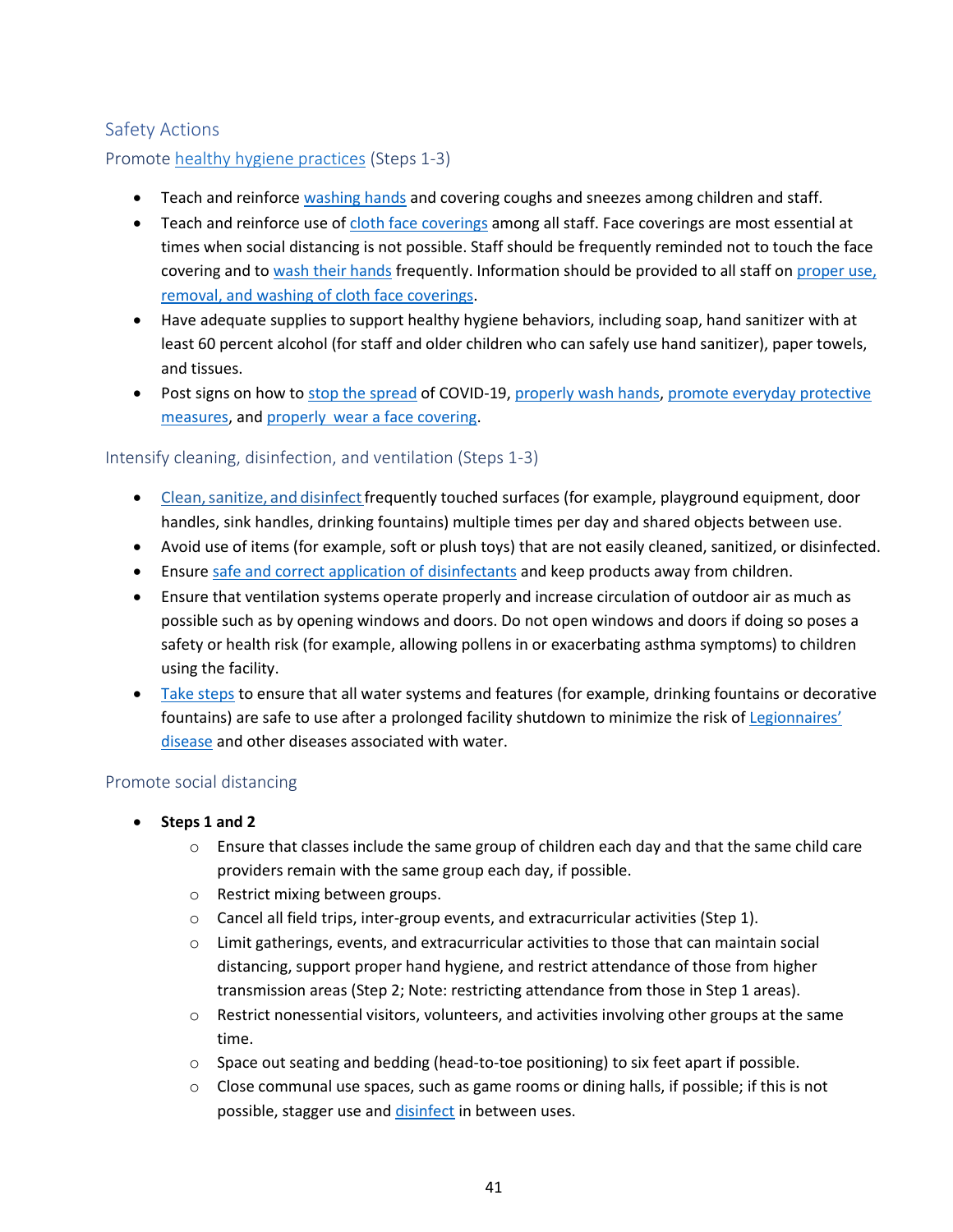- $\circ$  If a cafeteria or group dining room is typically used, serve meals in classrooms instead. Put each child's meal on a plate, to limit the use of shared serving utensils and ensure the safety of children wit[h food allergies.](https://www.cdc.gov/healthyschools/foodallergies/pdf/13_243135_A_Food_Allergy_Web_508.pdf)
- $\circ$  Stagger arrival and drop-off times or put in place other protocols to limit direct contact with parents as much as possible.

### • **Step 3**

- $\circ$  Consider keeping classes together to include the same group of children each day, and consider keeping the same child care providers with the same group each day.
- $\circ$  Allow minimal mixing between groups. Limit gatherings, events, and extracurricular activities to those that can maintain social distancing, support proper hand hygiene, and restrict attendance of those from higher transmission areas (Step 1 or 2 areas).
- $\circ$  Continue to space out seating and bedding (head-to-toe positioning) to six feet apart, if possible.
- o Consider keeping communal use spaces closed, such as game rooms, playgrounds, or dining halls, if possible; if this is not possible, stagger use and disinfect in between uses.
- o Consider continuing to plate each child's meal, to limit the use of shared serving utensils and ensure the safety of children with food allergies.
- o Consider limiting nonessential visitors, volunteers, and activities involving other groups. Restrict attendance of those from higher transmission areas (Step 1 or 2 areas).
- o Consider staggering arrival and drop-off times or putting in place other protocols to limit close contact with parents or caregivers as much as possible.

### • **Limit sharing (Steps 1-3)**

- o Keep each child's belongings separated and in individually labeled storage containers, cubbies, or areas and taken home each day and cleaned, if possible.
- $\circ$  Ensure adequate supplies to minimize sharing of high-touch materials to the extent possible (art supplies, equipment etc. assigned to a single child) or limit use of supplies and equipment by one group of children at a time and clean and disinfect between use.
- $\circ$  If food is offered at any event, have pre-packaged boxes or bags for each attendee instead of a buffet or family-style meal.
- o Avoid sharing of foods and utensils.
- $\circ$  Avoid sharing electronic devices, toys, books, other games, and learning aids.
- $\circ$  Prevent risk of transmitting COVID-19 by avoiding immediate contact (such as shaking or holding hands, hugging, or kissing).
- **Train all staff (Steps 1-3)**
	- $\circ$  Train all staff in the above safety actions. Consider conducting the training virtually, or, if inperson, ensure social distancing is maintained.

# Monitoring and Preparing

# Check for [signs and symptoms](https://www.cdc.gov/coronavirus/2019-ncov/symptoms-testing/symptoms.html) (Steps 1-3)

• Screen children upon arrival, if possible. Establish routine, daily health checks on arrival, such as temperature screening of both staff and children. Options for daily health check screenings for children are provided in CDC's supplemental [Guidance for Child Care Programs that Remain Open](https://www.cdc.gov/coronavirus/2019-ncov/community/schools-childcare/guidance-for-childcare.html) and in CDC's [General Business FAQs](https://www.cdc.gov/coronavirus/2019-ncov/community/general-business-faq.html) for screening staff.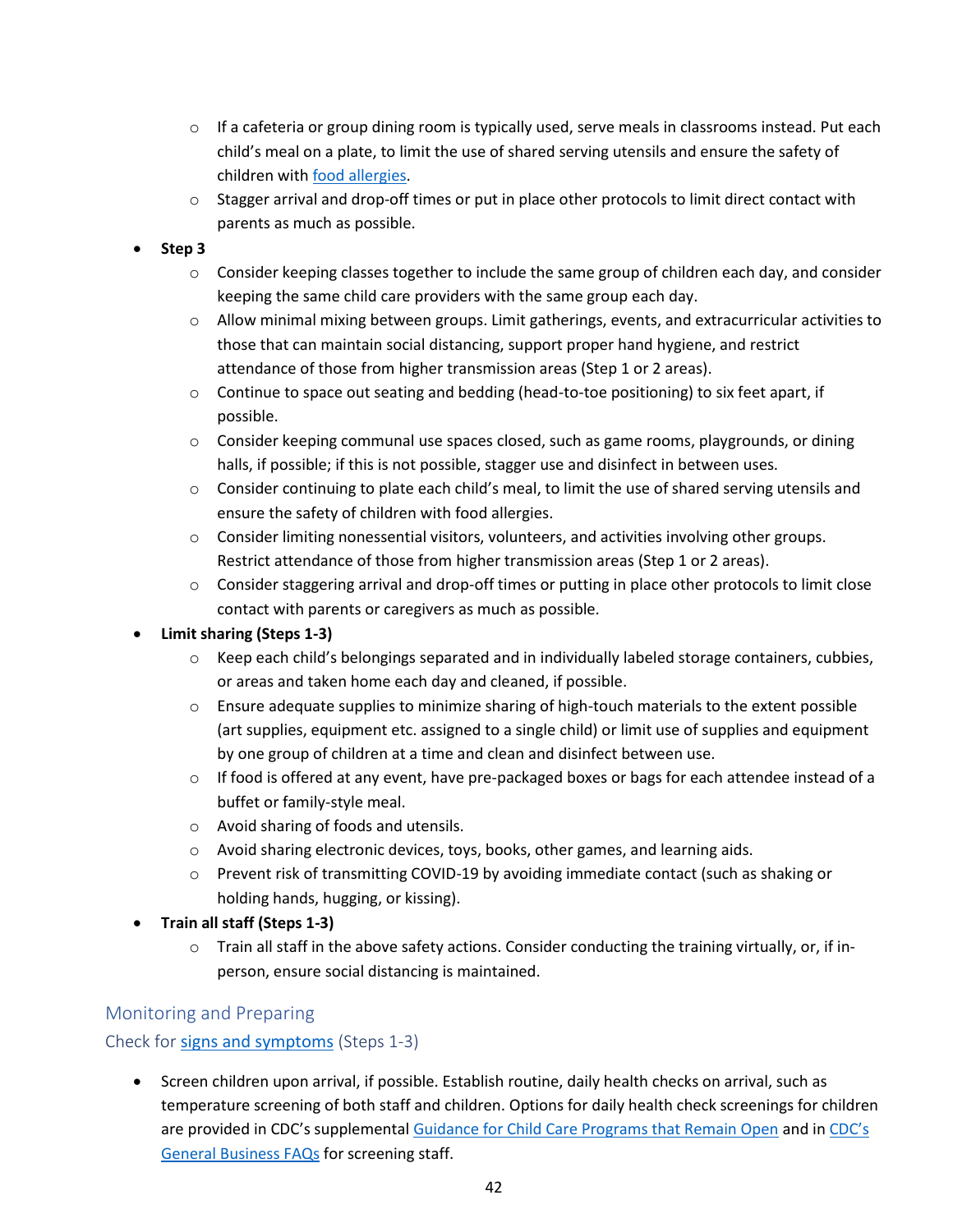- Implement health checks (e.g. [temperature checks and symptom screening\)](https://www.cdc.gov/coronavirus/2019-ncov/community/schools-childcare/guidance-for-childcare.html#ScreenChildren) safely and respectfully, and with measures in place to ensure confidentiality as well as in accordance with any applicable privacy laws or regulations. Confidentiality should be maintained.
- Employers and child care directors may use examples of screening methods in CDC's supplemental [Guidance for Child Care Programs that Remain Open](https://www.cdc.gov/coronavirus/2019-ncov/community/schools-childcare/guidance-for-childcare.html) as a guide.
- Encourage staff to stay home if they are sick and encourage parents to keep sick children home.

### Plan for when a staff member, child, or visitor becomes sick (Steps 1-3)

- Identify an area to separate anyone who exhibits COVID-like symptoms during hours of operation, and ensure that children are not left without adult supervision.
- Establish procedures for safely transporting anyone sick to their home or to a healthcare facility, as appropriate.
- Notify local health officials, staff, and families immediately of any possible case of COVID-19 while maintaining confidentiality consistent with the Americans with Disabilities Act (ADA) and other applicable federal and state privacy laws.
- Close off areas used by any sick person and do not use them until they have been cleaned. Wait 24 hours before you clean or disinfect to reduce risk to individuals cleaning. If it is not possible to wait 24 hours, wait as long as possible. Ensur[e safe and correct application](https://www.cdc.gov/coronavirus/2019-ncov/community/disinfecting-building-facility.html) of disinfectants, and keep disinfectant products away from children
- Advise sick staff members or children not to return until they have met CDC criteria to discontinue [home isolation.](https://www.cdc.gov/coronavirus/2019-ncov/if-you-are-sick/steps-when-sick.html)
- Inform those who have had [close contact](https://www.cdc.gov/coronavirus/2019-ncov/php/public-health-recommendations.html) to a person diagnosed with COVID-19 to stay home and selfmonitor for symptoms, and to follow [CDC guidance](https://www.cdc.gov/coronavirus/2019-ncov/if-you-are-sick/steps-when-sick.html) if symptoms develop. If a person does not have symptoms follow appropriate CDC guidance fo[r home isolation.](https://www.cdc.gov/coronavirus/2019-ncov/php/public-health-recommendations.html)

### Maintain healthy operations (Steps 1-3)

- Implement flexible sick leave policies and practices, if feasible.
- Monitor absenteeism to identify any trends in employee or child absences due to illness. This might indicate spread of COVID-19 or other illness. Have a roster of trained back-up staff in order to maintain sufficient staffing levels.
- Designate a staff person to be responsible for responding to COVID-19 concerns. Employees should know who this person is and how to contact them.
- Create a communication system for staff and families for self-reporting of symptoms and notification of [exposures and closures.](https://www.cdc.gov/coronavirus/2019-ncov/symptoms-testing/index.html)
- [Support coping and resilience](https://www.cdc.gov/coronavirus/2019-ncov/daily-life-coping/managing-stress-anxiety.html) among employees and children.

### **Steps 1-3**

- It is very important to check State and local health department notices daily about spread of COVID-19 in the area and adjust operations accordingly.
- Where a community is deemed a significant mitigation community, child care programs should close, except for those caring for the children of essential workers, such as the children of health care workers.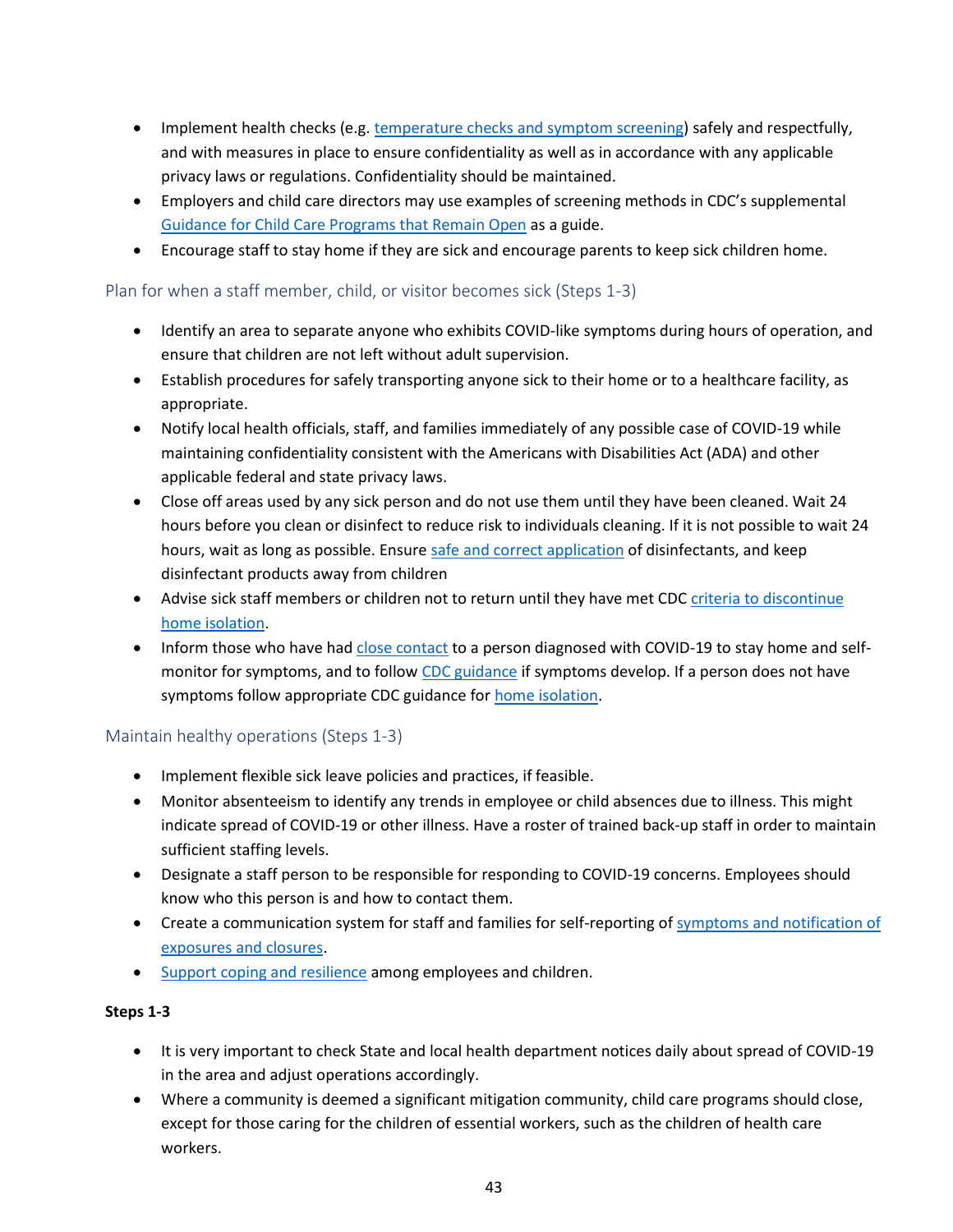• In the event a person diagnosed with COVID-19 is determined to have been in the building and poses a risk to the community, programs may consider closing for a few days for cleaning and disinfection.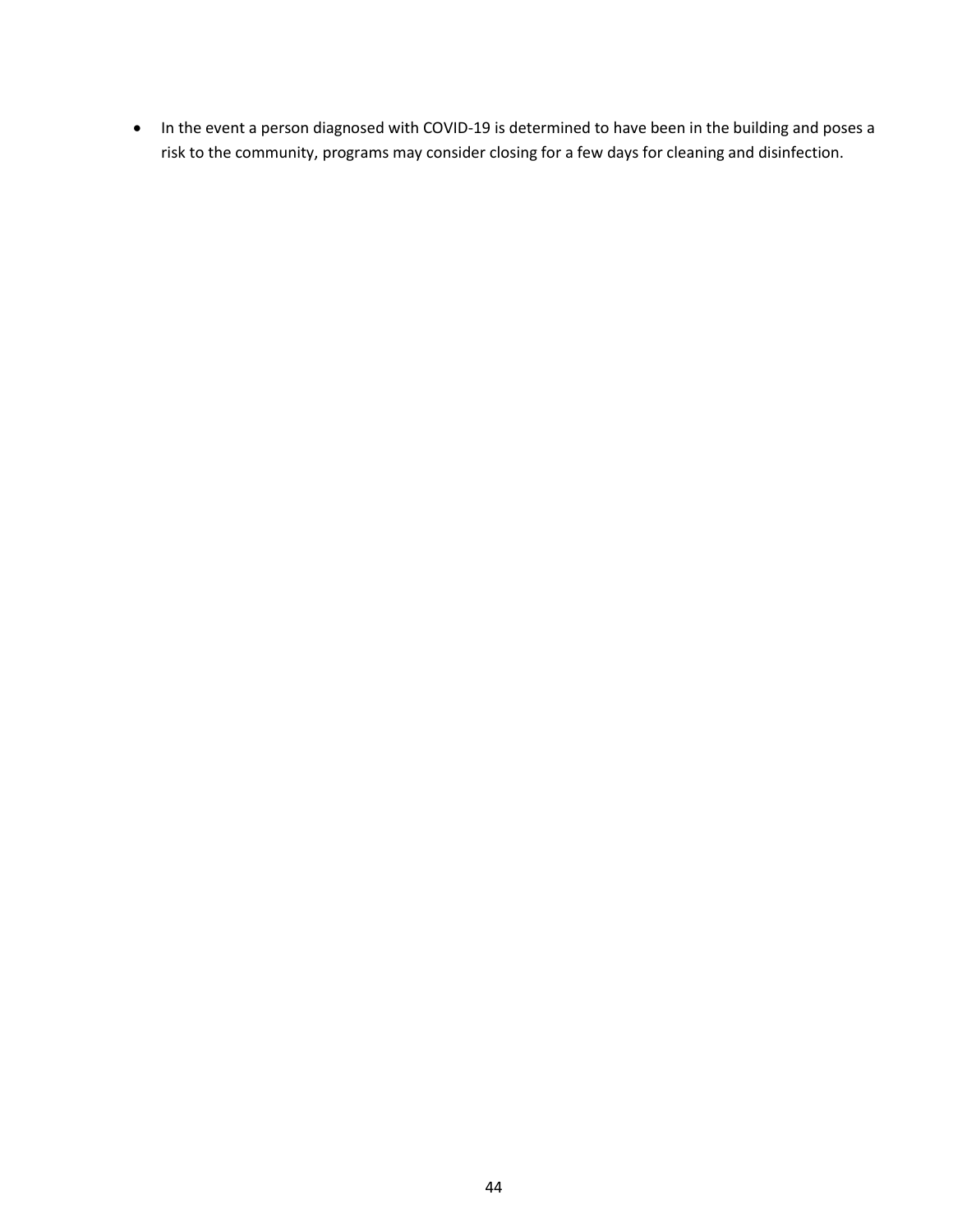# INTERIM GUIDANCE FOR SCHOOLS AND DAY CAMPS

As communities consider a gradual scale up of activities towards pre-COVID-19 operating practices in centers for learning, such as K-12 schools and summer day camps, CDC offers the following recommendations to keep communities safe while resuming peer-to-peer learning and providing crucial support for parents and guardians returning to work. These recommendations depend on community monitoring to prevent COVID-19 from spreading. Communities with low levels of COVID-19 spread and those with confidence that the incidence of infection is genuinely low (e.g., communities that remain in low transmission or that have entered Step 2 or 3) may put in place the practices described below as part of a gradual scale up of operations. All decisions about following these recommendations should be made in collaboration wit[h local health officials](https://www.cdc.gov/publichealthgateway/healthdirectories/index.html) and other State and local authorities who can help assess the current level of mitigation needed based on levels of COVID-19 community transmission and the capacities of the local public health and healthcare systems, among other relevant factors. CDC is releasing this interim guidance, laid out in a series of three steps, to inform a gradual scale up of operations. The scope and nature of community mitigation suggested decreases from Step 1 to Step 3. Some amount of community mitigation is necessary across all steps until a vaccine or therapeutic drug becomes widely available.

# Scaling Up Operations

- **In all Steps:**
	- o Establish and maintain communication with local and State authorities to determine current mitigation levels in your community.
	- $\circ$  Protect and support staff and students who are at [higher risk for severe illness,](https://www.cdc.gov/coronavirus/2019-ncov/specific-groups/people-at-higher-risk.html) such as providing options for telework and virtual learning.
	- o Follow CDC's [Guidance for Schools and Childcare Programs.](https://www.cdc.gov/coronavirus/2019-ncov/community/schools-childcare/index.html)
	- o Provide teachers and staff from higher transmission areas (earlier Step areas) telework and other options as feasible to eliminate travel to schools and camps in lower transmission (later Step) areas and vice versa.
	- $\circ$  Encourage any other external community organizations that use the facilities also follow this guidance.
- **Step** 1: Schools that are currently closed, remain closed. E-learning or distance learning opportunities should be provided for all students. Support provision of student services such as school meal programs, as feasible. Camps should be restricted to children of essential workers and for children who live in the local geographic area only.
- **Step 2**: Remain open with **enhanced** social distancing measures and for children who live in the local geographic area only.
- **Step 3**: Remain open with distancing measures. Restrict attendance to those from limited transmission areas (other Step 3 areas) only.

# Safety Actions

Promote [healthy hygiene practices](https://www.cdc.gov/coronavirus/2019-ncov/prevent-getting-sick/prevention.html) (Steps 1-3)

- Teach and reinforce [washing hands](https://www.cdc.gov/handwashing/when-how-handwashing.html) and covering coughs and sneezes among children and staff.
- Teach and reinforce use of face coverings among all staff. Face coverings may be challenging for students (especially younger students) to wear in all-day settings such as school. Face coverings should be worn by staff and encouraged in students (particularly older students) if feasible and are most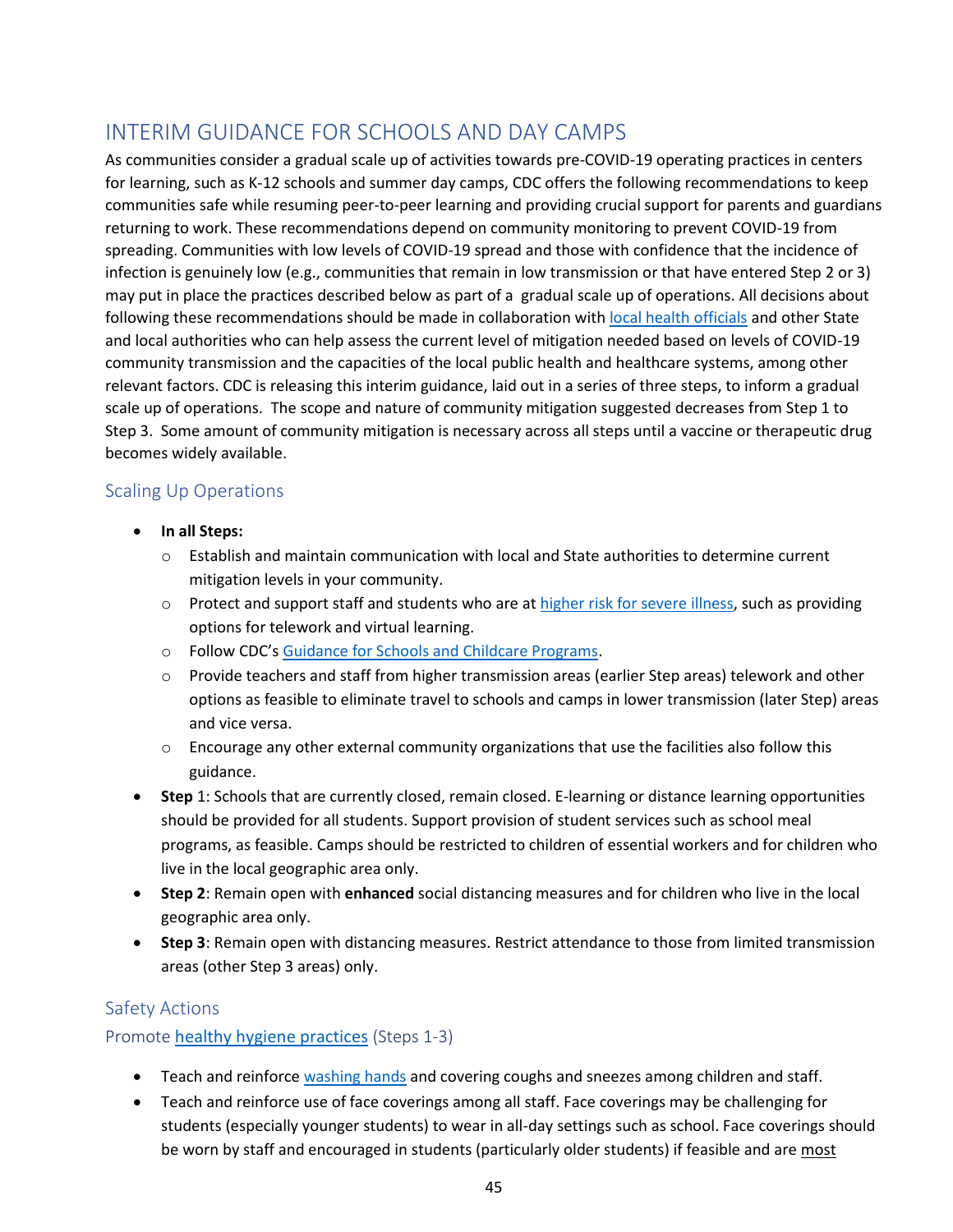essential in times when physical distancing is difficult. Information should be provided to staff and students on [proper use, removal, and washing of cloth face coverings.](https://www.cdc.gov/coronavirus/2019-ncov/prevent-getting-sick/diy-cloth-face-coverings.html) Face coverings are not recommended for babies or children under the age of 2, or for anyone who has trouble breathing, or is unconscious, incapacitated or otherwise unable to remove the covering without assistance. Cloth face coverings are meant to protect other people in case the wearer is unknowingly infected (many people carry COVID-19 but do not have symptoms). Cloth face coverings are not surgical masks, respirators, or personal protective equipment.

- Have adequate supplies to support healthy hygiene behaviors, including soap, hand sanitizer with at least 60 percent alcohol (for staff and older children who can safely use hand sanitizer), paper towels, tissues, and no-touch trash cans.
- Post signs on how to [stop the spread](https://www.cdc.gov/coronavirus/2019-ncov/downloads/stop-the-spread-of-germs-11x17-en.pdf) of COVID-19[, properly wash hands,](https://www.cdc.gov/handwashing/posters.html) promote everyday protective [measures,](https://www.cdc.gov/coronavirus/2019-ncov/prevent-getting-sick/prevention-H.pdf) an[d properly wear a face covering.](https://www.cdc.gov/coronavirus/2019-ncov/images/face-covering-checklist.jpg)

### Intensify cleaning, disinfection, and ventilation (Steps 1-3)

- [Clean and disinfect](https://www.cdc.gov/coronavirus/2019-ncov/community/disinfecting-building-facility.html) frequently touched surfaces within the school and on school buses at least daily (for example, playground equipment, door handles, sink handles, drinking fountains) as well as shared objects (for example, toys, games, art supplies) between uses.
- To clean and disinfect school buses, see [guidance for bus transit operators.](https://www.cdc.gov/coronavirus/2019-ncov/community/organizations/bus-transit-operator.html)
- Ensur[e safe and correct application](https://www.cdc.gov/coronavirus/2019-ncov/community/disinfecting-building-facility.html) of disinfectants and keep products away from children.
- Ensure ventilation systems operate properly and increase circulation of outdoor air as much as possible such as by opening windows and doors. Do not open windows and doors if they pose a safety or health risk (e.g., allowing pollens in or exacerbating asthma symptoms) risk to children using the facility.
- [Take steps](https://www.cdc.gov/coronavirus/2019-ncov/php/building-water-system.html) to ensure that all water systems and features (for example, drinking fountains, decorative fountains) are safe to use after a prolonged facility shutdown to minimize the risk of [Legionnaires'](https://www.cdc.gov/legionella/wmp/index.html)  [disease](https://www.cdc.gov/legionella/wmp/index.html) and other diseases associated with water.

### Promote social distancing

- **Step 1 and 2**
	- $\circ$  Ensure that student and staff groupings are as static as possible by having the same group of children stay with the same staff (all day for young children, and as much as possible for older children).
	- o Restrict mixing between groups.
	- $\circ$  Cancel all field trips, inter-group events, and extracurricular activities (Step 1).
	- $\circ$  Limit gatherings, events, and extracurricular activities to those that can maintain social distancing, support proper hand hygiene, and restrict attendance of those from higher transmission areas (Step 2; Note: restricting attendance from those in Step 1 areas).
	- $\circ$  Restrict nonessential visitors, volunteers, and activities involving other groups at the same time.
	- o Space seating/desks to at least six feet apart.
	- $\circ$  Turn desks to face in the same direction (rather than facing each other), or have students sit on only one side of tables, spaced apart.
	- o Close communal use spaces such as dining halls and playgrounds if possible; otherwise stagger use and [disinfect](https://www.cdc.gov/coronavirus/2019-ncov/community/disinfecting-building-facility.html) in between use.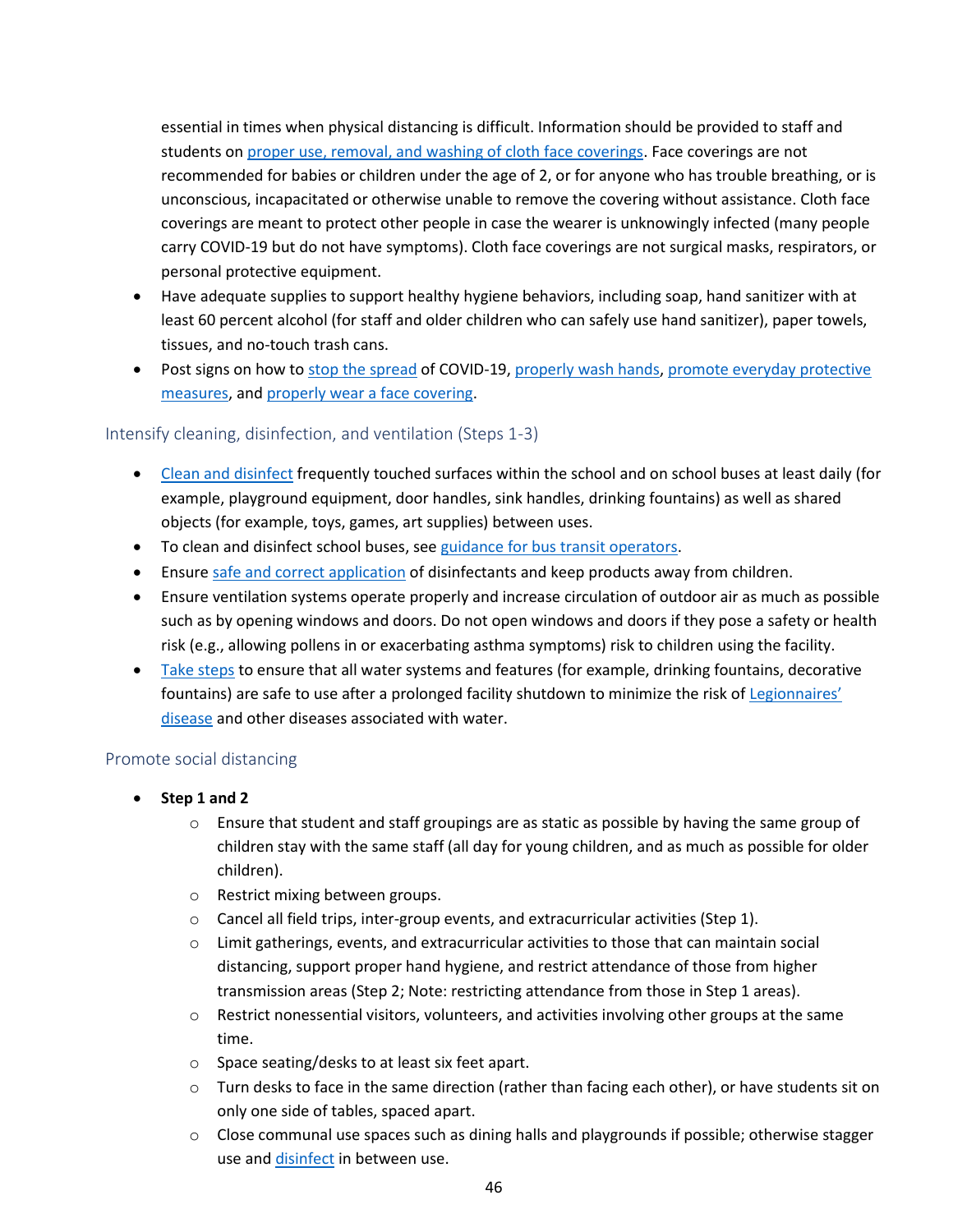- o If a cafeteria or group dining room is typically used, serve meals in classrooms instead. Serve individually plated meals and hold activities in separate classrooms and ensure the safety of children wit[h food allergies.](https://www.cdc.gov/healthyschools/foodallergies/pdf/13_243135_A_Food_Allergy_Web_508.pdf)
- $\circ$  Stagger arrival and drop-off times or locations, or put in place other protocols to limit close contact with parents or caregivers as much as possible.
- o Create social distance between children on school buses (for example, seating children one child per seat, every other row) where possible.

### • **Step 3**

- $\circ$  Consider keeping classes together to include the same group of children each day, and consider keeping the same child care providers with the same group each day.
- $\circ$  Allow minimal mixing between groups. Limit gatherings, events, and extracurricular activities to those that can maintain social distancing, support proper hand hygiene, and restrict attendance of those from higher transmission areas (Step 1 or 2 areas).
- $\circ$  Continue to space out seating and bedding (head-to-toe positioning) to six feet apart, if possible.
- o Consider keeping communal use spaces closed, such as game rooms or dining halls, if possible; if this is not possible, stagger use and [disinfect](https://www.cdc.gov/coronavirus/2019-ncov/community/disinfecting-building-facility.html) in between uses.
- o Consider continuing to plate each child's meal, to limit the use of shared serving utensils and ensure the safety of children wit[h food allergies.](https://www.cdc.gov/healthyschools/foodallergies/pdf/13_243135_A_Food_Allergy_Web_508.pdf)
- $\circ$  Consider limiting nonessential visitors, volunteers, and activities involving other groups. Restrict attendance of those from higher transmission areas (Step 1 or 2 areas).
- o Consider staggering arrival and drop-off times or locations, or put in place other protocols to limit close contact with parents or caregivers as much as possible.

# Limit sharing (Steps 1-3)

- Keep each child's belongings separated from others' and in individually labeled containers, cubbies, or areas and taken home each day and cleaned, if possible.
- Ensure adequate supplies to minimize sharing of high touch materials to the extent possible (art supplies, equipment etc. assigned to a single student/camper) or limit use of supplies and equipment by one group of children at a time and clean and disinfect between use.
- If food is offered at any event, have pre-packaged boxes or bags for each attendee instead of a buffet or family-style meal. Avoid sharing of foods and utensils.
- Avoid sharing electronic devices, toys, books, and other games or learning aids.

# Train all staff (Steps 1-3)

• Train all teachers and staff in the above safety actions. Consider conducting the training virtually, or, if in-person, ensure that social distancing is maintained.

### Check for [signs and symptoms](https://www.cdc.gov/coronavirus/2019-ncov/symptoms-testing/symptoms.html) (Steps 1-3)

• If feasible, conduct daily health checks (e.g. temperature screening and/or [symptoms checking\)](https://www.cdc.gov/coronavirus/2019-ncov/symptoms-testing/symptoms.html?CDC_AA_refVal=https%3A%2F%2Fwww.cdc.gov%2Fcoronavirus%2F2019-ncov%2Fabout%2Fsymptoms.html) of staff and students safely, respectfully, as well as in accordance with any applicable privacy laws or regulations. Confidentiality should be maintained.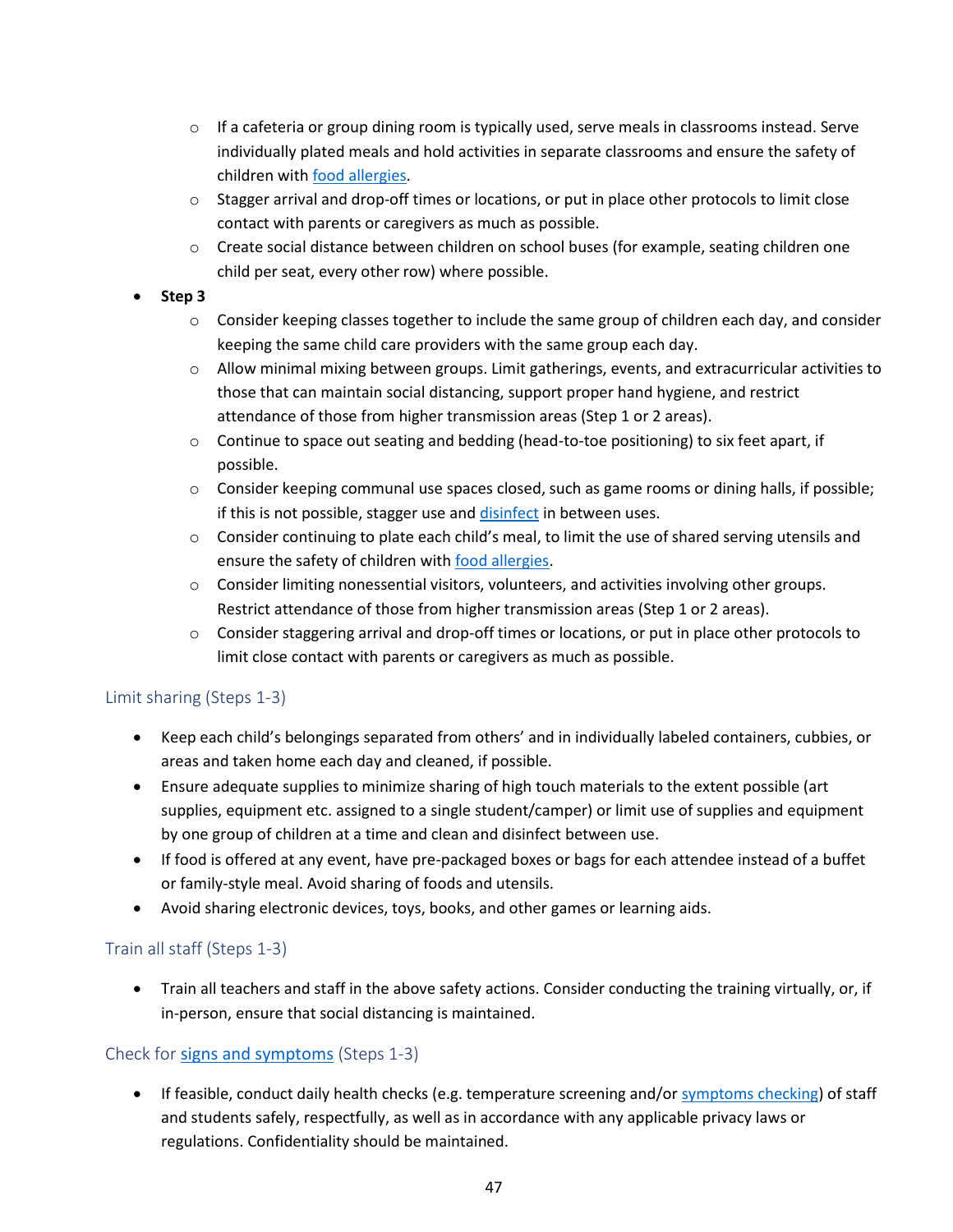- School and camp administrators may use examples of screening methods in CDC's supplemental [Guidance for Child Care Programs that Remain Open](https://www.cdc.gov/coronavirus/2019-ncov/community/schools-childcare/guidance-for-childcare.html) as a guide for screening children and [CDC's](https://www.cdc.gov/coronavirus/2019-ncov/community/general-business-faq.html)  [General Business FAQs](https://www.cdc.gov/coronavirus/2019-ncov/community/general-business-faq.html) for screening staff.
- Encourage staff to stay home if they are sick and encourage parents to keep sick children home.

### Plan for when a staff member, child, or visitor becomes sick (Steps 1-3)

- Work with school administrators, nurses, and other healthcare providers to identify an isolation room or area to separate anyone who exhibits COVID-like symptoms. School nurses and other healthcare providers should use **Standard and Transmission-Based Precautions** when caring for sick people. See: [What Healthcare Personnel Should Know About Caring for Patients with](https://www.cdc.gov/coronavirus/2019-nCoV/hcp/index.html?CDC_AA_refVal=https%3A%2F%2Fwww.cdc.gov%2Fcoronavirus%2F2019-ncov%2Fhcp%2Fcaring-for-patients.html) Confirmed or Possible COVID-[19 Infection.](https://www.cdc.gov/coronavirus/2019-nCoV/hcp/index.html?CDC_AA_refVal=https%3A%2F%2Fwww.cdc.gov%2Fcoronavirus%2F2019-ncov%2Fhcp%2Fcaring-for-patients.html)
- Establish procedures for safely transporting anyone sick home or to a healthcare facility.
- Notify local health officials, staff, and families immediately of a possible case while maintaining confidentiality consistent with th[e Americans with Disabilities Act \(ADA\)](https://www.eeoc.gov/facts/pandemic_flu.html) and other applicable federal and state privacy laws.
- Close off areas used by a sick person and do not use before cleaning and disinfection. Wait 24 hours before yo[u clean and disinfect.](https://www.cdc.gov/coronavirus/2019-ncov/community/disinfecting-building-facility.html) If it is not possible to wait 24 hours is, wait as long as possible. [Ensure](https://www.cdc.gov/coronavirus/2019-ncov/community/disinfecting-building-facility.html)  [safe and correct application](https://www.cdc.gov/coronavirus/2019-ncov/community/disinfecting-building-facility.html) of disinfectants and keep disinfectant products away from children.
- Advise sick staff members and children not to return until they have met CDC [criteria to discontinue](https://www.cdc.gov/coronavirus/2019-ncov/if-you-are-sick/steps-when-sick.html)  [home isolation.](https://www.cdc.gov/coronavirus/2019-ncov/if-you-are-sick/steps-when-sick.html)
- Inform those who have had [close contact](https://www.cdc.gov/coronavirus/2019-ncov/php/public-health-recommendations.html) to a person diagnosed with COVID-19 to stay home and self-monitor for symptoms and to follow [CDC guidance](https://www.cdc.gov/coronavirus/2019-ncov/if-you-are-sick/steps-when-sick.html) if symptoms develop. If a person does not have symptoms follow appropriate CDC guidance fo[r home isolation.](https://www.cdc.gov/coronavirus/2019-ncov/php/public-health-recommendations.html)

### Maintain healthy operations (Steps 1-3)

- Implement flexible sick leave policies and practices, if feasible.
- Monitor staff absenteeism and have a roster of trained back-up staff.
- Monitor health clinic traffic. School nurses and other healthcare providers play an important role in monitoring health clinic traffic and the types of illnesses and symptoms among students.
- Designate a staff person to be responsible for responding to COVID-19 concerns. Employees should know who this person is and how to contact them.
- Create a communication system for staff and families for self-reporting of symptoms and notification of [exposures and closures.](https://www.cdc.gov/coronavirus/2019-ncov/symptoms-testing/index.html)
- [Support coping and resilience](https://www.cdc.gov/coronavirus/2019-ncov/daily-life-coping/managing-stress-anxiety.html) among employees and children.

### Closing

### Steps 1-3

- Check [State](https://www.cdc.gov/publichealthgateway/healthdirectories/healthdepartments.html) an[d local](https://www.naccho.org/membership/lhd-directory) health department notices daily about transmission in the area and adjust operations accordingly.
- In the event a person diagnosed with COVID-19 is determined to have been in the building and poses a risk to the community, programs may consider closing for a short time (1-2 days) for cleaning and disinfection.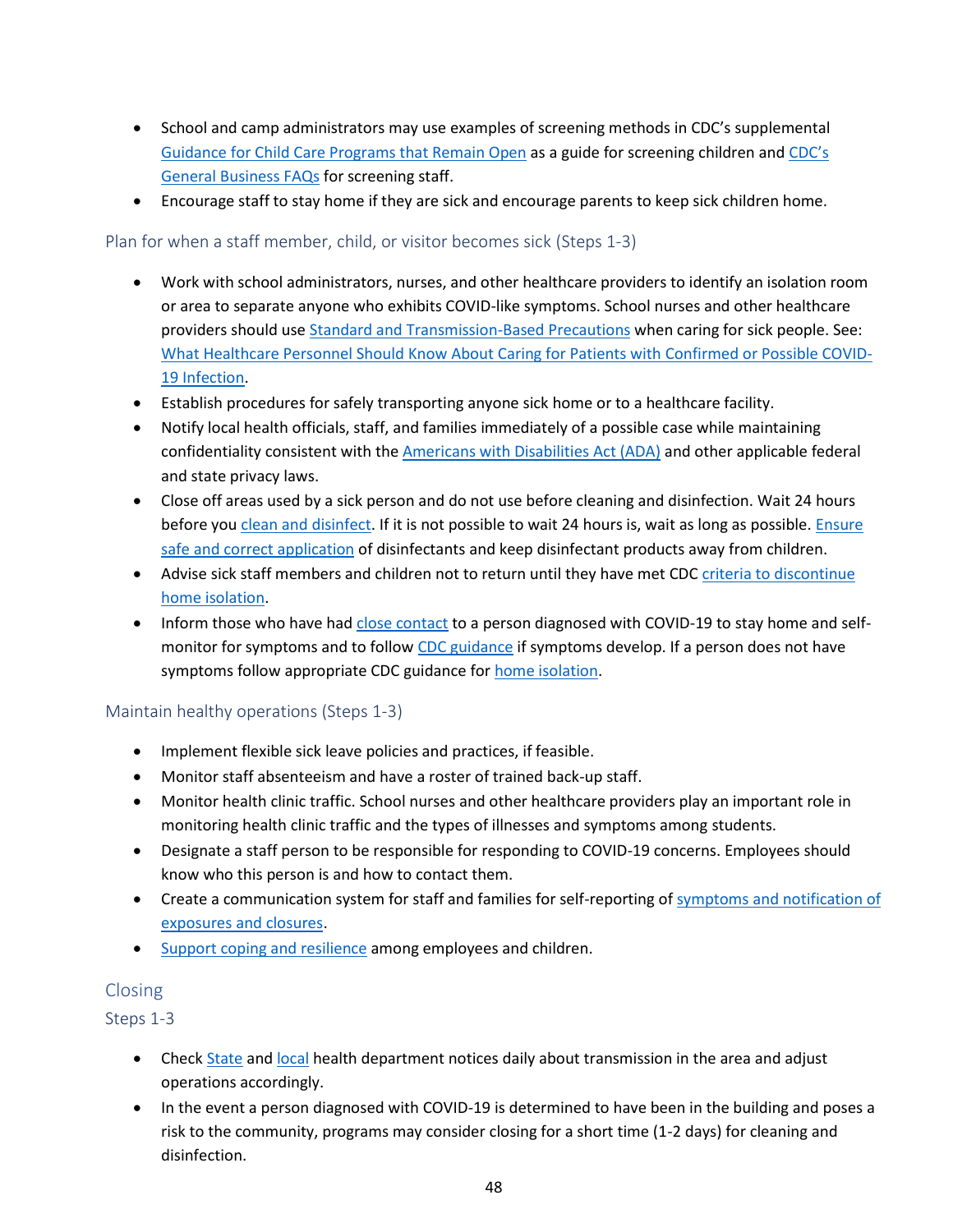# INTERIM GUIDANCE FOR EMPLOYERS WITH WORKERS AT HIGH RISK

As workplaces consider a gradual scale up of activities towards pre-COVID-19 operating practices, it is particularly important to keep in mind that some workers are a[t higher risk for severe illness](https://www.cdc.gov/coronavirus/2019-ncov/need-extra-precautions/people-at-higher-risk.html) from COVID-19. These workers include individuals over age 65 and those with underlying medical conditions. Such underlying conditions include, but are not limited to, chronic lung disease, moderate to severe asthma, hypertension, severe heart conditions, weakened immunity, severe obesity, diabetes, liver disease, and chronic kidney disease that requires dialysis. Workers at higher risk for severe illness should be encouraged to self-identify, and employers should avoid making unnecessary medical inquiries. Employers should take particular care to reduce workers' risk of exposure to COVID-19, while making sure to be compliant with relevant Americans with Disabilities Act (ADA) and Age Discrimination in Employment Act (ADEA) regulations. First and foremost, this means followin[g CDC](https://www.cdc.gov/coronavirus/2019-ncov/community/organizations/businesses-employers.html) and the [Occupational Safety and Health Administration \(OSHA\) guidance](https://www.osha.gov/SLTC/covid-19/) for reducing workplace exposure for all employees. All decisions about following these recommendations should be made in collaboration wit[h local health officials](https://www.naccho.org/membership/lhd-directory) and other State and local authorities who can help assess the current level of mitigation needed based on levels of COVID-19 community transmission and the capacities of the local public health and healthcare systems. In addition, the guidance offered below applies to workplaces generally; specific industries may require more stringent safety precautions. Finally, there may be essential workplaces in which the recommended mitigation strategies are not feasible. CDC is releasing this interim guidance, laid out in a series of three steps, to inform a gradual scale up of operations. The scope and nature of community mitigation suggested decreases from Step 1 to Step 3. Some amount of community mitigation is necessary across all steps until a vaccine or therapeutic drug becomes widely available.

# Scaling Up Operations

- **In all Steps:**
	- $\circ$  Establish and maintain communication with local and State authorities to determine current mitigation levels in your community.
	- $\circ$  Protect employees at **higher risk** for severe illness by supporting and encouraging options to telework.
	- o Consider offering [workers at higher risk](https://www.cdc.gov/coronavirus/2019-ncov/specific-groups/people-at-higher-risk.html) duties that minimize their contact with customers and other employees (e.g., restocking shelves rather than working as a cashier), if agreed to by the worker.
	- $\circ$  Encourage any other entities sharing the same work space also follow this guidance.
	- $\circ$  Provide employees from higher transmission areas (earlier Step areas) telework and other options as feasible to eliminate travel to workplaces in lower transmission (later Step) areas and vice versa.
- **Step 1**: Scale up only if business can ensure strict social distancing, proper cleaning and disinfecting requirements, and protection of their workers and customers; workers a[t higher risk](https://www.cdc.gov/coronavirus/2019-ncov/specific-groups/people-at-higher-risk.html) for severe illness are recommended to shelter in place.
- **Step 2**: Scale up only if business can ensure moderate social distancing, proper cleaning and disinfecting requirements, and protection of their workers and customers; workers a[t higher risk](https://www.cdc.gov/coronavirus/2019-ncov/specific-groups/people-at-higher-risk.html) for severe illness are recommended to shelter in place.
- **Step 3**: Scale up only if business can ensure limited social distancing, proper cleaning and disinfecting requirements, and protection of their workers and customers.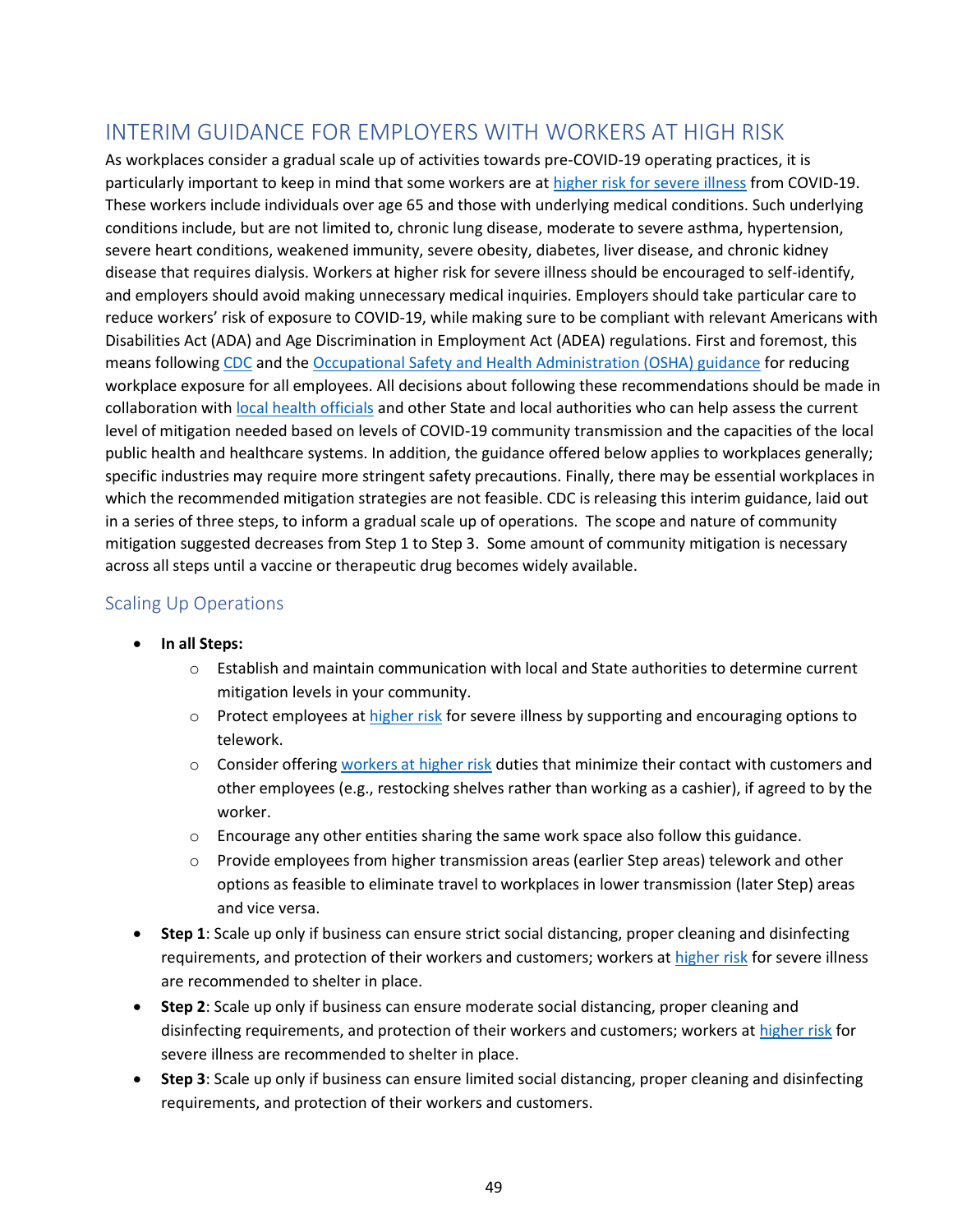# Safety Action

### Promote [healthy hygiene practices](https://www.cdc.gov/coronavirus/2019-ncov/prevent-getting-sick/prevention.html) (Steps 1-3)

- Enforce [hand washing,](https://www.cdc.gov/handwashing/when-how-handwashing.html) covering coughs and sneezes, and using [cloth face coverings](https://www.cdc.gov/coronavirus/2019-ncov/prevent-getting-sick/diy-cloth-face-coverings.html) when around others where feasible;
- however, certain industries may require face shields.
- Ensure that adequate supplies to support healthy hygiene behaviors, including soap, hand sanitizer with at least 60 percent alcohol, tissues, paper towels, and no-touch trash cans.
- Post signs on how to [stop the spread](https://www.cdc.gov/coronavirus/2019-ncov/downloads/stop-the-spread-of-germs-11x17-en.pdf) of COVID-19 [properly wash hands,](https://www.cdc.gov/handwashing/posters.html) promote everyday protective [measures](https://www.cdc.gov/coronavirus/2019-ncov/prevent-getting-sick/prevention-H.pdf), an[d properly wear a face covering.](https://www.cdc.gov/coronavirus/2019-ncov/prevent-getting-sick/diy-cloth-face-coverings.html)

### Intensify cleaning, disinfection, and ventilation (Steps 1-3)

- [Clean and disinfect](https://www.cdc.gov/coronavirus/2019-ncov/community/clean-disinfect/index.html) frequently touched surfaces at least daily and shared objects between use.
- Avoid use or sharing of items that are not easily cleaned, sanitized, or disinfected.
- Ensure safe and correct application of disinfectants.
- Ensure that ventilation systems operate properly and increase circulation of outdoor air as much as possible such as by opening windows and doors. Do not open windows and doors if doing so poses a safety risk to individuals and employees using the workspace.
- Take steps to ensure that all water systems and features (for example, drinking fountains, decorative fountains) are safe to use after a prolonged facility shutdown to minimize the risk of Legionnaires' [disease](https://www.cdc.gov/legionella/wmp/index.html) and other diseases associated with water.

# Promote social distancing (Steps 1-3)

- Limit service to drive-throughs, curbside take out, or delivery options, if possible (Step 1).
- Consider installing physical barriers, such as sneeze guards and partitions, and changing workspace layouts to ensure all individuals remain at least six feet apart.
- Close communal spaces, such as break rooms, if possible (Step 1) or stagger use and clean and disinfect in between uses (Steps 2 & 3).
- Encourage telework for as many employees as possible.
- Consider rotating or staggering shifts to limit the number of employees in the workplace at the same time.
- Replace in-person meetings with video- or tele-conference calls whenever possible.
- Cancel all group events, gatherings, or meetings of more than 10 people (Step 1), of more than 50 people (Step 2), and any events where social distancing of at least 6 feet cannot be maintained between participants (all Steps).
- Restrict (Step 1) or consider limiting (Step 2) any nonessential visitors, volunteers, and activities involving external groups or organizations.
- Limit any sharing of foods, tools, equipment, or supplies.

# Limit travel and modify commuting practices (Steps 1-3)

• Cancel all non-essential travel (Step 1) and consider resuming non-essential travel in accordance with state and local regulations and guidance (Steps 2 & 3).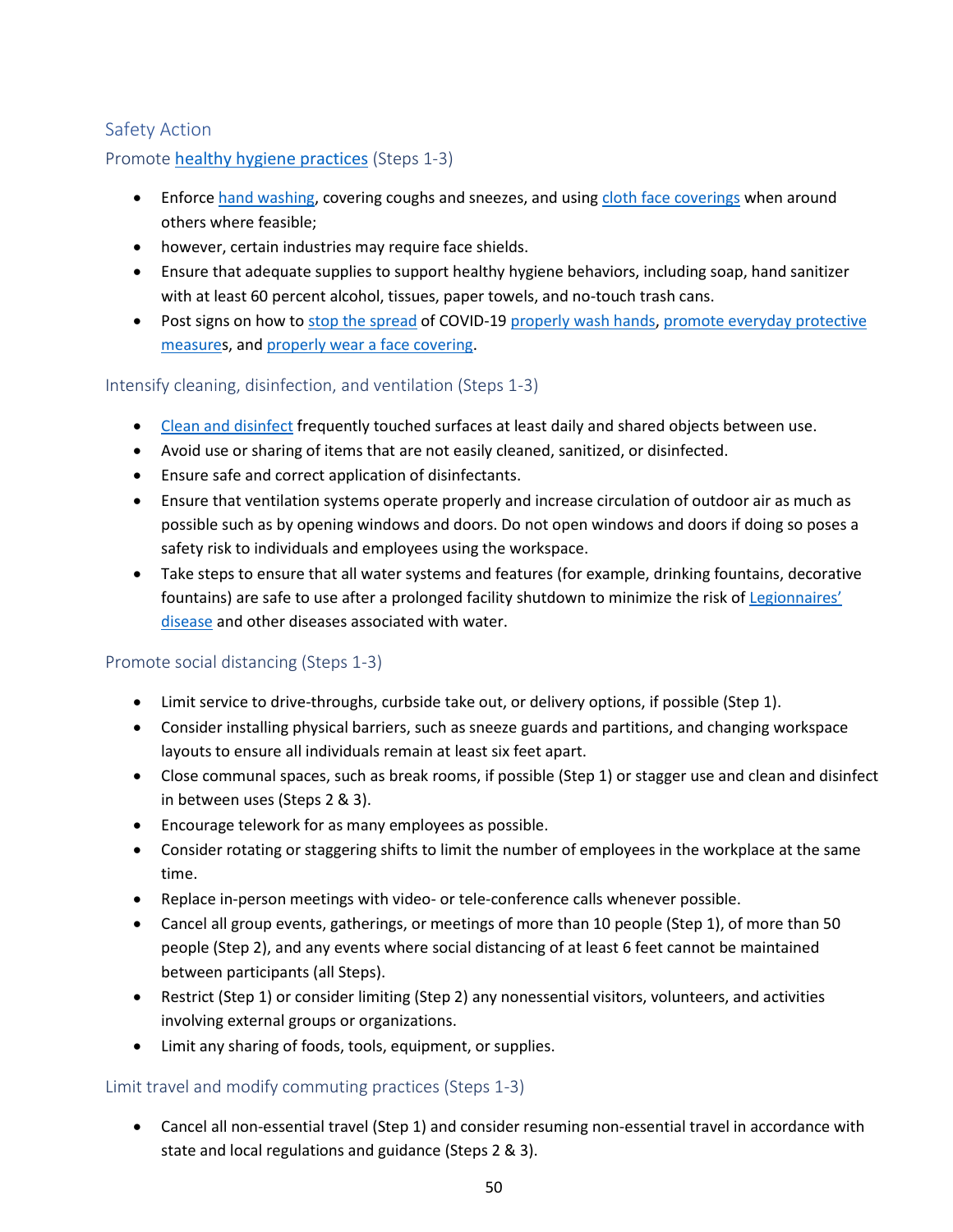- Ask employees who use public transportation to consider using teleworking to promote social distancing.
- Train all managers and staff in the above safety actions. Consider conducting the training virtually, or if in-person, ensure that [social distancing](https://www.cdc.gov/coronavirus/2019-ncov/prevent-getting-sick/social-distancing.html) is maintained.

# Monitoring and Preparing

### Checking for [signs and symptoms](https://www.cdc.gov/coronavirus/2019-ncov/symptoms-testing/symptoms.html?CDC_AA_refVal=https%3A%2F%2Fwww.cdc.gov%2Fcoronavirus%2F2019-ncov%2Fabout%2Fsymptoms.html) (Steps 1-3)

- Consider conducting routine, daily health checks (e.g., [temperature and symptom screening\)](https://www.cdc.gov/coronavirus/2019-ncov/community/general-business-faq.html#Reducing-the-Spread-of-COVID-19-in-Workplaces) of all employees.
- If implementing health checks, conduct them safely and respectfully, and in accordance with any applicable privacy laws and regulations. Confidentiality should be respected. Employers may use examples of screening methods in [CDC's General Business FAQs](https://www.cdc.gov/coronavirus/2019-ncov/community/general-business-faq.html) as a guide.
- Encourage employees who are sick to stay at home.

### Plan for when an employee becomes sick (Steps 1-3)

- Employees with symptoms (fever, cough, or shortness of breath) at work should immediately be separated and sent home.
- Establish procedures for safely transporting anyone sick to their home or to a healthcare facility.
- Notify local health officials, staff, and customers (if possible) immediately of a possible case while maintaining confidentiality consistent with the **Americans with Disabilities Act (ADA)** and other applicable federal and state privacy laws.
- Close off areas used by the sick person until after cleaning and disinfection Wait 24 hours t[o clean and](https://www.cdc.gov/coronavirus/2019-ncov/community/disinfecting-building-facility.html)  [disinfect.](https://www.cdc.gov/coronavirus/2019-ncov/community/disinfecting-building-facility.html) If it is not possible to wait 24 hours, wait as long as possible before cleaning and disinfecting. Ensur[e safe and correct application](https://www.cdc.gov/coronavirus/2019-ncov/community/disinfecting-building-facility.html) of disinfectants and keep disinfectant products away from children.
- Inform those who have had [close contact](https://www.cdc.gov/coronavirus/2019-ncov/php/public-health-recommendations.html) to a person diagnosed with COVID-19 to stay home and selfmonitor for symptoms, and to follow [CDC guidance](https://www.cdc.gov/coronavirus/2019-ncov/if-you-are-sick/steps-when-sick.html) if symptoms develop. If a person does not have symptoms follow appropriate CDC guidance fo[r home isolation.](https://www.cdc.gov/coronavirus/2019-ncov/php/public-health-recommendations.html)
- Sick employees should not return to work until they have met CDC's criteria to [discontinue home](https://www.cdc.gov/coronavirus/2019-ncov/if-you-are-sick/steps-when-sick.html)  [isolation.](https://www.cdc.gov/coronavirus/2019-ncov/if-you-are-sick/steps-when-sick.html)

### Maintain healthy operations (Steps 1-3)

- Implement flexible sick leave and other flexible policies and practices, such as telework, if feasible.
- Monitor absenteeism of employees and create a roster of trained back-up staff.
- Designate a staff person to be responsible for responding to COVID-19 concerns. Employees should know who this person is and how to contact them.
- Create and test communication systems for employees for self-reporting and notification of exposures and closures.
- Suppor[t coping and resilience](https://www.cdc.gov/coronavirus/2019-ncov/daily-life-coping/managing-stress-anxiety.html) among employees.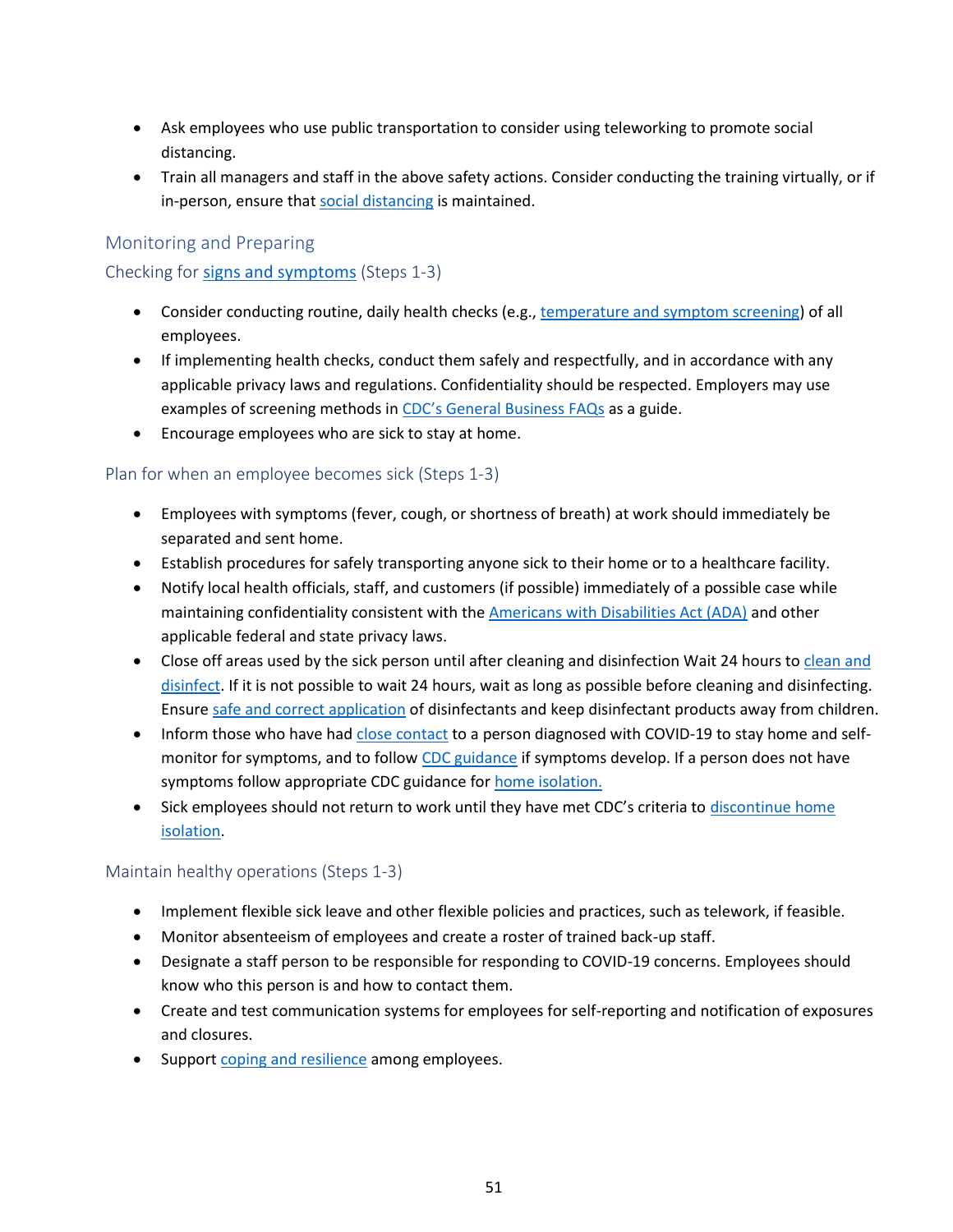# Closing

Steps 1-3

- Check [State](https://www.cdc.gov/publichealthgateway/healthdirectories/healthdepartments.html) an[d local](https://www.naccho.org/membership/lhd-directory) health department notices daily about transmission in the area and adjust operations accordingly.
- Be prepared to consider closing for a few days if there is a case of COVID-19 in the workplace or for longer if cases increase in the local area.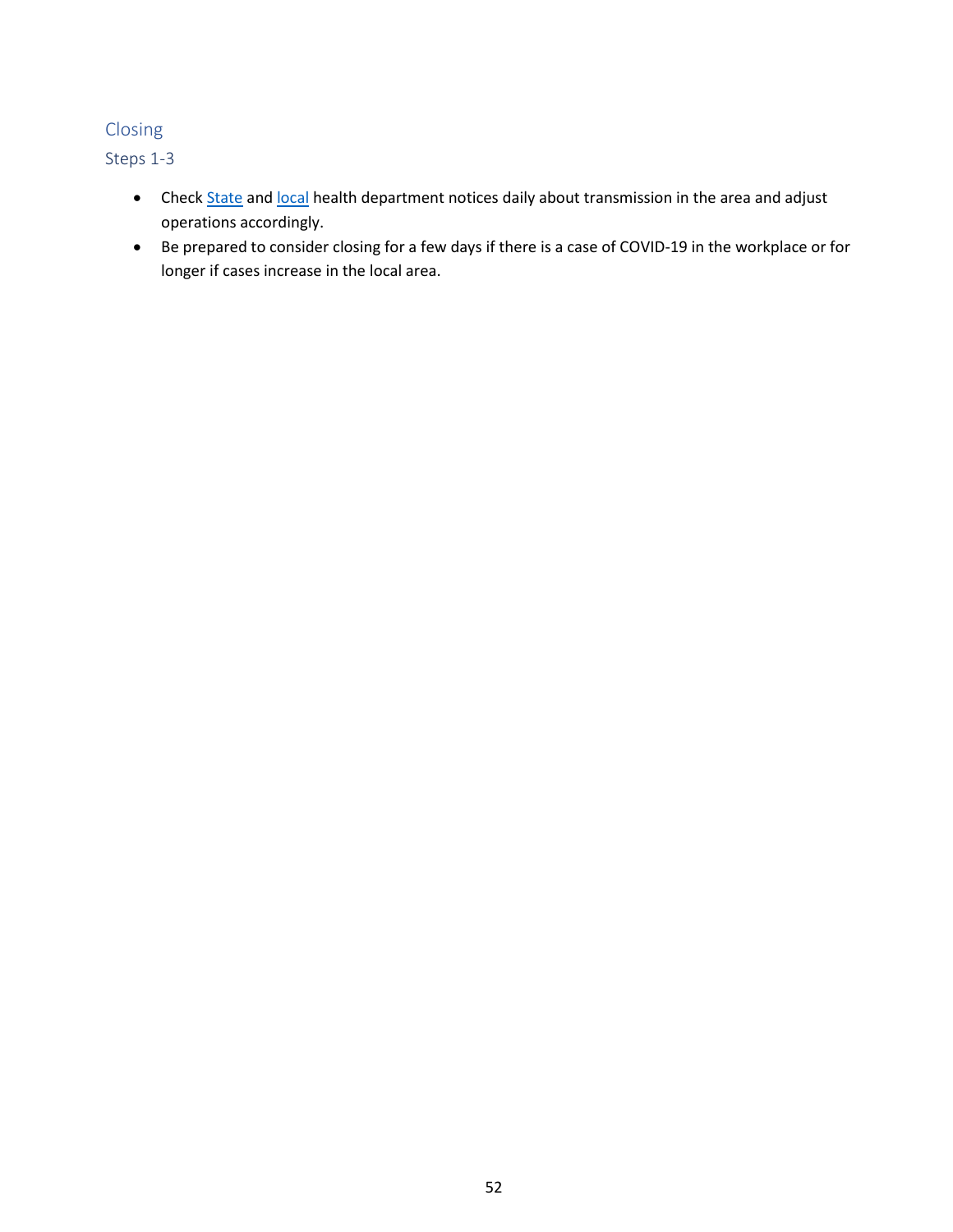# INTERIM GUIDANCE FOR RESTAURANTS AND BARS

This guidance provides considerations for businesses in the food service industry (e.g., restaurants and bars) on ways to maintain healthy business operations and a safe and healthy work environment for employees, while reducing the risk of COVID-19 spread for both employees and customers. Employers should follow applicabl[e](https://www.osha.gov/SLTC/covid-19/) [Occupational Safety and Health Administration \(OSHA\)](https://www.osha.gov/SLTC/covid-19/) and [CDC](https://www.cdc.gov/coronavirus/2019-ncov/community/organizations/businesses-employers.html) guidance for businesses to plan and respond to COVID-19. All decisions about implementing these recommendations should be made in collaboration with [local health officials](https://www.cdc.gov/publichealthgateway/healthdirectories/index.html) and other State and local authorities who can help assess the current level of mitigation needed based on levels of COVID-19 community transmission and the capacities of the local public health and healthcare systems. CDC is releasing this interim guidance, laid out in a series of three steps, to inform a gradual scale up of activities towards pre-COVID-19 operating practices. The scope and nature of community mitigation suggested decreases from Step 1 to Step 3. Some amount of community mitigation is necessary across all steps until a vaccine or therapeutic drug becomes widely available.

# Scaling Up Operations

- In all Steps:
	- $\circ$  Establish and maintain communication with local and State authorities to determine current mitigation levels in your community.
	- o Consider assignin[g workers at high risk for severe illness d](https://www.cdc.gov/coronavirus/2019-ncov/need-extra-precautions/people-at-higher-risk.html)uties that minimize their contact with customers and other employees (e.g., man-aging inventory rather than working as a cashier, managing administrative needs through telework).
	- o Provide employees from higher transmission areas (earlier Step areas) telework and other options as feasible to eliminate travel to workplaces in lower transmission (later Step) areas and vice versa.
- Step 1: Bars remain closed and restaurant service should remain limited to drive-through, curbside take out, or delivery with strict social distancing.
- Step 2: Bars may open with limited capacity; restaurants may open dining rooms with limited seating capacity that allows for [social distancing.](https://www.cdc.gov/coronavirus/2019-ncov/prevent-getting-sick/social-distancing.html)
- Step 3: Bars may open with increased standing room occupancy that allows for [social distancing;](https://www.cdc.gov/coronavirus/2019-ncov/prevent-getting-sick/social-distancing.html) restaurants may operate while maintaining [social distancing.](https://www.cdc.gov/coronavirus/2019-ncov/prevent-getting-sick/social-distancing.html)

# Safety Actions

# Promote [healthy hygiene practices](https://www.cdc.gov/coronavirus/2019-ncov/prevent-getting-sick/prevention.html) (Steps 1-3)

- Enforce [hand washing,](https://www.cdc.gov/handwashing/when-how-handwashing.html) covering coughs and sneezes, and use of a [cloth face coverings](https://www.cdc.gov/coronavirus/2019-ncov/prevent-getting-sick/diy-cloth-face-coverings.html) by employees when near other employees and customers.
- Ensure adequate supplies to support healthy hygiene practices for both employees and customers including soap, hand sanitizer with at least 60 percent alcohol (on every table, if supplies allow), paper towels, and tissues.
- Post signs on how to [stop the spread](https://www.cdc.gov/coronavirus/2019-ncov/downloads/stop-the-spread-of-germs-11x17-en.pdf) of COVID-19 [properly wash hands,](https://www.cdc.gov/handwashing/posters.html) promote everyday protective [measures,](https://www.cdc.gov/coronavirus/2019-ncov/prevent-getting-sick/prevention-H.pdf) an[d properly wear a face covering.](https://www.cdc.gov/coronavirus/2019-ncov/downloads/cloth-face-covering.pdf)

# Intensify cleaning, disinfection, and ventilation (Steps 1-3)

• [Clean and disinfect](https://www.cdc.gov/coronavirus/2019-ncov/community/disinfecting-building-facility.html) frequently touched surfaces (for example, door handles, work stations, cash registers) at least daily and shared objects (for example, payment terminals, tables, countertops/bars,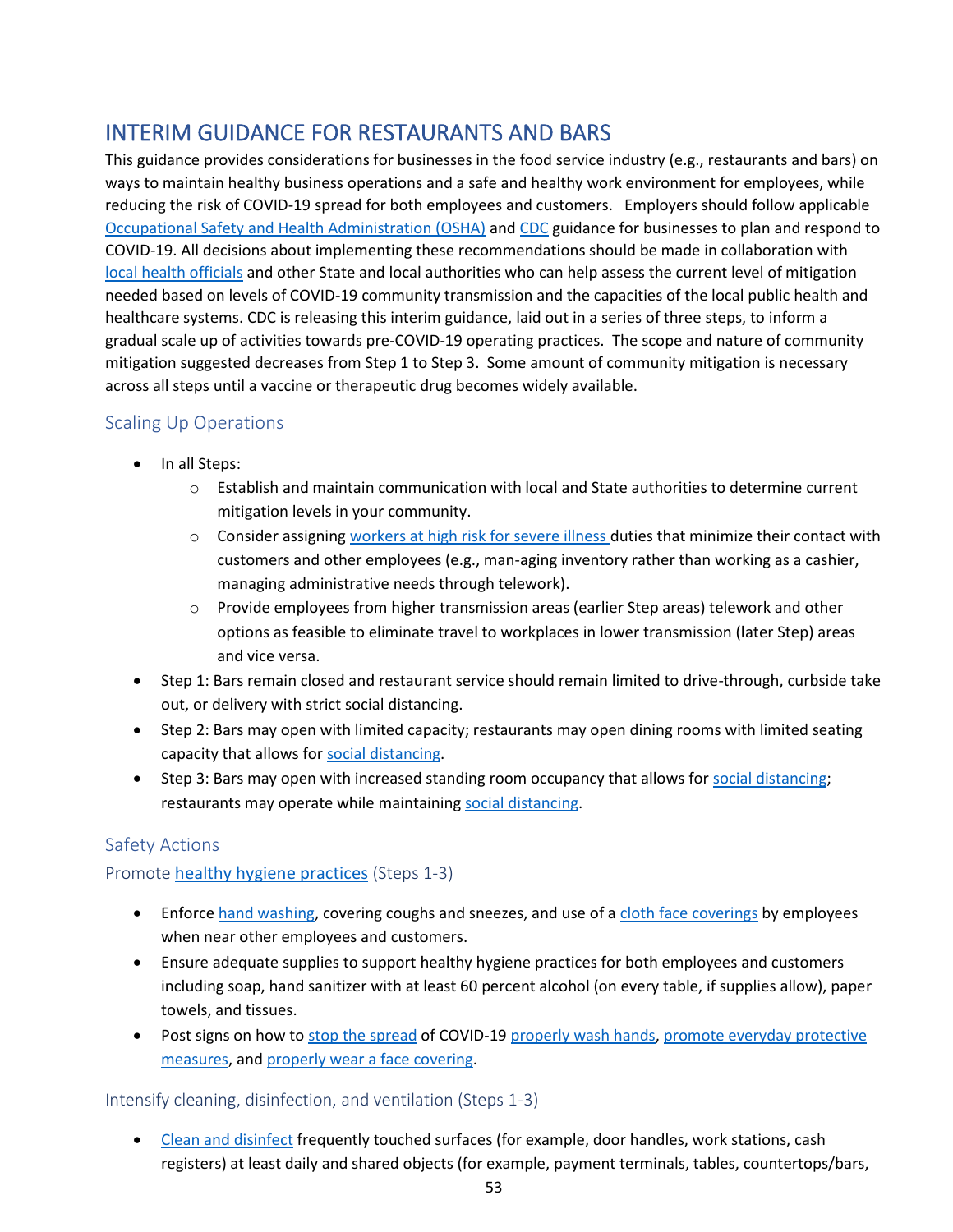receipt trays, condiment holders) between use. Use products that meet EPA's criteria for use against [SARS-CoV-2](https://www.epa.gov/pesticide-registration/list-n-disinfectants-use-against-sars-cov-2) and that are appropriate for the surface. Prior to wiping the surface, allow the disinfectant to sit for the necessary contact time recommended by the manufacturer. Train staff on proper cleaning procedures to ensure safe and correct application of disinfectants.

- Make available individual disinfectant wipes in bathrooms.
- Wash, rinse, and sanitize food contact surfaces, food preparation surfaces, and beverage equipment after use.
- Avoid using or sharing items such as menus, condiments, and any other food. Instead, use disposable or digital menus, single serving condiments, and no-touch trash cans and doors.
- Use touchless payment options as much as possible, when available. Ask customers and employees to exchange cash or card payments by placing on a receipt tray or on the counter rather than by hand. Clean and disinfect any pens, counters, or hard surfaces between use or customer.
- Use disposable food service items (utensils, dishes). If disposable items are not feasible, ensure that all non-disposable food service items are handled with gloves and washed with dish soap and hot water or in a dishwasher. Employees shoul[d wash their hands](https://www.cdc.gov/handwashing/when-how-handwashing.html) after removing their gloves or after directly handling used food service items
- Use gloves when removing garbage bags or handling and disposing of trash an[d wash hands afterwards](https://www.cdc.gov/handwashing/when-how-handwashing.html)
- Avoid using food and beverage containers or utensils brought in by customers.
- Ensure that ventilation systems operate properly and increase circulation of outdoor air as much as possible such as by opening windows and doors. Do not open windows and doors if doing so poses a safety risk to employees, children, or customers.
- Take steps to ensure that all water systems and features (for example, drinking fountains, decorative fountains) are safe to use after a prolonged facility shutdown to minimize the risk of [Legionnaires'](https://www.cdc.gov/legionella/wmp/index.html)  [disease](https://www.cdc.gov/legionella/wmp/index.html) and other diseases associated with water.

### Promote social distancing

### **Step 1**

- Limit service to drive-through, delivery, or curb-side pick-up options only.
- Provide physical guides, such as tape on floors or sidewalks to ensure that customers remain at least six feet apart in lines or ask customers to wait in their cars or away from the establishment while waiting to pick up food. Post signs to inform customers of food pickup protocols.
- Consider installing physical barriers, such as sneeze guards and partitions at cash registers, or other food pickup areas where maintaining physical distance of six feet is difficult.
- Restrict the number of employees in shared spaces, including kitchens, break rooms, and offices to maintain at least a six-foot distance between people.
- Rotate or stagger shifts to limit the number of employees in the workplace at the same time.

### **Step 2**

- Provide drive-through, delivery, or curb-side pick-up options and prioritize outdoor seating as much as possible.
- Reduce occupancy and limit the size of parties dining in together to sizes that ensure that all customer parties remain at least six feet apart (e.g., all tables and bar stools six feet apart, marking tables/stools that are not for use) in order to protect staff and other guests.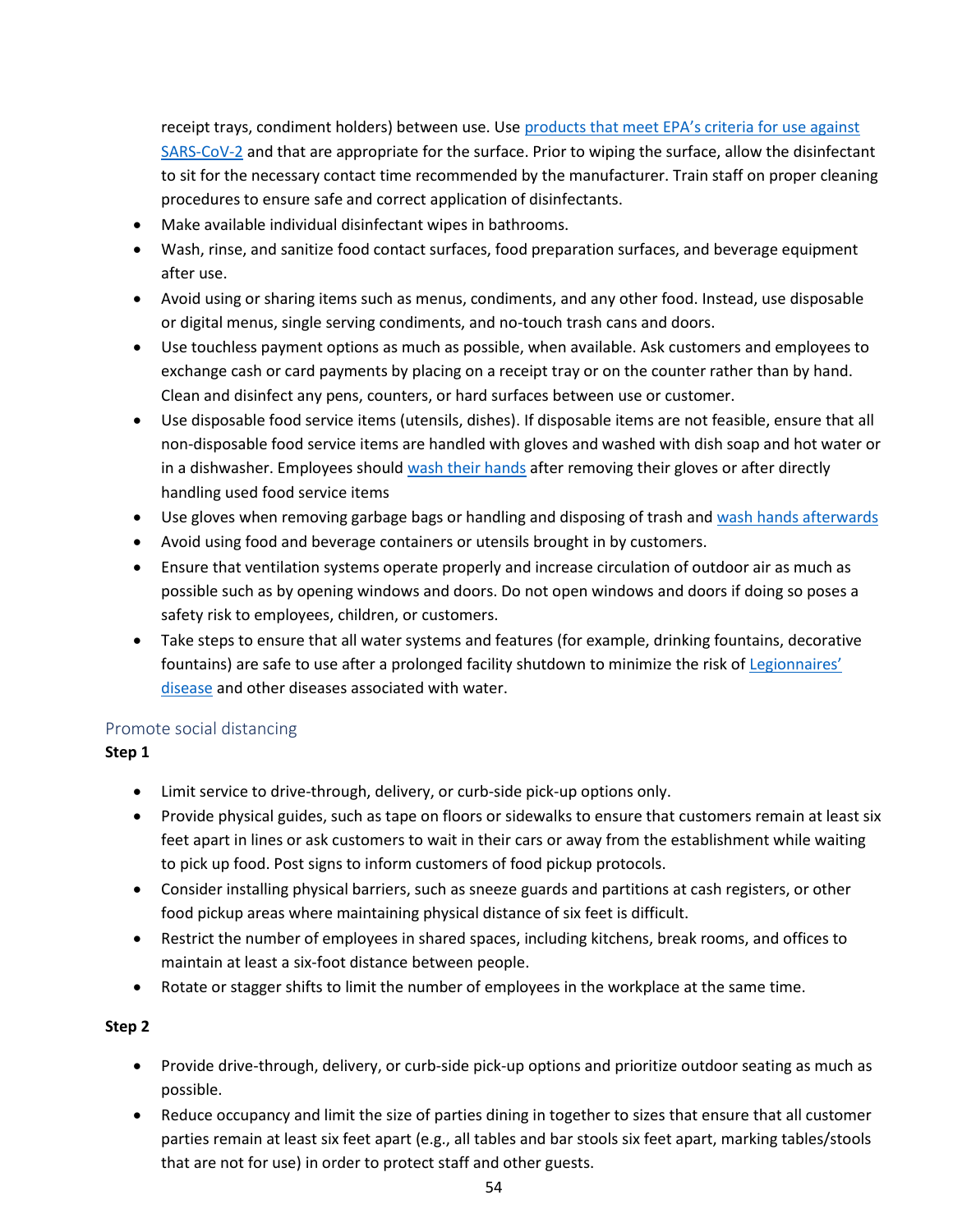- Provide physical guides, such as tape on floors or sidewalks and signage on walls to ensure that customers remain at least six feet apart in lines or waiting for seating.
- Ask customers to wait in their cars or away from the establishment while waiting to be seated. If possible, use phone app technology to alert patrons when their table is ready to avoid touching and use of "buzzers."
- Consider options for dine-in customers to order ahead of time to limit the amount of time spent in the establishment.
- Avoid offering any self-serve food or drink options, such as buffets, salad bars, and drink stations.
- Install physical barriers, such as sneeze guards and partitions at cash registers, bars, host stands, and other areas where maintaining physical distance of six feet is difficult.
- Limit the number of employees in shared spaces, including kitchens, break rooms, and offices to maintain at least a six-foot distance between people.

### **Step 3**

- Provide drive-through, delivery, or curbside pick-up options and prioritize outdoor seating as much as possible.
- Consider reducing occupancy and limiting the size of parties dining in together to sizes that ensure that all customer parties remain at least six feet apart (e.g., all tables and bar stools six feet apart, marking tables/stools that are not for use) in order to protect staff and other guests.
- Provide physical guides, such as tape on floors or sidewalks and signage on walls, to ensure that customers remain at least six feet apart in lines or waiting for seating.
- If possible, use phone app technology to alert patrons when their table is ready to avoid touching and use of "buzzers."
- Consider options for dine-in customers to order ahead of time to limit the amount of time spent in the establishment.
- Avoid offering any self-serve food or drink options, such as buffets, salad bars, and drink stations.
- Install physical barriers, such as sneeze guards and partitions at cash registers, bars, host stands, and other areas where maintaining physical distance of six feet is difficult.

# Train all staff (Steps 1-3)

• Train all employees in the above safety actions while maintaining [social distancing](https://www.cdc.gov/coronavirus/2019-ncov/prevent-getting-sick/social-distancing.html) and use of face [coverings](https://www.cdc.gov/coronavirus/2019-ncov/prevent-getting-sick/diy-cloth-face-coverings.html) during training.

# Monitoring and Preparing

# **Checking fo[r signs and symptoms](https://www.cdc.gov/coronavirus/2019-ncov/symptoms-testing/symptoms.html?CDC_AA_refVal=https%3A%2F%2Fwww.cdc.gov%2Fcoronavirus%2F2019-ncov%2Fabout%2Fsymptoms.html) (Steps 1-3)**

- Consider conducting daily health checks (e.g., temperature and [symptom screening\)](https://www.cdc.gov/coronavirus/2019-ncov/community/general-business-faq.html#Reducing-the-Spread-of-COVID-19-in-Workplaces) of employees.
- If implementing health checks, conduct them safely and respectfully, and in accordance with any applicable privacy laws and regulations. Confidentiality should be respected. Employers may use examples of screening methods in CDC's [General Business FAQs](https://www.cdc.gov/coronavirus/2019-ncov/community/general-business-faq.html) as a guide.
- Encourage staff who are sick to stay at home.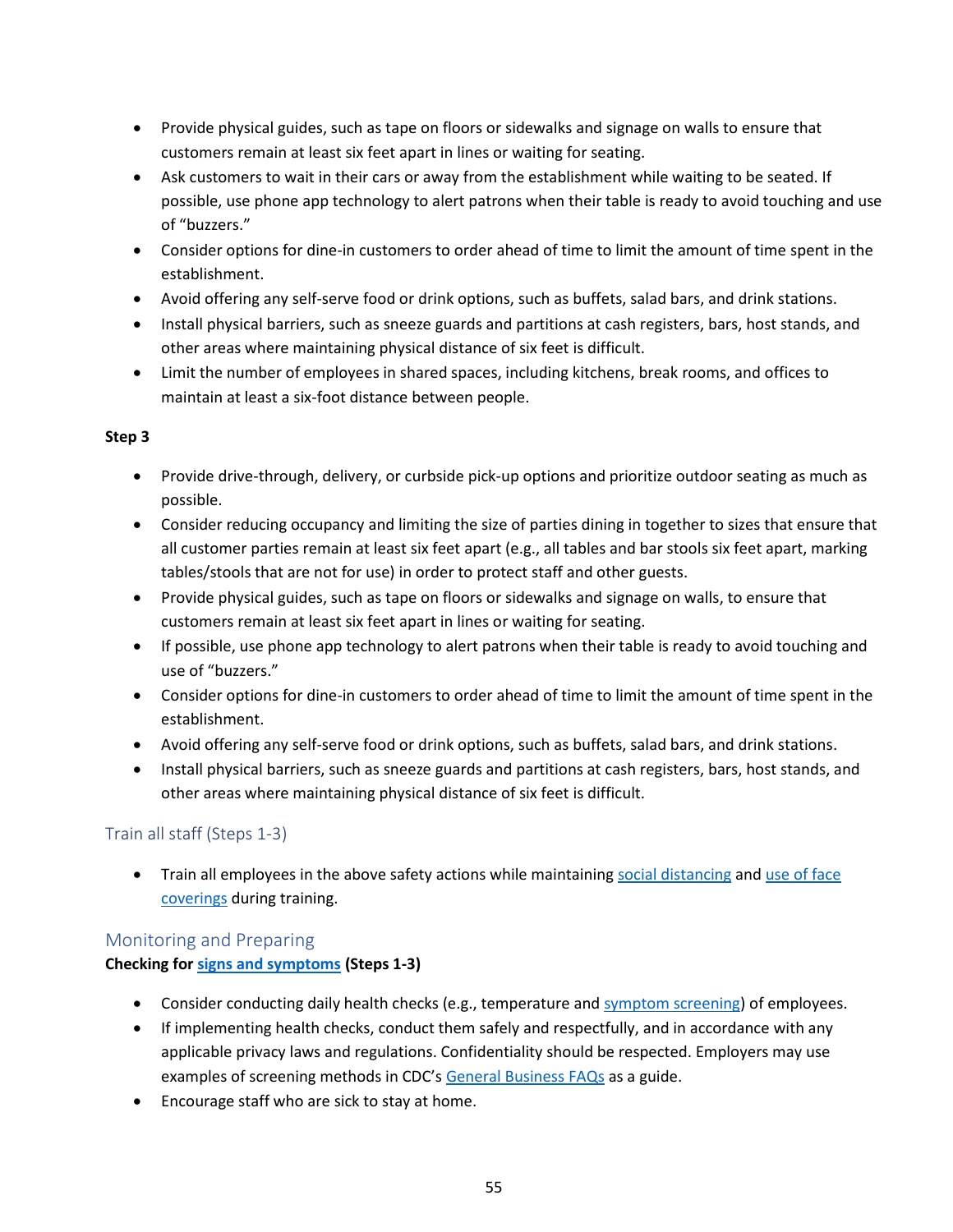### **Plan for when an employee becomes sick (Steps 1-3)**

- Employees with [symptoms](https://www.cdc.gov/coronavirus/2019-ncov/symptoms-testing/symptoms.html?CDC_AA_refVal=https%3A%2F%2Fwww.cdc.gov%2Fcoronavirus%2F2019-ncov%2Fabout%2Fsymptoms.html) of COVID-19 (fever, cough, or shortness of breath) at work should immediately be sent to their home.
- Inform those who have had [close contact](https://www.cdc.gov/coronavirus/2019-ncov/php/public-health-recommendations.html) to a person diagnosed with COVID-19 to stay home and self-monitor for symptoms, and to follow [CDC guidance](https://www.cdc.gov/coronavirus/2019-ncov/if-you-are-sick/steps-when-sick.html) if symptoms develop. If a person does not have symptoms follow appropriate CDC guidance fo[r home isolation.](https://www.cdc.gov/coronavirus/2019-ncov/php/public-health-recommendations.html)
- Establish procedures for safely transporting anyone sick to their home or to a healthcare facility.
- Notify local health officials, staff, and customers (if possible) immediately of any possible case of COVID-19 while maintaining confidentiality consistent with th[e Americans with Disabilities Act \(ADA\)](https://www.eeoc.gov/facts/pandemic_flu.html) and other applicable federal and state privacy laws.
- Close off areas used by a sick person and do not sure them until after cleaning and disinfection. Wait 24 hours before cleaning and disinfecting. If it is not possible to wait 24 hours, wait as long as possible. Ensur[e safe and correct application](https://www.cdc.gov/coronavirus/2019-ncov/community/disinfecting-building-facility.html) of disinfectants and keep disinfectant products away from children.
- Advise sick staff members not to return until they have met CDC's criteria to discontinue home [isolation.](https://www.cdc.gov/coronavirus/2019-ncov/if-you-are-sick/steps-when-sick.html)

### **Maintain healthy operations (Steps 1-3)**

- Implement flexible sick leave and other flexible policies and practices, such as telework, if feasible.
- Monitor absenteeism of employees and create a roster of trained back-up staff.
- Designate a staff person to be responsible for responding to COVID-19 concerns. Employees should know who this person is and how to contact them.
- Create and test communication systems for employees for self-reporting and notification of exposures and closures.
- Suppor[t coping and resilience](https://www.cdc.gov/coronavirus/2019-ncov/daily-life-coping/managing-stress-anxiety.html) among employees.

# **Closing**

### **Steps 1-3**

- Check [State](https://www.cdc.gov/publichealthgateway/healthdirectories/healthdepartments.html) an[d local](https://www.naccho.org/membership/lhd-directory) health department notices about transmission in the area daily and adjust operations accordingly.
- Be prepared to consider closing for a few days if there is a case of COVID-19 in the establishment and for longer if cases increase in the local area.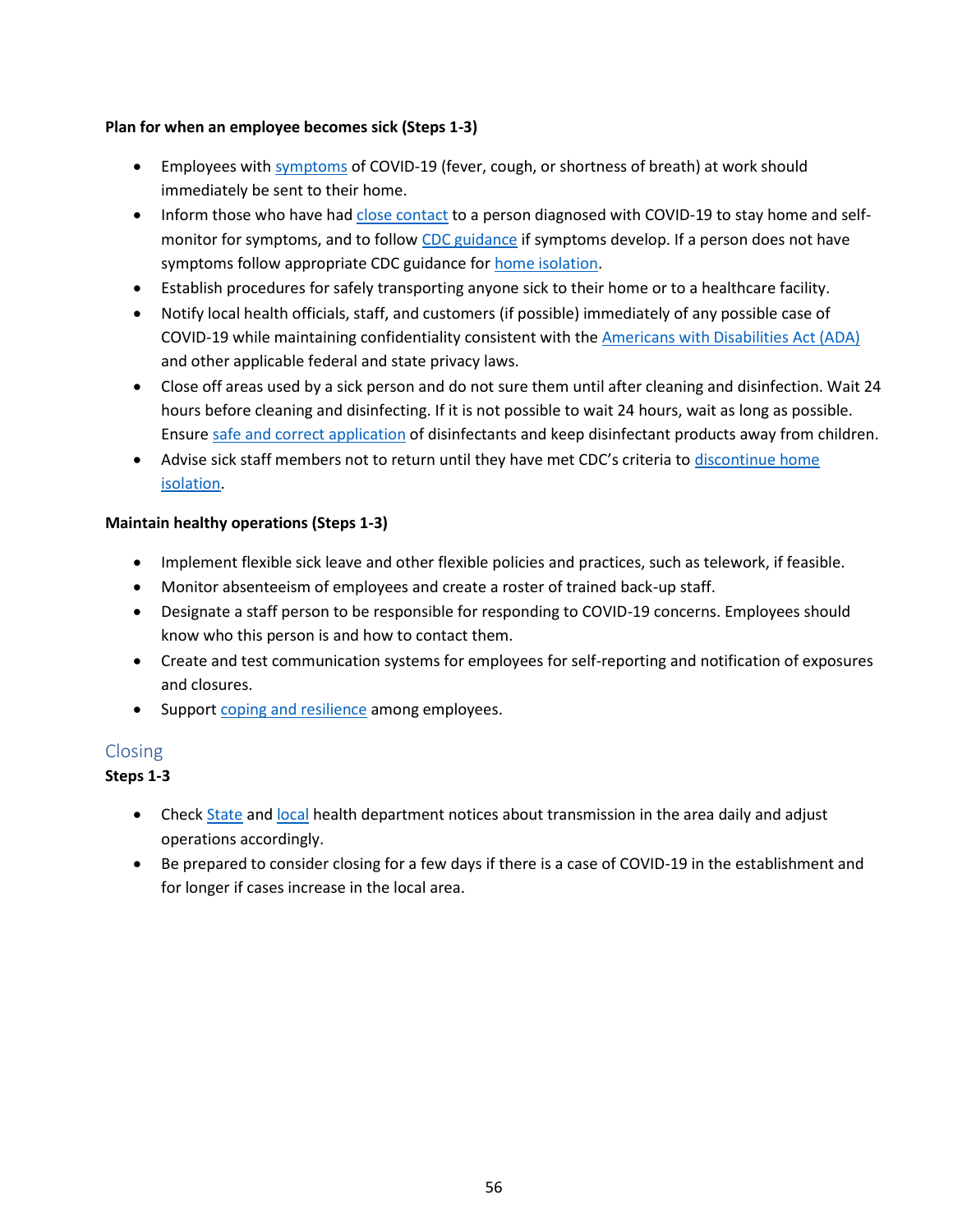# INTERIM GUIDANCE FOR MASS TRANSIT ADMINISTRATORS

Mass transit is critical for many Americans to commute to and from work and to access essential goods and services. This guidance provides considerations for mass transit administrators to maintain healthy business operations and a safe and healthy work environment for employees, while reducing the risk of COVID-19 spread for both employees and passengers. Administrators should follow applicable guidance from the [CDC](https://www.cdc.gov/coronavirus/2019-ncov/community/organizations/businesses-employers.html) and [Occupational Safety and Health Administration \(OSHA\)](https://www.osha.gov/SLTC/covid-19/) for reducing workplace exposure. All decisions about following these recommendations should be made in collaboration with [local health officials](https://www.cdc.gov/publichealthgateway/healthdirectories/index.html) and other State and local authorities who can help assess the current level of mitigation needed based on levels of

COVID-19 community transmission and the capacities of the local public health and healthcare systems. CDC is releasing this interim guidance, laid out in a series of three steps, to inform a gradual scale up of activities towards pre-COVID-19 operating practices. The scope and nature of community mitigation suggested decreases from Step 1 to Step 3. Some amount of community mitigation is necessary across all steps until a vaccine or therapeutic drug becomes widely available.

# Resuming Full Service

- **In all Steps:**
	- o Adjust routes between areas experiencing different levels of transmission (between areas in different Steps), to the extent possible.
	- $\circ$  Provide employees from higher transmission areas (earlier Step areas) telework and other options as feasible to eliminate travel to workplaces in lower transmission (later Step) areas and vice versa.
	- o Establish and maintain communication wit[h State and local health officials](https://www.cdc.gov/publichealthgateway/healthdirectories/index.html) to determine current mitigation levels in the communities served. Decisions about how and when to resume full service should be based on these levels.
	- o Follow CDC's guidance on what [bus transit operators,](https://www.cdc.gov/coronavirus/2019-ncov/community/organizations/bus-transit-operator.html) [rail transit operators,](https://www.cdc.gov/coronavirus/2019-ncov/community/organizations/rail-transit-operator.html) transit [maintenance workers,](https://www.cdc.gov/coronavirus/2019-ncov/community/organizations/transit-maintenance-worker.html) and [transit station workers](https://www.cdc.gov/coronavirus/2019-ncov/community/organizations/transit-station-workers.html) need to know about COVID-19.
	- $\circ$  Consider assigning workers a[t high risk of severe illness](https://www.cdc.gov/coronavirus/2019-ncov/need-extra-precautions/people-at-higher-risk.html) duties that minimize their contact with passengers and other employees
	- o Conduct worksite hazard assessments to identify COVID-19 prevention strategies, such as appropriate use of cloth face coverings or personal protective equipment (PPE), and follow the prevention strategies.
- Step 1: Restrict ridership to [essential critical infrastructure workers](https://www.cisa.gov/identifying-critical-infrastructure-during-covid-19) in areas needing significant mitigation and maintain strict social distancing as much as possible.
- Step 2: Maintai[n social distancing](https://www.cdc.gov/coronavirus/2019-ncov/prevent-getting-sick/social-distancing.html) between transit riders and employees as much as possible.
- Step 3: Encourag[e social distancing](https://www.cdc.gov/coronavirus/2019-ncov/prevent-getting-sick/social-distancing.html) as much as possible.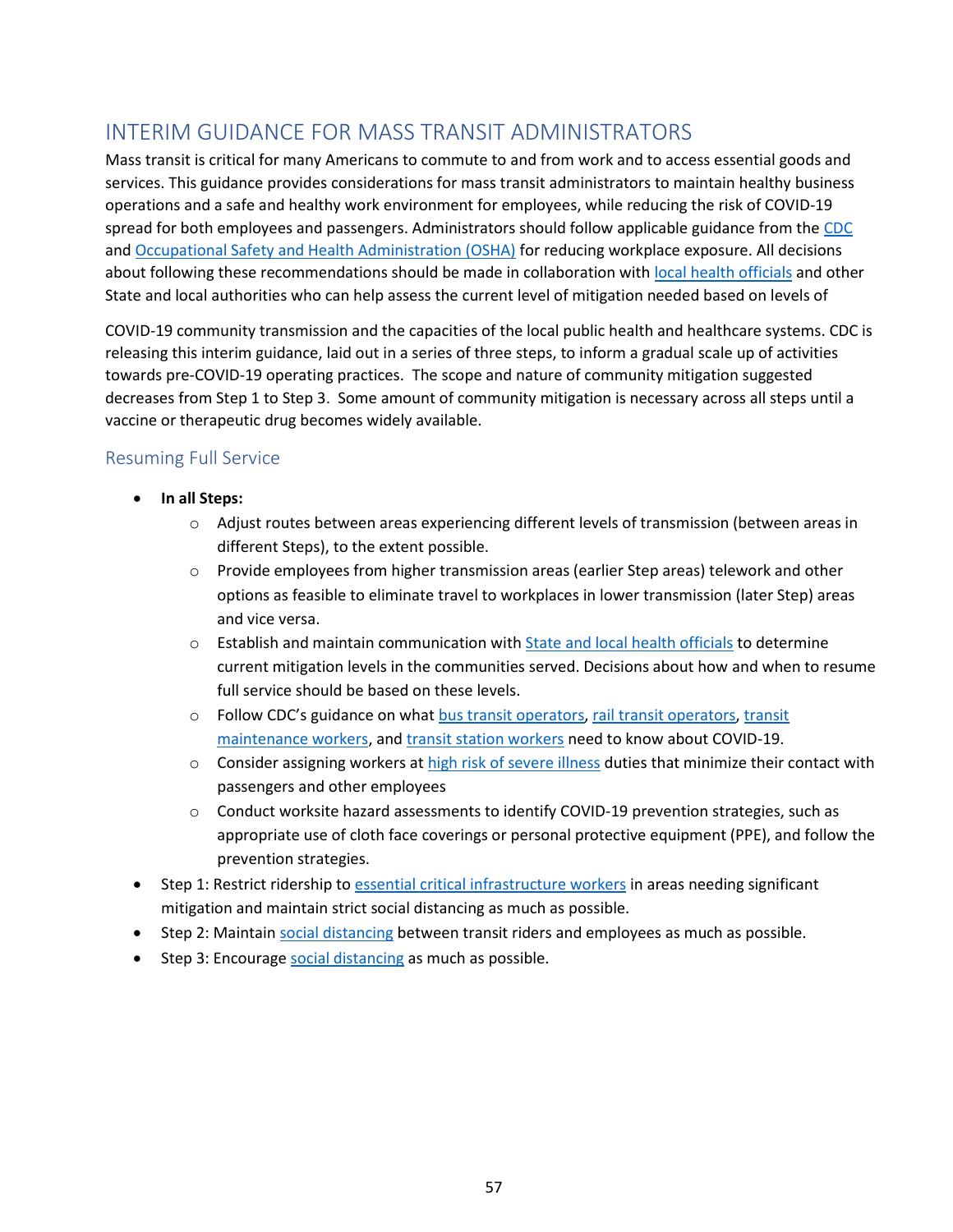# Safety Actions

### Promote [healthy hygiene practices](https://www.cdc.gov/coronavirus/2019-ncov/prevent-getting-sick/prevention.html) (Steps 1-3)

- Enforce [everyday preventive actions](https://www.cdc.gov/coronavirus/2019-ncov/prevent-getting-sick/prevention.html) such as [hand washing,](https://www.cdc.gov/handwashing/when-how-handwashing.html) covering coughs and sneezes, and use of a [cloth face covering](https://www.cdc.gov/coronavirus/2019-ncov/prevent-getting-sick/diy-cloth-face-coverings.html) by employees when around others, as safety permits. Provide employees with appropriate personal protective equipment as necessary and as available. Communicate with the public about the importance of hygiene, covering coughs and sneezes, and using cloth face coverings while using mass transportations, including posting signs in transit stations and vehicles on how t[o stop the](https://www.cdc.gov/coronavirus/2019-ncov/downloads/stop-the-spread-of-germs-11x17-en.pdf)  [spread](https://www.cdc.gov/coronavirus/2019-ncov/downloads/stop-the-spread-of-germs-11x17-en.pdf) of COVID-19, [properly wash hands,](https://www.cdc.gov/handwashing/posters.html) [promote everyday protective measures,](https://www.cdc.gov/coronavirus/2019-ncov/prevent-getting-sick/prevention-H.pdf) an[d properly wear a](https://www.cdc.gov/coronavirus/2019-ncov/images/face-covering-checklist.jpg)  [face covering.](https://www.cdc.gov/coronavirus/2019-ncov/images/face-covering-checklist.jpg)
- Ensure adequate supplies to support healthy hygiene behaviors for transit operators, employees, and passengers in stations, including soap, hand sanitizer with at least 60 percent alcohol, paper towels, tissues, and no-touch trash cans.
- Post signs on how to stop the spread of COVID-19 properly wash hands, promote everyday protective measures, and properly wear a face covering.

# Intensify *cleaning*, *disinfection*, and ventilation (Steps 1-3)

- [Clean and disinfect](https://www.cdc.gov/coronavirus/2019-ncov/community/disinfecting-building-facility.html) frequently touched surfaces (for example, kiosks, digital interfaces such as touchscreens and fingerprint scanners, ticket machines, turnstiles, handrails, restroom surfaces, elevator buttons) at least daily or between use as feasible.
- [Clean and disinfect](https://www.cdc.gov/coronavirus/2019-ncov/community/disinfecting-building-facility.html) the operator area between operator shifts.
- Use touchless payment and no-touch trash cans and doors as much as possible, when available. Ask customers and employees to exchange cash or credit cards by placing in a receipt tray or on the counter rather than by hand and wipe any pens, counters, or hard surfaces between each use or customer.
- Avoid using or sharing items that are not easily cleaned, sanitized, or disinfected, such as disposable transit maps.
- Ensure safe and correct application of disinfectants.
- Use gloves when removing garbage bags or handling and disposing of trash an[d wash hands](https://www.cdc.gov/handwashing/when-how-handwashing.html)  [afterwards.](https://www.cdc.gov/handwashing/when-how-handwashing.html)
- Ensure that ventilation systems operate properly and increase circulation of outdoor air as much as possible such as by opening windows and doors. Do not open windows and doors if they pose a safety risk to passengers or employees, or other vulnerable individuals.
- Take steps to ensure that all water systems and features (for example, drinking fountains, decorative fountains) are safe to use after a prolonged facility shutdown to minimize the risk of [Legionnaires'](https://www.cdc.gov/legionella/wmp/index.html)  [disease](https://www.cdc.gov/legionella/wmp/index.html) and other diseases associated with water.

### Promote social distancing

### **Step 1 and Step 2**

- Institute measures to physically separate or create distance of at least six feet between all occupants to the extent possible. This may include:
	- $\circ$  Asking bus passengers to enter and exit the bus through rear doors, while allowing exceptions for persons with disabilities.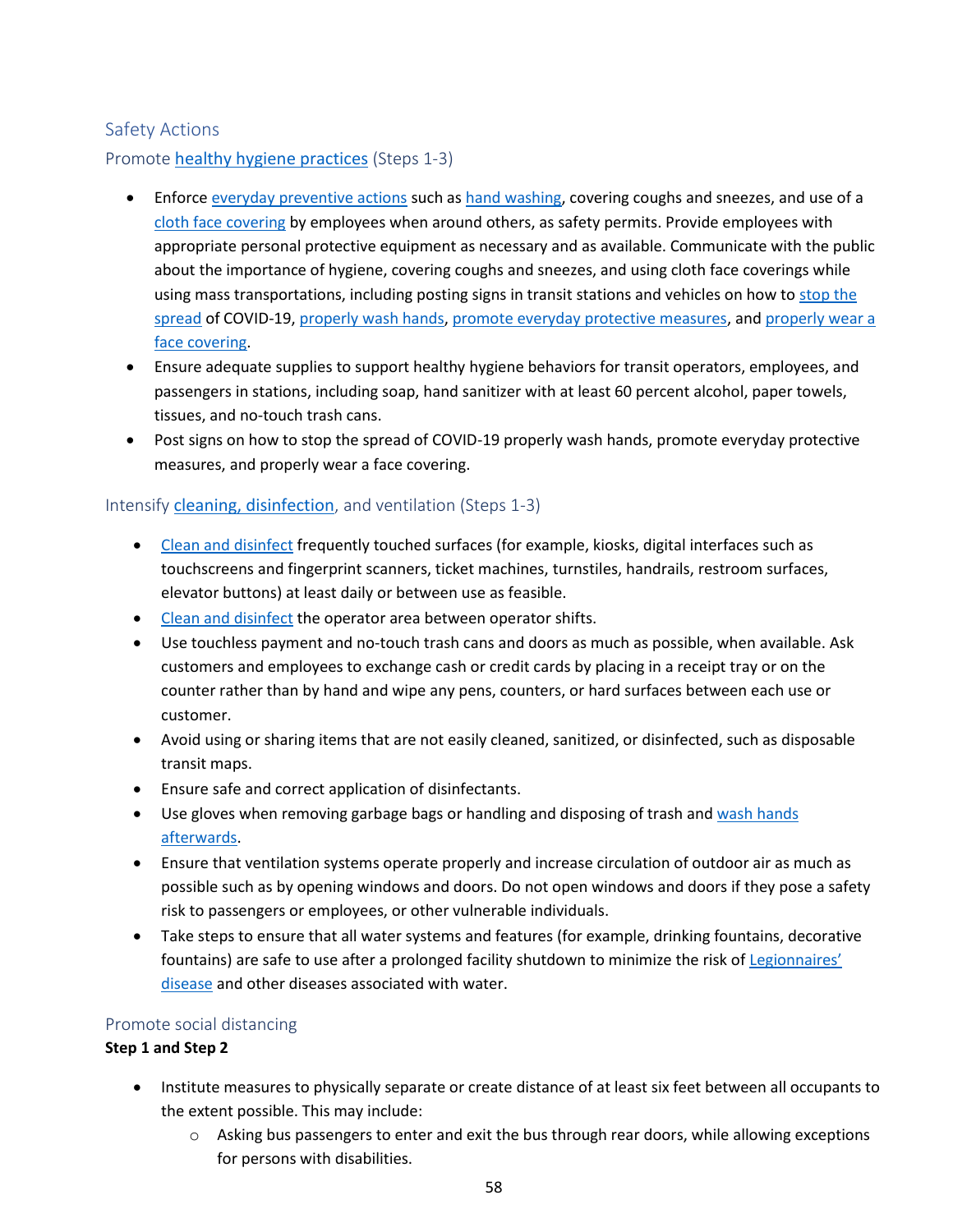- o Closing every other row of seats.
- $\circ$  Reducing maximum occupancy of buses and individual subway and train cars and increasing service on crowded routes as appropriate.
- Provide physical guides to ensure that customers remain at least six feet apart while on vehicles and at transit stations and stops. For example, floor decals, colored tape, or signs to indicate where passengers should not sit or stand can be used to guide passengers.
- Install physical barriers, such as sneeze guards and partitions at staffed kiosks and on transit vehicles to the extent practicable.
- Close communal spaces, such as break rooms, if possible; otherwise, stagger use and clean and disinfect in between uses.

### **Step 3**

- Consider or continue instituting measures to physically separate or create distance between occupants.
- Provide physical guides to help customers maintain physical distance while on vehicles and at transit stations and stops. For example, floor decals, colored tape, or signs to indicate where passengers should not sit or stand can be used to guide passengers.
- Install or maintain physical barriers, such as sneeze guards and partitions at staffed kiosks and on transit vehicles to the extent practicable.

### **Train employees (Steps 1-3)**

• Train all employees in the above safety actions while maintaining social distancing during training.

# Monitoring and Preparing

# Checking for [signs and symptoms](https://www.cdc.gov/coronavirus/2019-ncov/symptoms-testing/symptoms.html) (Steps 1-3)

- Consider conducting daily health checks (e.g., temperature screening and/o[r symptom checking\)](https://www.cdc.gov/coronavirus/2019-ncov/symptoms-testing/symptoms.html?CDC_AA_refVal=https%3A%2F%2Fwww.cdc.gov%2Fcoronavirus%2F2019-ncov%2Fabout%2Fsymptoms.html) of all employees.
- If implementing health checks, conduct them safely and respectfully, and in accordance with any applicable privacy laws and regulations. Confidentiality should be respected. Employers may use examples of screening methods in [CDC's General Business FAQs](https://www.cdc.gov/coronavirus/2019-ncov/community/general-business-faq.html) as a guide.
- Encourage staff who are sick to stay at home.

### Plan for when an employee becomes sick (Steps 1-3)

- Employees with [symptoms](https://www.cdc.gov/coronavirus/2019-ncov/symptoms-testing/symptoms.html?CDC_AA_refVal=https%3A%2F%2Fwww.cdc.gov%2Fcoronavirus%2F2019-ncov%2Fabout%2Fsymptoms.html) of COVID-19 (fever, cough, or shortness of breath) at work should immediately be sent home.
- Inform those who have had [close contact](https://www.cdc.gov/coronavirus/2019-ncov/php/public-health-recommendations.html) to a person diagnosed with COVID-19 to stay home and selfmonitor for symptoms, and to follow [CDC guidance](https://www.cdc.gov/coronavirus/2019-ncov/if-you-are-sick/steps-when-sick.html) if symptoms develop. If a person does not have symptoms follow appropriate CDC guidance fo[r home isolation.](https://www.cdc.gov/coronavirus/2019-ncov/php/public-health-recommendations.html)
- Establish procedures for safely transporting anyone sick to their home or to a healthcare facility.
- Notify local health officials, staff, and customers (if possible) immediately of any possible case of COVID-19 while maintaining confidentiality consistent with th[e Americans with Disabilities Act \(ADA\)](https://www.eeoc.gov/facts/pandemic_flu.html) and other applicable federal and state privacy laws.